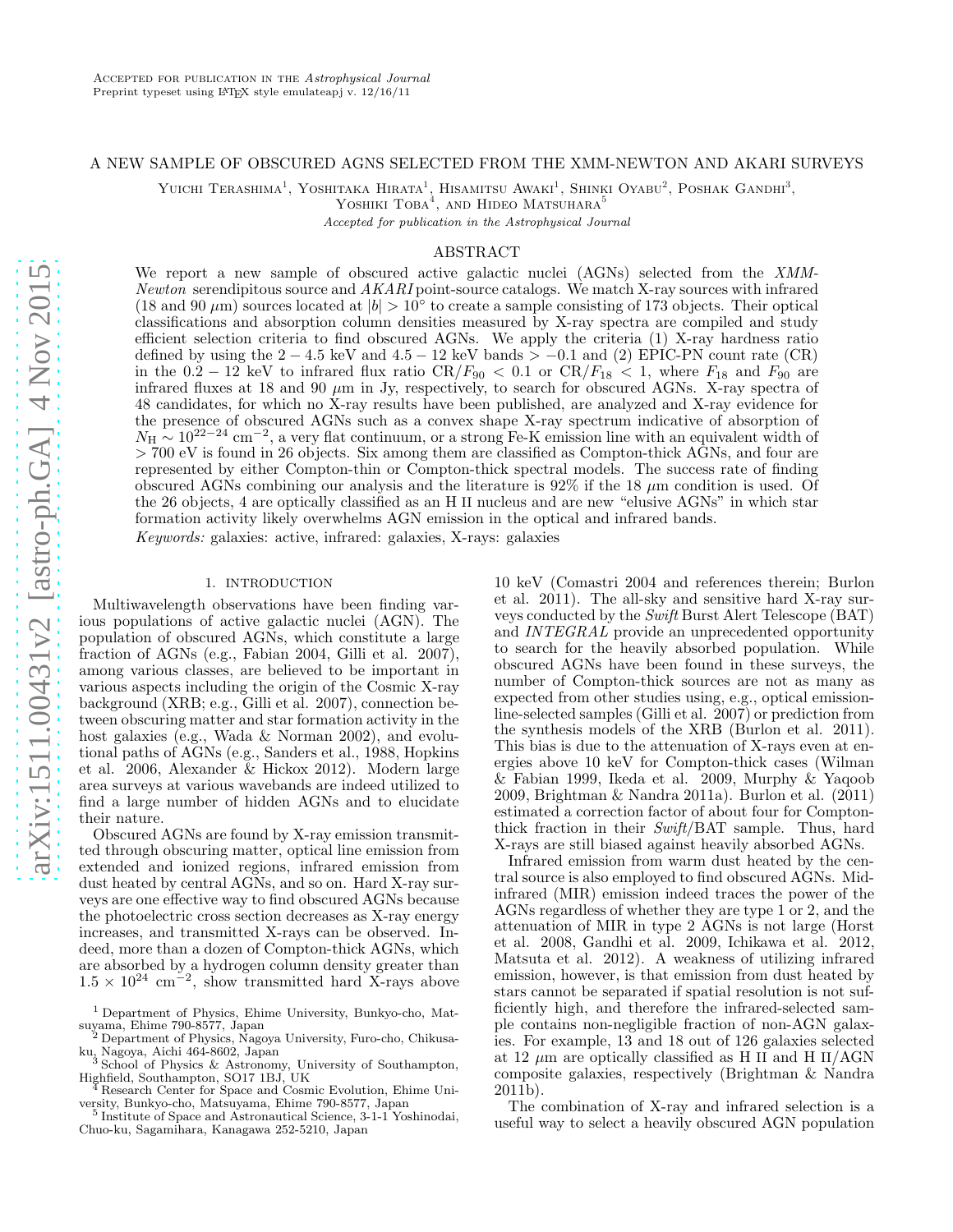and is applied to deep (Fiore et al. 2008, 2009) or wide surveys (Mateos et al. 2012, Severgnini et al. 2012, Rovilos et al. 2014) to overcome the biases in the selections using only hard X-ray or infrared emission. The X-ray to infrared flux ratios, X-ray hardness, infrared colors, and so on are utilized in these selections. Among the techniques employed, we extend the method used by Severgnini et al. (2012). They used 25  $\mu$ m fluxes ( $F_{25}$ ) measured in the IRAS Point Source Catalog (PSC) and X-ray data taken from the XMM-Newton serendipitous source catalog (2XMM catalog; Watson et al. 2009) and made a diagnostic plot of X-ray hardness ratio (HR4) and X-ray to infrared flux ratio  $(F(2-12 \text{ keV})/\nu_{25}F_{25})$ , where HR4 is defined by using X-ray count rates (CRs) in 2–4.5 keV CR $(2-4.5 \text{ keV})$  and in 4.5–12 keV CR $(4.5-12 \text{ keV})$ keV) as

$$
HR4 = \frac{CR(4.5 - 12 \text{ keV}) - CR(2.0 - 4.5 \text{ keV})}{CR(4.5 - 12 \text{ keV}) + CR(2.0 - 4.5 \text{ keV})}.
$$

They defined the region for candidates of Compton-thick AGNs as  $F(2 - 12 \text{keV})/\nu_{25}F_{25} < 0.02$  and HR4> -0.2, and built a sample consisting of 43 candidates. For absorbed sources, the X-ray to infrared ratio becomes small since X-rays below 12 keV are attenuated by photoelectric absorption. Absorbed sources show flatter X-ray spectra and therefore larger values of hardness ratios are expected. Thus, their criteria are expected to work to select heavily absorbed sources. About 84% of the objects in their sample are confirmed as Compton-thick AGNs and 20% are newly discovered ones. Thus, the combination of wide field survey data in the infrared and X-ray bands is promising in the search for heavily obscured AGNs.

In this paper, we combine the infrared all-sky survey data obtained with AKARI (Murakami et al. 2007) and the 2XMM catalog. We construct diagnostic diagrams to classify activity in galaxies and to search for obscured AGNs. We selected 48 candidates for obscured AGNs and analyzed their X-ray spectra. This paper is organized as follows. Section 2 describes the selection method of X-ray and infrared sources. Diagnostic diagrams to classify the selected sources are presented in Section 3. Results of X-ray spectral analysis are shown in section 4. Section 5 discusses the results and summaries are given in Section 6. We adopt  $H_0 = 70 \text{ km s}^{-1}$ ,  $\Omega_M = 0.3$ , and  $\Omega_{\Lambda} = 0.7$  throughout this paper.

### 2. THE SAMPLE

## 2.1. XMM-Newton and AKARI catalogs

We combine two large area survey data in the Xray and infrared bands. We used the XMM-Newton Serendipitous source catalog Data Release 3 (2XMMi-DR3), which contains 262902 unique X-ray sources. The median X-ray flux in 0.2–12 keV is  $2.5 \times 10^{-14}$  erg  $s^{-1}$ cm<sup>-2</sup>. The typical positional uncertainty is 1.<sup>"</sup>5 (1*σ*) (Watson et al. 2009). The entries listed in this catalog  $(CRs in 0.2–12 keV and HR4)$  are used to create diagnostic diagrams and select candidates for obscured AGNs. The data from EPIC-PN, which has a larger effective area than those of EPIC-MOS, was used throughout the analysis. We use sources located at the Galactic latitude  $|b| > 10^{\circ}$  in 2902 observations with usable PN data. Among these observations, 2686 and 216 observations



<span id="page-1-0"></span>Figure 1. Distribution of the separation between the X-ray and infrared positions. Solid line:  $18 \mu m$  sources. Dotted-dashed line:  $90 \mu m$  sources.

are taken with full window and large window modes, respectively. There are 2062 and 139 unique fields taken with the full window and large window modes, respectively. The total number of unique EPIC-PN sources at  $|b| > 10^{\circ}$  is 150799. In the following analysis, sources with EPIC-PN counts in 0.2–12 keV greater than 60 counts (60851 unique sources) are used.

AKARI Point Source Catalogs (PSCs) were used as infrared data. AKARI surveyed most of the sky with the two instruments, the Infrared Camera (IRC; Onaka et al. 2007, Ishihara et al. 2010) and the Far-Infrared Surveyor (FIS; Kawada et al. 2007). The bandpasses of the IRC are centered at 9 and 18  $\mu$ m, while the band centers of the FIS are 65, 90, 140, and 160  $\mu$ m. We used 18 and 90  $\mu$ m measurements as mid- and far-infrared data. The 18  $\mu$ m is chosen to avoid silicate features, which may affect continuum measurements, in the 9  $\mu$ m bandpass of the IRC. The 90  $\mu$ m band is used among the fir-infrared bands because this band is most sensitive. We use only data with the quality flag of  $FQUAL = 3$ , which means flux measurements are most reliable (Yamamura et al. 2010). There are  $43865$  (18  $\mu$ m) and 62326 (90  $\mu$ m) sources with FQUAL = 3 located at  $|b| > 10^{\circ}$ .

## 2.2. Cross Correlation of the X-ray and Infrared Catalogs

We compared the positions of X-ray sources in the 2XMM-DR3 and infrared sources in the AKARI PSCs and made a list of X-ray and infrared sources. We first listed FIS sources within 20′′ of the X-ray source positions. If there are multiple sources within the circular region around an X-ray source, the source closest to the X-ray position is assumed to be a counterpart and is used in the following analysis. If one source is observed more than twice with XMM-Newton, only the data with the largest number of counts in 0.2–12 keV is used. We then matched the IRC and X-ray sources in a similar way using a matching radius of  $10^{\prime\prime}$ . Finally, the FIS and IRC source lists are combined. The combined list contains 253 sources. The histograms of the separation between the X-ray and infrared positions are shown in Figure [1](#page-1-0) for the 18 and 90  $\mu$ m sources. The separations for the  $18 \mu m$  sources are more concentrated within a small ra-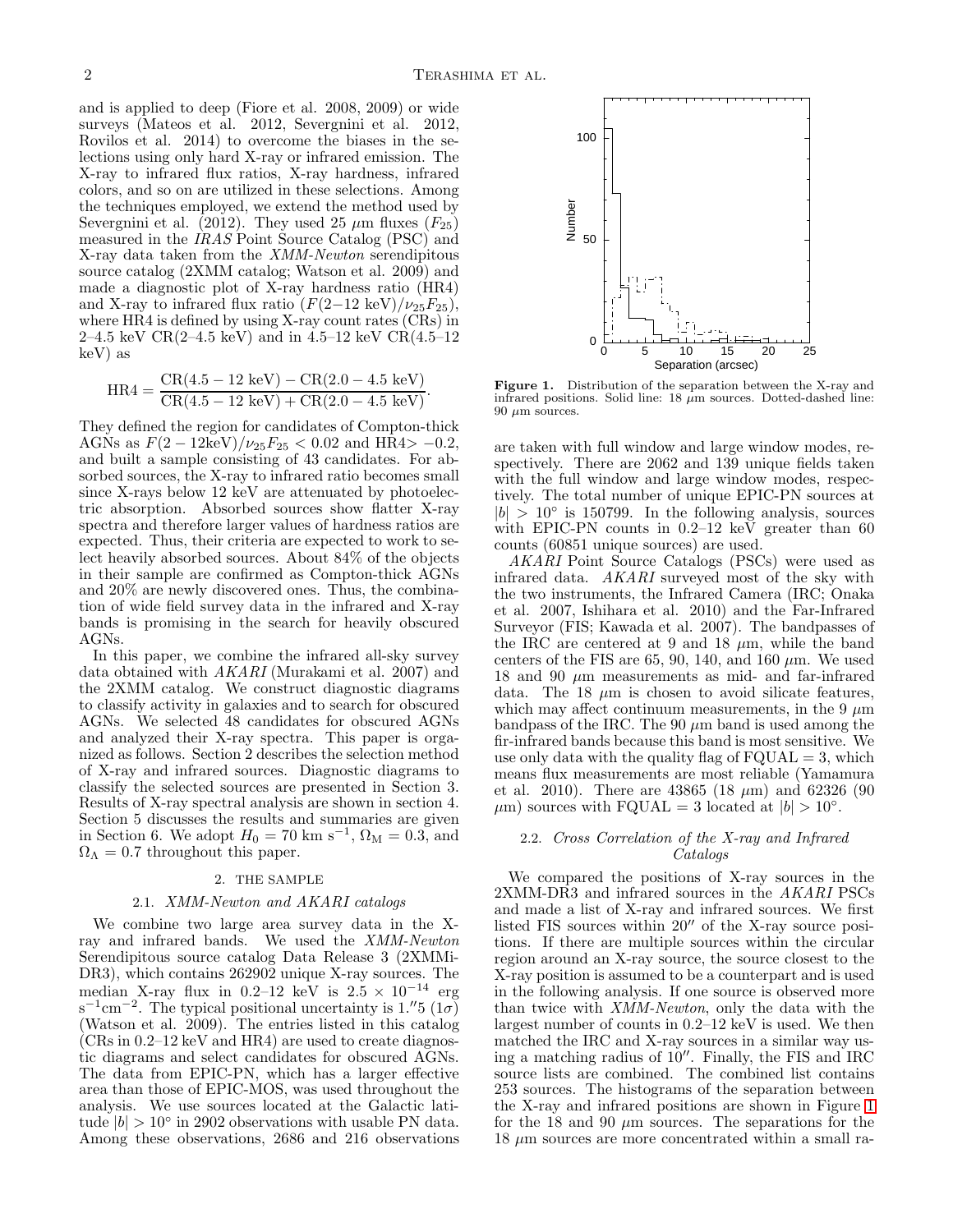

Figure 2. Distribution of redshifts for the matched sample using X-ray, 18, and 90  $\mu$ m data shown in Table 1.

<span id="page-2-0"></span>

<span id="page-2-1"></span>Figure 3. Distribution of X-ray count rates in 0.2–12 keV. Solid line: all the EPIC-PN sources located at  $|b| > 10°$  with 0.2–12 keV counts greater than 60. Dotted-dashed line: 173 objects in our sample after matching with the 18  $\mu$ m and 90  $\mu$ m sources and excluding Galactic and ultraluminous X-ray sources.

dius from the X-ray positions compared to the 90  $\mu$ m sources as expected from the positional accuracy of the IRC and FIS sources  $(3\sigma \approx 6''$  and 18'', respectively, for faint sources).

We searched for the most probable counterpart of the X-ray sources using the NASA/IPAC Extragalactic Database (NED) and SIMBAD Astronomical Database. Stars, H II regions, planetary nebulae, young stellar objects, and ultraluminous X-ray sources are excluded from the sample, resulting in 173 objects. The sample thus obtained is summarized in Table 1, where the  $\overline{X}$ MM source name, alternative name, redshift, infrared flux densities, X-ray CRs in 0.2−12 keV, and hardness ratios (HR4) are shown. Redshifts are available for 171 of the 173 sources. Their distribution is shown in Figure [2](#page-2-0) as a histogram. The distribution of X-ray CRs in 0.2–12 keV for all the EPIC-PN sources located at  $|b| > 10°$  with 0.2–12 keV counts greater than 60 and the 171 objects in our sample is shown in Figure [3.](#page-2-1) Comparison of these histograms indicates that X-ray brighter objects tend to



<span id="page-2-2"></span>Figure 4. (Upper) Distribution of 18  $\mu$ m flux densities. (Lower) Distribution of 90  $\mu$ m flux densities. Solid line: nrearest neighbor 18  $\mu$ m sources to 90  $\mu$ m sources within 20<sup>''</sup> located at  $|b| > 10°$ . Dotted-dashed line: 173 objects in our sample after matching with the X-ray sources and excluding the Galactic and ultraluminous X-ray sources.

have a possible infrared counterpart detected both in the 18 and 90  $\mu$ m bands. None of X-ray sources fainter than 0.004 counts s<sup>−</sup><sup>1</sup> in 0.2–12 keV are matched with infrared sources. We also compared distributions of infrared flux densities. The solid histograms in Figure [4](#page-2-2) are distributions of infrared flux densities for 90  $\mu$ m sources having 18  $\mu$ m source(s) within 20" and their nearest neighbor 18  $\mu$ m sources (3535 objects in total) located at  $|b| > 10°$ with  $FQUAL = 3$ . The dotted-dashed histograms are those for the 173 objects matched with EPIC-PN sources. A clear difference before and after matching with X-ray sources is shown as the double peak structure in the histogram for the 18  $\mu$ m sources. The peak at a higher infrared flux density is likely to be composed of Galactic sources because the peak is more enhanced if we use objects at low Galactic longitude (e.g.,  $10^{\circ} < b < 15^{\circ}$ ) and because the peak disappeared after excluding Galactic sources in our selection procedure. The distribution of  $90 \mu m$  fluxes for X-ray-matched objects are flatter than that for all the 90  $\mu$ m sources with nearby 18  $\mu$ m sources. This fact indicates that objects brighter at 90  $\mu$ m tend to have a greater probability of being matched with an X-ray source.

We summarize the X-ray and infrared luminosities for the X-ray-IR matched sample in Table [2.](#page-24-0) The distribu-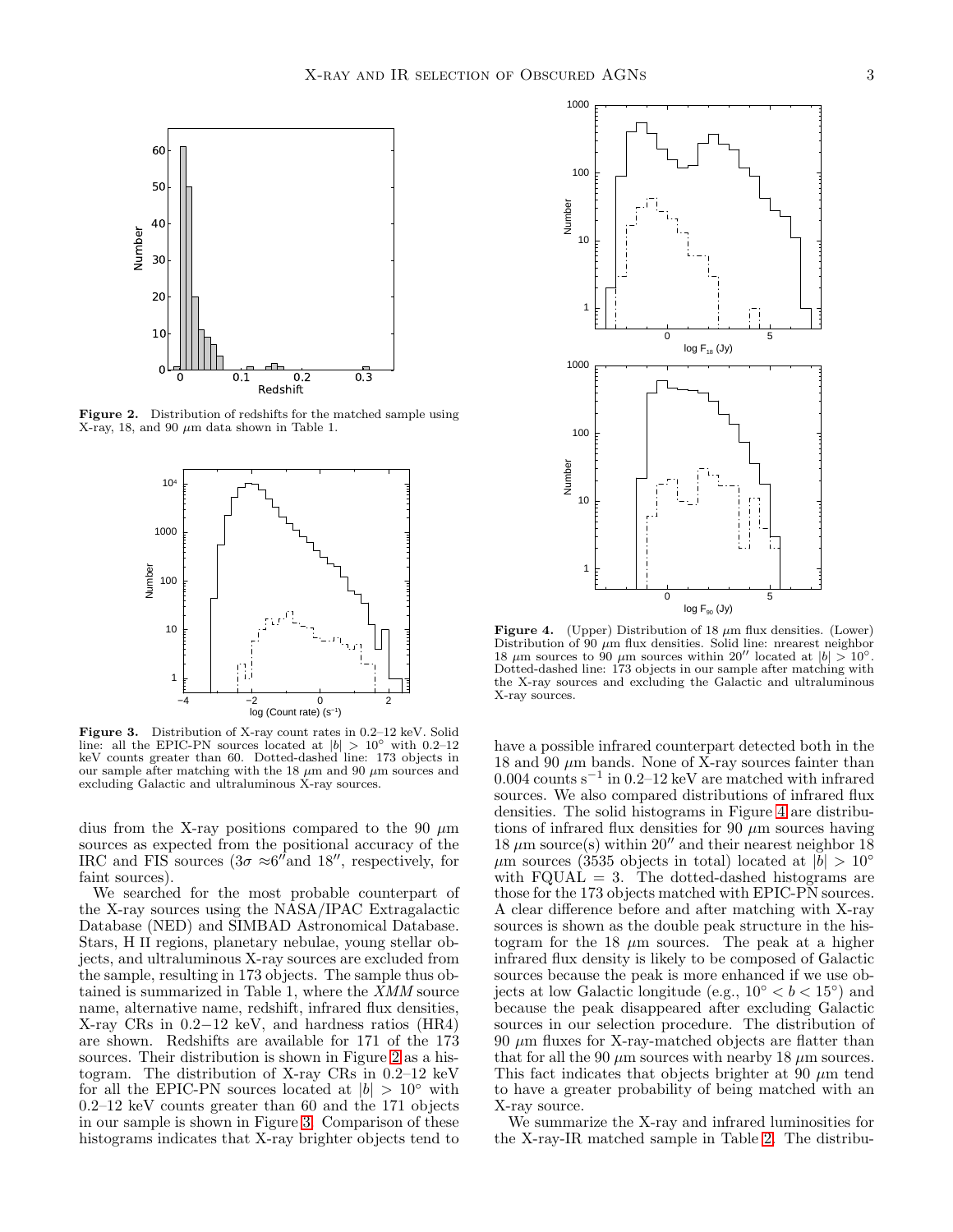

<span id="page-3-0"></span>Figure 5. Distribution of observed X-ray luminosities in the 2– 10 keV band for objects showing AGN activity for the matched sample using X-ray, 18, and 90  $\mu$ m data shown in Table 1 (shaded histogram), the 90  $\mu$ m sample (hatched histogram), and the 18  $\mu$ m (open histogram) sample.

tion of the luminosities are shown in Figures [5](#page-3-0) and [6](#page-3-1) as shaded histograms. Distances to nearby objects with a redshift parameter smaller than 0.003 are taken from the literature shown in Table [2,](#page-24-0) except for Mrk 59 for which a redshift-independent distance is not available. Distances to objects at  $z > 0.003$  and Mrk 59 are calculated from source redshifts and the assumed cosmology. Observed X-ray luminosities in the 2–10 keV band (source rest frame) are obtained from the literature or our analysis presented in section 4 if X-ray spectra clearly show the presence of an AGN. Most X-ray fluxes or luminosities are taken from the literature, like for absorption column densities. References are given in Table [2](#page-24-0) only if a reference different from that for  $N_{\rm H}$  is used. When we use published fluxes in 2–10 keV to calculate luminosities, we made a simple  $K$ -correction by assuming a simple power law with a photon index of 1.8. Since most of the objects in our samples are at a low redshift  $(z < ∼ 0.3)$ , the assumption on the spectral shape only slightly affects the correction. If a photon index of 1.4 is assumed instead, the luminosity would be lower by 10% at  $z = 0.3$ . This amount is much smaller for lower redshift sources. In some cases, we obtained observed luminosities from the literature and converted them to our assumed cosmology. Infrared luminosities ( $\nu L_{\nu}$  for 18 and/or 90  $\mu$ m) are calculated from the AKARI measurement of infrared fluxes. We applied a  $K$ -correction by assuming a template spectral energy distribution for Seyfert 2s by Poletta et al. (2007). Again, because of low redshifts for our sample, the amount of the correction is relatively small. A correction factor is at most about 10% for a 18  $\mu$ m luminosity at  $z=0.3$ .

We compiled optical classifications from the literature or spectra in the archives. The sources are classified into Seyfert, Low-Ionization Nuclear Emission line Region (LINER), H II nucleus, transition between LINER and H II, BL Lac object, or normal galaxy. Seyfert, LINER, H II, and, transition objects are defined based on the location of the optical emission line ratios ([N II] $\lambda$ 6584/H $\alpha$ ,



<span id="page-3-1"></span>**Figure 6.** Distribution of infrared luminosities  $\nu L_{\nu}$  at 18  $\mu$ m (upper) and 90  $\mu$ m (lower) for the matched sample using X-ray, 18, and 90  $\mu$ m data shown in Table 1 (shaded histogram), the 90  $\mu$ m sample (hatched histogram), and the 18  $\mu$ m (open histogram) samples.

[S II] $\lambda\lambda$ 6716, 6730/H $\alpha$ , and [O III] $\lambda$ 5007/H $\beta$ ] on the excitation diagrams. Among various definitions of the boundary among the classes (Baldwin et al. 1981, Veilleux & Osterbrock 1987, Ho et al. 1997, Kewley et al. 2006) we adopted criteria of Ho et al. (1997) because many objects in our sample are contained in the Ho et al. sample in which stellar absorption lines were carefully treated in measuring emission line fluxes. Some objects are in the boundary region of two activity classes on the excitation diagrams, or use of different emission lines results in different classifications. For such ambiguous cases, both activity classes are shown such as Seyfert/LINER. The types (1, 1.2, 1.5, 1.8, 1.9, and 2) of Seyferts, LINERs, and transition objects are also shown if available in the literature. The classifications for some objects are not published in the literature, and we classified their optical spectra from the archives of the Sloan Digital Sky Survey, the 6dF Galaxy survey, or the Updated Zwicky Catalog (Falco et al. 1999), if available. If optical spectra show only absorption lines, they are classified as a normal galaxy. No classifications are available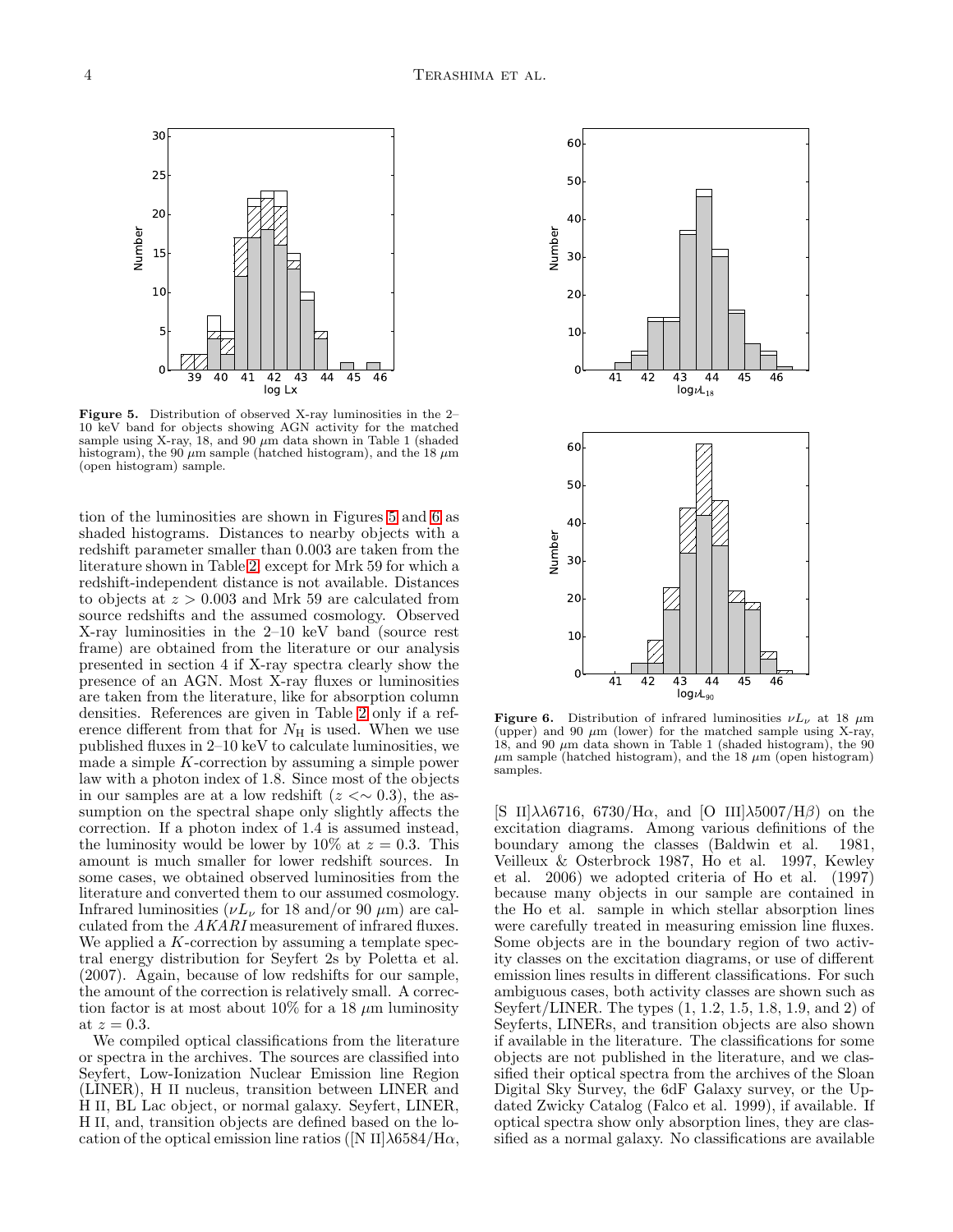

<span id="page-4-0"></span>Figure 7. Summary of optical classifications for the matched sample using X-ray, 18, and 90  $\mu$ m data shown in Table 1. Sy1: Seyfert 1, 1.2, and 1.5; Sy2: Seyfert 1.8, 1.9, and 2; L: LINER; T: transition object between LINER and HII nucleus; HII: HII nucleus; Normal: normal galaxy; BL: BL Lac object; Un: Unclassified.

for some of the objects in the sample. They are denoted as "unclassified." These classifications are shown in Table 1 and summarized as histograms in Figure [7.](#page-4-0) In the histograms, Seyfert 1, 1.2, and 1.5 are treated as "Seyfert 1", while Seyfert 1.8, 1.9, and 2 are regarded as "Seyfert 2."

Since one of our aims is to search for obscured AGNs, we compiled absorption column densities  $(N_H)$  measured using X-ray spectra from the literature, as shown in Table 1.  $N_{\rm H}$  values are shown for Seyferts and LINERs in which X-ray emission is dominated by AGNs. Some galactic nuclei classified as H II show evidence for the presence of an AGN. Their  $N<sub>H</sub>$  values are also shown. If there are multiple published results, we put priority on the results of systematic analysis of a large sample, and results based on better quality of data. For objects showing a signature of heavy absorption exceeding  $\sim 10^{24}$ cm<sup>−</sup><sup>2</sup> , we use results based on wide-band spectra covering hard X-rays above 10 keV whenever possible. Objects showing a strong Fe-K emission line with an equivalent width (EW) exceeding 700 eV and/or a very flat spectral slope are regarded as  $N_{\rm H}$  >  $10^{24}$  cm<sup>-2</sup> even if only X-ray spectra below 10 keV are available. The boundary of the EW (700 eV) was chosen based on analysis of Xray spectra for a large sample of AGNs (Guainazzi et al. 2005a; Fukazawa et al. 2011) and theoretical predictions (Awaki et al. 1991; Leahy & Creighton 1993; Ghisellini et al. 1994; Ikeda et al. 2009; Murphy & Yaqoob 2009; Brightman,  $\&$  Nandra 2011a). If an  $N_{\rm H}$  value is not explicitly presented in the literature and if X-ray spectral shape does not show a clear signature of absorption,  $N_{\rm H}$ is regarded as small as noted in Table [1.](#page-23-0)

# 3. DIAGNOSTIC DIAGRAMS

#### 3.1. Hardness and X-ray/Infrared Ratio

We first made a diagnostic diagram using the hardness ratio HR4 and the ratio between the X-ray CR in 0.2–12 keV and the infrared (18 or 90  $\mu$ m) flux density.



<span id="page-4-1"></span>Figure 8. Hardness ratio (HR4) versus count rate (CR<sub>0.2−12</sub>) / infrared flux  $(F_{18}$  or  $F_{90})$  ratio diagram. Different symbols represent optical classifications; open circles: Seyfert 1, filled circles: Seyfert 2, open squares: LINER, open stars: transition object, filled stars: H II nucleus, asterisk: BL Lac object, filled triangles: unclassified. (Left) Diagram using 18  $\mu$ m flux as infrared flux. (Right) Diagram using  $90 \mu m$  flux as infrared flux.

These diagrams are essentially the same as that used by Severgnini et al. (2012). We used X-ray CRs instead of X-ray fluxes because X-ray CRs are values directly derived from observational data without any assumptions on the X-ray spectral shape. Our diagrams are shown in the left and right panels of Figure [8](#page-4-1) for 18  $\mu$ m and 90  $\mu$ m, respectively. Different symbols are used to represent optical classifications of the activity. Seyfert 1, 1.2, and 1.5 are denoted as "Seyfert 1", while Seyfert 1.8, 1.9, and 2 are shown as "Seyfert 2" in the diagrams.

Seyfert 1s are located in the upper left part of the diagram, while Seyfert 2s tend to be located in the lower right. The larger values of hardness ratios and lower Xray counts relative to infrared fluxes of Seyfert 2s are due to the suppression of lower energy X-rays via photoelectric absorption. H II galaxies are located in the lower left side. The location of H II galaxies indicates that Xrays are relatively weak compared to AGNs at a given infrared power. In order to examine the effect of absorption, we defined three groups sorted by  $N_{\rm H}$  and plotted them using different symbols in Figure [9.](#page-5-0) The ordinate and abscissa are same as in Figure [8.](#page-4-1) The open circles,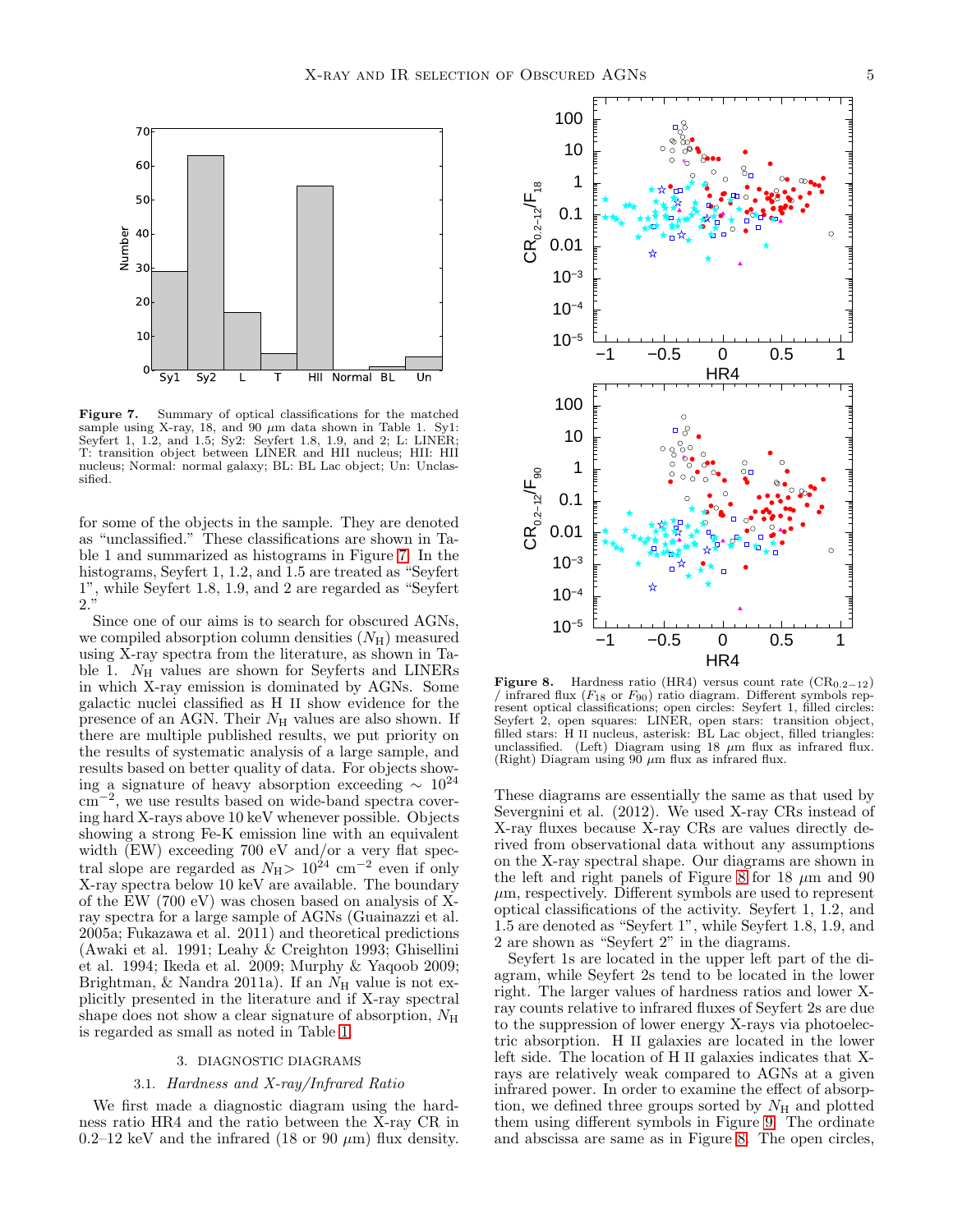

<span id="page-5-0"></span>Figure 9. Hardness ratio (HR4) versus count rate  $(CR_{0.2-12})$ infrared flux ( $F_{18}$  or  $F_{90}$ ) diagram same as Figure 2 but only AGNs with measured X-ray spectra are plotted. Different symbols represent  $N_{\rm H}$  measured from X-ray spectra; open circles:  $N_{\rm H}$  <  $10^{22}$  cm<sup>-2</sup>, open squares:  $10^{22}$  cm<sup>-2</sup> <  $N_{\rm H}$  <  $10^{23}$  cm<sup>-2</sup>, filled circl The solid lines are tracks expected for various column densities. EPIC-PN count rate  $(0.2-12 \text{ keV})$  to infrared flux  $(18 \mu \text{m or } 90 \text{ m})$  $\mu$ m) ratio of 10 is assumed at  $N_{\rm H} = 0$  cm<sup>-2</sup>. The plus symbols are marked at  $N_{\text{H}} = (0, 0.5, 1, 5, 10, 50, 100, 150) \times 10^{22}$  cm<sup>-2</sup> from the upper-left most to the lowest most point. See the text for details of the assumed spectral model.

open squares, filled circles, and filled triangles represent<br>the groups of  $N_{\rm H} < 10^{22}$  cm<sup>-2</sup>,  $N_{\rm H} = 10^{22-23}$  cm<sup>-2</sup>,  $N_{\rm H}$ <br>=  $10^{23-24}$  cm<sup>-2</sup>, and  $N_{\rm H} > 10^{24}$  cm<sup>-2</sup>, respectively. As expected, objects with lower and higher  $N_{\rm H}$  tend to be located at around the upper left and lower right part of the diagrams, respectively.

We made tracks of expected hardness ratios and Xray/infrared ratios for various values of  $N_{\rm H}$ . A powerlaw spectrum with a photon index of 1.8 was assumed as incident emission. One percent of the incident emission is assumed to appear as scattered emission keeping the spectral shape. The Galactic absorption of  $2 \times 10^{20}$ cm−<sup>2</sup> is assumed as a representative value. The expected values were calculated for various intrinsic column densities from  $N_{\rm H} = 0$  to  $1.5 \times 10^{24}$  cm<sup>-2</sup>. The track thus calculated is shown as the solid line in Figure [9,](#page-5-0) where the values of  $CR_{0.2-12}/F_{18}$  and  $CR_{0.2-12}/F_{90}$  are assumed to be 10 when  $N_{\rm H} = 0$  cm<sup>-2</sup>. The plus signs



Figure 10. Flux to count rate conversion factor for various  $N_{\rm H}$  values. The expected count rates in 0.2–12 keV for a source with a flux of  $10^{-14}$  erg s<sup>-1</sup> cm<sup>-2</sup> in 2–12 keV are shown. See the text for details of the assumed spectral model.

<span id="page-5-1"></span>

<span id="page-5-2"></span>**Figure 11.** Count rate  $(CR_{0.2-12})$  / infrared flux  $(F_{90})$  ratio versus infrared flux ratio  $(F_{18}/F_{90})$  diagram. The symbols are same as in Figure [8.](#page-4-1)

are marked at  $N_{\rm H} = (0, 0.5, 1, 5, 10, 50, 100, 150) \times 10^{22}$ cm<sup>−</sup><sup>2</sup> from the upper left-most to the lowestr point. The trend shows that X-ray counts are suppressed and that hardness ratio becomes larger for larger  $N_{\rm H}$  values up to  $N_{\rm H} \sim 5 \times 10^{23}$  cm<sup>-2</sup>. If  $N_{\rm H}$  is larger than  $N_{\rm H} \sim 5 \times 10^{23}$ cm<sup>−</sup><sup>2</sup> , the flux from the scattered emission becomes more significant relative to the absorbed power-law emission, and the hardness ratio becomes small. The above considerations suggest that if objects appeared in the lower right part of the diagram, they are candidates for obscured AGNs. Some of the objects in this region have no published X-ray spectra. We study the X-ray spectra of such candidates for obscured AGNs selected from that region  $(CR_{0.2-12}/F_{90} < 0.1$  or  $CR_{0.2-12}/F_{18} < 1$  and  $HR4 > -0.1$  in section 4.

A disadvantage of using CRs instead of fluxes is that they depend on the instrument used in observations. We calculate the conversion factors from X-ray fluxes to observed CRs. The same spectral shape used to derive the track shown in Figure [9](#page-5-0) is assumed. The on-axis response for the EPIC-PN and an integration radius of 60", which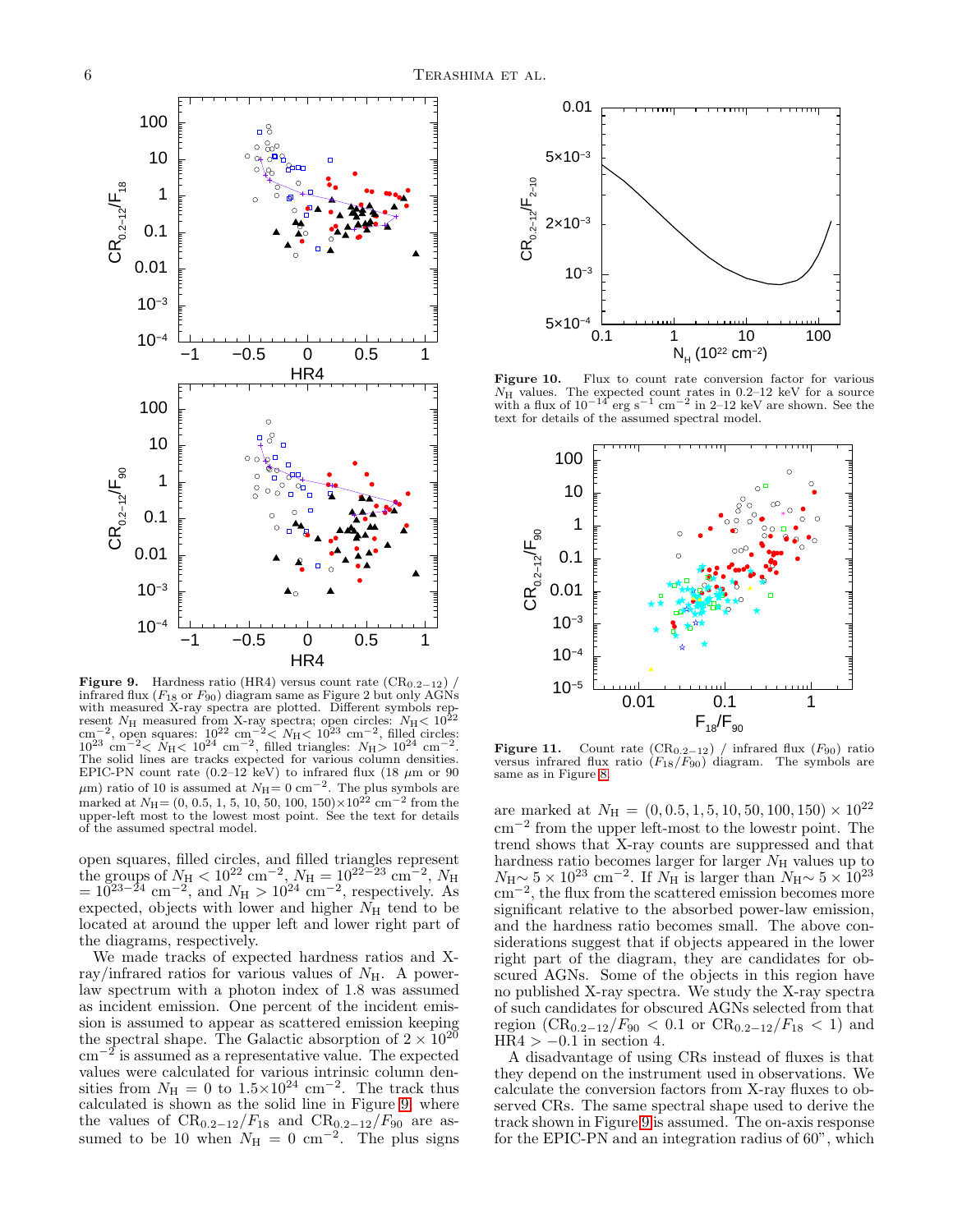

<span id="page-6-0"></span>Figure 12. Distribution of redshifts for the  $18 + 90 \mu m$ (shaded histogram), 90  $\mu$ m (hatched histogram), and 18  $\mu$ m (open histogram) samples.

contains 95% of the total flux, are used. The expected CRs for an observed flux in 2–12 keV of  $10^{-14}$  erg s<sup>-1</sup> cm<sup>−</sup><sup>2</sup> are shown as a function of the absorption column density in Figure [10.](#page-5-1)

#### 3.2. Infrared Color and X-ray/Infrared ratio

Figure [11](#page-5-2) shows a diagram  $CR_{0.2-12}/F_{90}$  versus infrared flux ratios  $(F_{18}/F_{90})$ . This diagram supplements Figure [8](#page-4-1) in dividing AGNs and H II nuclei. H II nuclei show smaller  $CR_{0.2-12}/F_{90}$  and  $F_{18}/F_{90}$  ratios compared to AGNs and are located in the lower left part of the diagram; most H II nuclei have ratios  $CR_{0.2-12}/F_{90} < 0.05$ and  $F_{18}/F_{90} < 0.2$ , while only several AGNs are found in this region. AGNs tend to show warmer infrared colors compared to H II nuclei, and the distributions of the color for Seyfert 1 and Seyfert 2 are almost identical. These results imply that the dust in AGNs are warmer than those in H II nuclei because of the presence of a hard heating source, confirming earlier studies (e.g., Wu et al. 2009). Comparison between type 1 and type 2 AGNs shows that Mid-IR emission from warm dust near the central engine is visible in both types of AGNs. Thus, we confirmed earlier results based on ground-based observations (Gandhi et al. 2009), or a combination of  $AKARI$  and hard X-ray surveys (Ichikawa et al. 2012, Matsuta et al. 2012).

#### 4. X-RAY SPECTRA

## 4.1. The Sample and Data Reduction

As described in section 3.1, objects in the lower right part of the diagram HR4 versus CR/infrared flux ratio are candidates for obscured AGNs. In order to explore the nature of the candidates, we compiled X-ray results from the literature and analyzed X-ray spectra of objects for which no published results are available.

We first select objects satisfying  $(\text{CR}_{0.2-12}/F_{90} < 0.1)$ or  $CR_{0.2-12}/F_{18} < 1$ ) and  $HR4 > -0.1$  from the matched sample using X-ray, 18, and 90  $\mu$ m. This sample consists of 85 objects and is denoted as the  $18 + 90 \ \mu m$ sample hereafter. In addition to this sample, we selected



Figure 13. Distribution of X-ray count rates in the 0.2–12 keV band for 18  $\mu$ m + 90  $\mu$ m sample (solid histogram) and Severgnini et al.'s sample (dashed histogram).

<span id="page-6-1"></span>

<span id="page-6-2"></span>Figure 14. Distribution of flux densities at 18  $\mu$ m for objects satisfying the condition  $CR_{0.2-12}/F_{18} < 1$  in 18  $\mu$ m + 90  $\mu$ m sample (solid histogram) and Severgnini et al.'s sample (dashed histogram)

objects satisfying  $CR_{0.2-12}/F_{90} < 0.1$  and HR4 > -0.1, where we required the condition  $F\text{QUAL} = 3$  only for 90  $\mu$ m data to increase the size of the sample. 84 objects are selected by these conditions. The list of objects in this  $90\mu$ m sample is shown in Table [3.](#page-25-0) We also selected objects with FQUAL = 3 at 18  $\mu$ m, FQUAL  $\neq$  3 at 90  $\mu$ m, and HR4 > −0.1. This 18  $\mu$ m sample consisting of 10 objects is shown in Table [4.](#page-27-0) The probable counterparts, redshifts, optical classifications, and absorption column densities determined from X-ray spectra taken from the literature are shown in the tables. Redshifts are available for 83, 62, and 9 objects in the  $18 + 90$  $\mu$ m, 90  $\mu$ m, and 18  $\mu$ m samples, respectively. The distributions of the redshifts are shown in Figure [12.](#page-6-0) We excluded stellar and off-nuclear sources from the sample as in the sample shown in Table 1. We inspected the X-ray data of objects with no published X-ray results as candidates for detailed studies. Then the following cases were excluded; objects located in bright diffuse emission of a cluster of galaxies or an early-type galaxy, in the outskirt of the point spread function of a bright source, on or near the gap between CCD chips, in crowded X-ray source regions such as star-forming regions.

The X-ray and infrared luminosities for the 90 and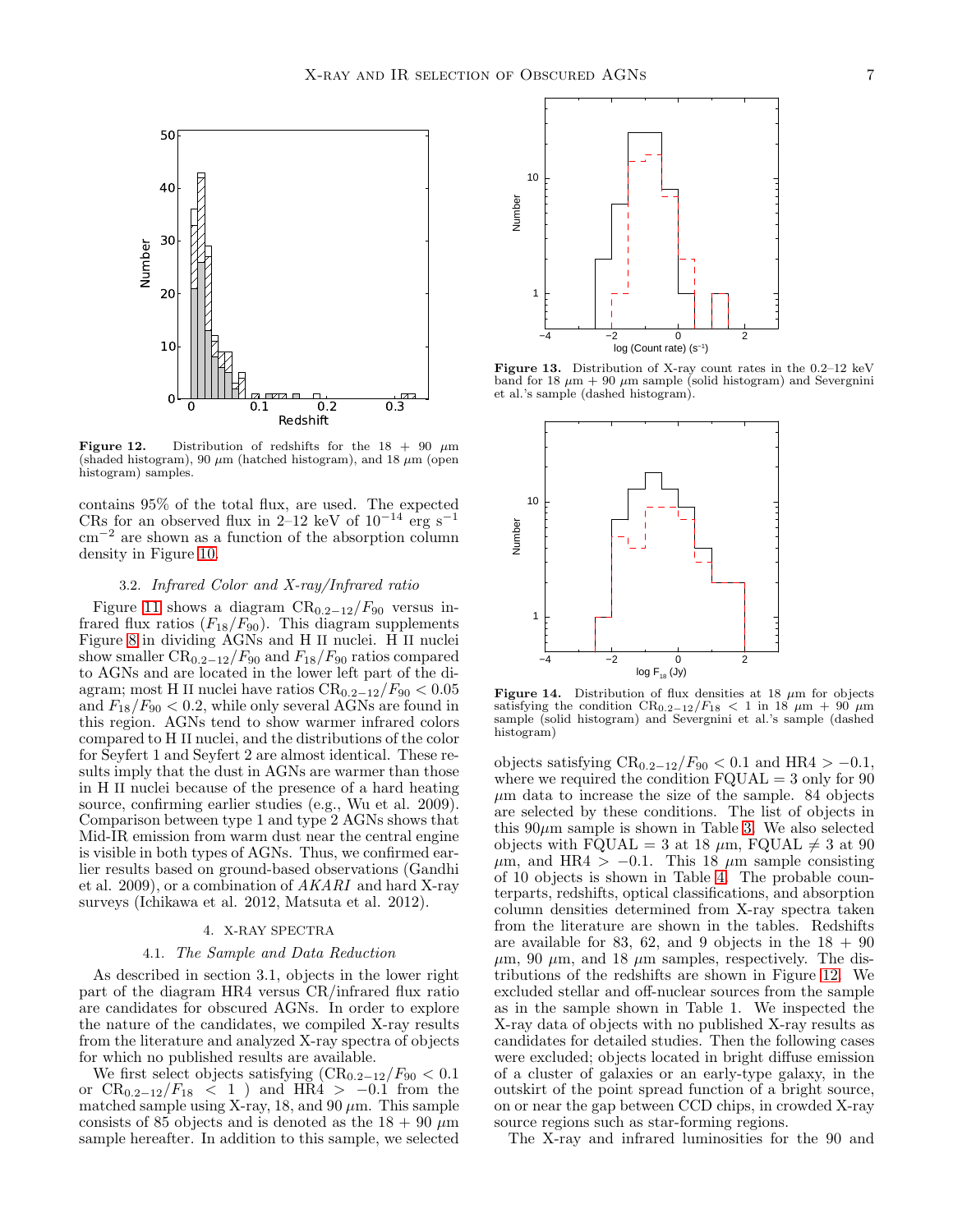$18\mu$ m samples are summarized in Table [2](#page-24-0) and Figures [5](#page-3-0) and [6,](#page-3-1) in which both results taken from the literature and our own analysis presented in this section are shown. The K-corrections and references for X-ray data and distances are treated in the same manner for the sample presented in section 2.2.

We retrieved the data for the sample from the XMM-Newton Science Archive and examined their spectra. The XMM-Newton Science Analysis Software (SAS) version 13.0.0 and the calibration files as of 2013 May were used in the data reduction and analysis. We first made light curves of a region that does not contain bright sources in 10–12 keV to examine background stability and time intervals with high background rates were excluded. We extracted source spectra from a circular region centered at the source position with a radius of  $4^{\prime\prime}$  – 60''. The extraction radii were determined to achieve good signal to noise ratio and to avoid nearby sources. Background spectra were made from an off-source region in the same CCD chip and subtracted from the source spectra. After data screening and background subtraction, net source counts in 0.2–12 keV for some objects were found to be lower than 60 counts because of the reduced exposure time. Such objects were excluded from the following analysis since their photon statistics are not sufficient to create spectra of reasonable quality. The final sample consisting of 48 objects for X-ray spectral analysis and the observation log are summarized in Table [5.](#page-28-0) The infrared sample from which these objects are taken and Hubble type taken from the HyperLeda database (Paturel et al. 2003) are also shown in Table [5.](#page-28-0)

The response matrix file and ancillary response file were made by using the SAS. The spectra were binned so that each bin contains at least one count. More channels are binned in the figures shown below for presentation purposes. A maximum-likelihood method using the modified version of C statistic (Cash 1979) was employed to fit background-subtracted spectra. Spectral fits were performed with XSPEC version 12.8.0. The errors represent the 90% confidence level for one parameter of interest. Errors are not shown for the cases that the value of C statistic is much worse than that for the best-fit model.

The Galactic absorption was applied to all the models examined below. The Galactic absorption column densities (Kalberla et al. 2005) were obtained by the FTOOL nh and shown in Table [5.](#page-28-0) phabs or zphabs in XSPEC were used as a photoelectric absorption model. We examined the presence of an Fe-K emission line at around 6.4 keV by adding a Gaussian component. The line center energy was left free if the photon statistics were sufficient to constrain the energy, otherwise 6.4 keV was assumed. The line width was fixed at a Gaussian  $\sigma$  of 10 eV. For objects with a known redshift, all the model components except for the Galactic absorption were assumed to be emitted or absorbed at the source redshift. If a redshift is previously unknown and an Fe-K emission line is visible in our X-ray spectra, the source redshift was treated as a free parameter and was determined from the line, whose central energy was assumed to be 6.4 keV in the source rest frame. The redshifts for the X-ray analysis sample range from 0.00218 to 0.188 with a median of 0.020, where redshifts determined by an Fe-K line are included. We assumed a redshift of  $z = 0$  for all the other cases.

Fe line parameters are not shown if the photon statistics around 6.4 keV are not sufficient and if no meaningful constraints on the line is obtained. The results of the spectral fits described below are summarized in Tables [6](#page-29-0) and [7.](#page-33-0) The adopted model is marked with an asterisk in Table [6.](#page-29-0) In these tables, spectral parameters for the best-fit models and models with fewer model components are shown for comparison. The observed fluxes and luminosities corrected for absorption (for objects with a known redshift) in the 2–10 keV band were derived for the best-fit spectral model and models giving a similar quality of fits to the best fit.

#### 4.2. Results

We first summarize measurements of absorption column densities taken from the literature, and then provide detailed results of our own spectral analysis for the 48 objects, for which no X-ray results have been published so far. The 48 objects analyzed are devided into three groups (1) objects with absorbed spectrum, (2) objects showing very flat continuum and/or strong Fe-K fluorescent line, and (3) objects showing unabsorbed spectrum, and explained in turn.

### 4.2.1. X-ray Results Taken from the Literature

We compiled the results of X-ray spectral fits for our samples from the literature. Since our aim is to find obscured AGNs by combining X-ray and infrared data, we tabulated absorption column densities  $(N_H)$  derived from X-ray spectra in Tables [1,](#page-23-0) [3,](#page-25-0) and [4](#page-27-0) for the  $18 + 90 \mu m$ , 90  $\mu$ m, and 18  $\mu$ m samples, respectively. The  $N_{\rm H}$  values are classified into three classes "Unabsorbed","Comptonthin", and "Compton-thick" for objects with  $N_{\rm H} < 10^{22}$ cm<sup>-2</sup>,  $10^{22} < N_{\rm H} < 1.5 \times 10^{24}$  cm<sup>-2</sup>, and  $N_{\rm H} > 1.5 \times 10^{24}$ cm<sup>-2</sup>, respectively. If only a lower limit on  $N_{\rm H}$  of  $1 \times 10^{24}$  cm<sup>-2</sup> is presented, such sources are regarded as Compton-thick. These classifications are shown in the "X-ray Class" column in Tables [1,](#page-23-0) [3,](#page-25-0) and [4.](#page-27-0) The classifications of X-ray absorption are available for 72, 22, and 9 objects for the  $18 + 90 \mu m$ , 90, and 18  $\mu$ m samples, respectively.

## 4.2.2. Absorbed Spectrum

X-ray spectra of 16 of the 48 objects we analyzed show convex shape, which is a signature of absorbed emission, implying the presence of an obscured AGN, at energies above  $\sim 2$  keV. Their spectra are shown in Figure [15.](#page-11-0) We fitted their spectra by a power-law model absorbed by neutral matter. First the photon index was treated as a free parameter, and then a model with a photon index fixed at 1.8 was examined. The result for a free photon index is shown if a meaningful constraint on the index is obtained.

The spectrum of 2MASX J05430955−0829274 is well fitted with this absorbed power-law model accompanied by an emission line at 6.4 keV. The rest of the objects show additional emission at energies below a few keV. We tried to model this emission by power law, APEC thermal plasma (Smith et al. 2001), or a combination of both. For the models with one power-law component, the photon index was left free or fixed at 1.8. The photon indices of the heavily absorbed power law, which dominates hard emission, and the additional power law representing the soft part of the spectra were fixed at 1.8 for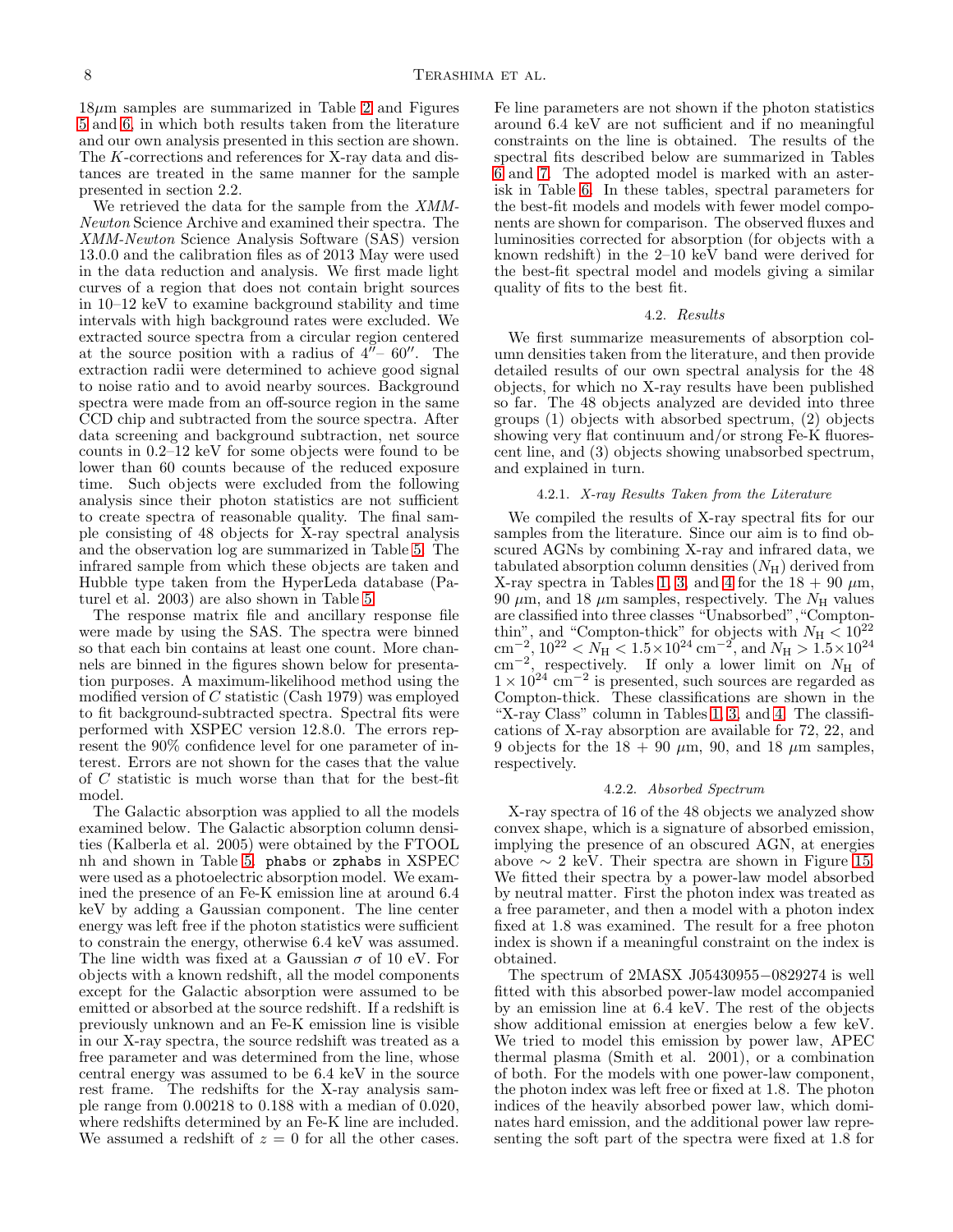models containing two power-law components. A common photoelectric absorption model, which represent the absorption in the host galaxies, was applied to both of the power-law components. The APEC component was assumed to be absorbed only by the Galactic column. The spectra of the two objects 2MASX J05052442−6734358 and NGC 5689 are represented by the two power-law model. Other objects show excess emission around 0.6– 1.0 keV, which implies the presence of Fe-L emission lines from hot plasma, and the APEC model was used to express this feature. An  $APEC +$  absorbed power-law model describes the spectra of UGC 959 and IC 5264. The spectra of the rest of the objects were fitted with a combination of two power-law and APEC components. IRAS 03156−1307 required two temperature APEC components in addition to the two power-law components.

The best-fit column densities for the heavily absorbed power-law component are  $N_{\rm H} \approx 2 \times 10^{22} - 1.4 \times 10^{24}$ cm−<sup>2</sup> , which is a range expected for obscured AGNs. The column densities of the two objects IRAS 01356−1307 and NGC 2611 exceed  $1 \times 10^{24}$  cm<sup>-2</sup> and the effect of Compton scattering cannot be neglected. Therefore, we multiplied the cabs model in XSPEC  $(e^{-\sigma_T N_H})$ , where  $\sigma_T$  is the Thomson scattering cross section. Although the energy dependence of the cross section is not taken into account, this model approximates the shape of the continuum transmitted through Compton-thick matter (Ikeda et al. 2009). This model affects only the normalization of the heavily absorbed power-law component.

The results of the spectral fits are summarized in Table [6,](#page-29-0) and the adopted models and data/model ratios are shown in Figure [15.](#page-11-0) If two or more models provide similar  $C$  statistics, we adopt models with the best-fit photon index in the range of 1.5–2.1, which is typical for X-ray spectra of AGNs. The results of spectral fits to the Fe-K line are shown in Table [7.](#page-33-0) The improvement of the C statistic by adding a Gaussian line is also shown in Table [7.](#page-33-0) An Fe-K emission line is seen in the spectra of 2MASX J05052442−6734358, 2MASX J05430955 −0829274, and ESO 205−IG003. A hint of Fe-K emission is seen in SDSS J085312.35+162619.4. The photon statistics are poor around 6.4 keV in IRAS 03136−1307 and Fe line parameters are not shown for this object. The improvement of the C statistic for other objects is small for one additional parameter (normalization of a Gaussian).

### 4.2.3. Flat Continuum and Strong Fe-K Emission Line

Ten objects show a flat continuum at energies above a few keV and/or a strong Fe-K emission line at around 6.4 keV. The spectral shape is much flatter than that typically observed in AGNs and implies that the spectrum is a combination of heavily absorbed and less absorbed power laws with typical photon indices for AGNs (two power-law model) or that the spectrum is reflectiondominated. Therefore, we examined continuum models for these two cases. We assumed a common photon index of 1.8 for the two power-law model. The pexrav model in XSPEC was used to represent a continuum reflected from cold matter (Magdziarz & Zdziarski 1995). The incident spectrum is assumed to be a power law with a photon index of 1.8 and an exponential cutoff at 300 keV. The reflection scaling factor (rel\_refl) was set to −1 to represent reflected emission alone. The inclination

angle of the reflector was assumed to be 60◦ , where the inclination of  $0^{\circ}$  corresponds to face on.

The spectrum of 2MASX J05391963−0726190 is fitted either by a pure reflection model or a two power-law model. A pure reflection model does not describe the spectra of IRAS 00517+4556, 2XMM J052555.5−661038, and 2XMM J184540.6−630522. The continuum of and 2XMM J184540.6-630522. 2XMMi J184540.6 −630522 is fitted by a flat powerlaw model or a combination of reflection and slightly absorbed power law. A combination of reflection and virtually unabsorbed power law or a two power-law model represent the spectra of IRAS 00517+4556 and 2XMMi J052555.5−661038.

The six objects, NGC 1402, IC 614,<br>2MASX J11594382-2006579. NGC 6926.  $J11594382-2006579$ , NGC 6926, 2MASX J23404437 −1151178, and NGC 7738, show excess emission around 0.6–1.0 keV suggesting the presence of emission from optically thin plasma. We used an APEC plasma model to represent this feature. An APEC + reflection model describes the continua of IC 614, 2MASX J11594382−2006579, and NGC 6926. An APEC + absorbed power-law model also provided a similar quality of fit to 2MASX J11594382−2006579. 2MASX J23404437−1151178 and NGC 7738 require an additional power-law component, where we assumed a common  $N_{\rm H}$  for the reflection and power-law components since the quality of the data is not sufficient to constrain  $N_{\rm H}$  values for these components separately. The spectrum of NGC 1402 is not very flat, and a combination of APEC and lightly absorbed power law represents the shape of the continuum.

The six objects, NGC 1402, IC 614,<br>2XMMi J184540.6–630522, NGC 6926, J184540.6-630522, 2MASX J23404437 −1151178, and NGC 7738, show an emission line at around 6.4 keV in the source rest frame with an EW in the range of 1.1–4.6 keV. An Fe-K line at 6.4 keV is not detected in other objects except for a weak hint of a line in NGC 4713. An emission-line-like excess at around 7.0 keV is seen in the spectrum of IRAS 12596−1529. If this line is assumed to be from H-like Fe at 6.97 keV, the C statistic is improved by  $\Delta C = 5.5$  for one additional parameter (normalization of a Gaussian). 2MASX J11594382−2006579 shows a line-like emission at  $\approx$  5.8 keV. If this emission is an Fe-K line at 6.4 keV in the source rest frame, the redshift is estimated to be  $0.112^{+0.019}_{-0.018}$ , though the improvement of the fit is only  $\Delta C = 3.0$  for two additional parameters (normalization of a Gaussian and source redshift). Limits on the EW of Fe-K line at 6.4 keV were derived for objects with sufficient counts around 6.4 keV.

The results of the spectral fits are summarized in Tables [6](#page-29-0) and [7.](#page-33-0) The observed spectra, adopted models, and data/model ratios are shown in Figure [16.](#page-13-0) If two or more models give fits of similar quality, we adopt one or two models as the most appropriate ones satisfying the following conditions: (1) the best-fit photon index is in the range of 1.5–2.1 and (2) the constraint on the EW on an Fe-K fluorescent line at 6.4 keV is consistent with the best-fit  $N_{\rm H}$  as observed in obscured AGNs (Guainazzi et al. 2005a, Fukazawa et al. 2011).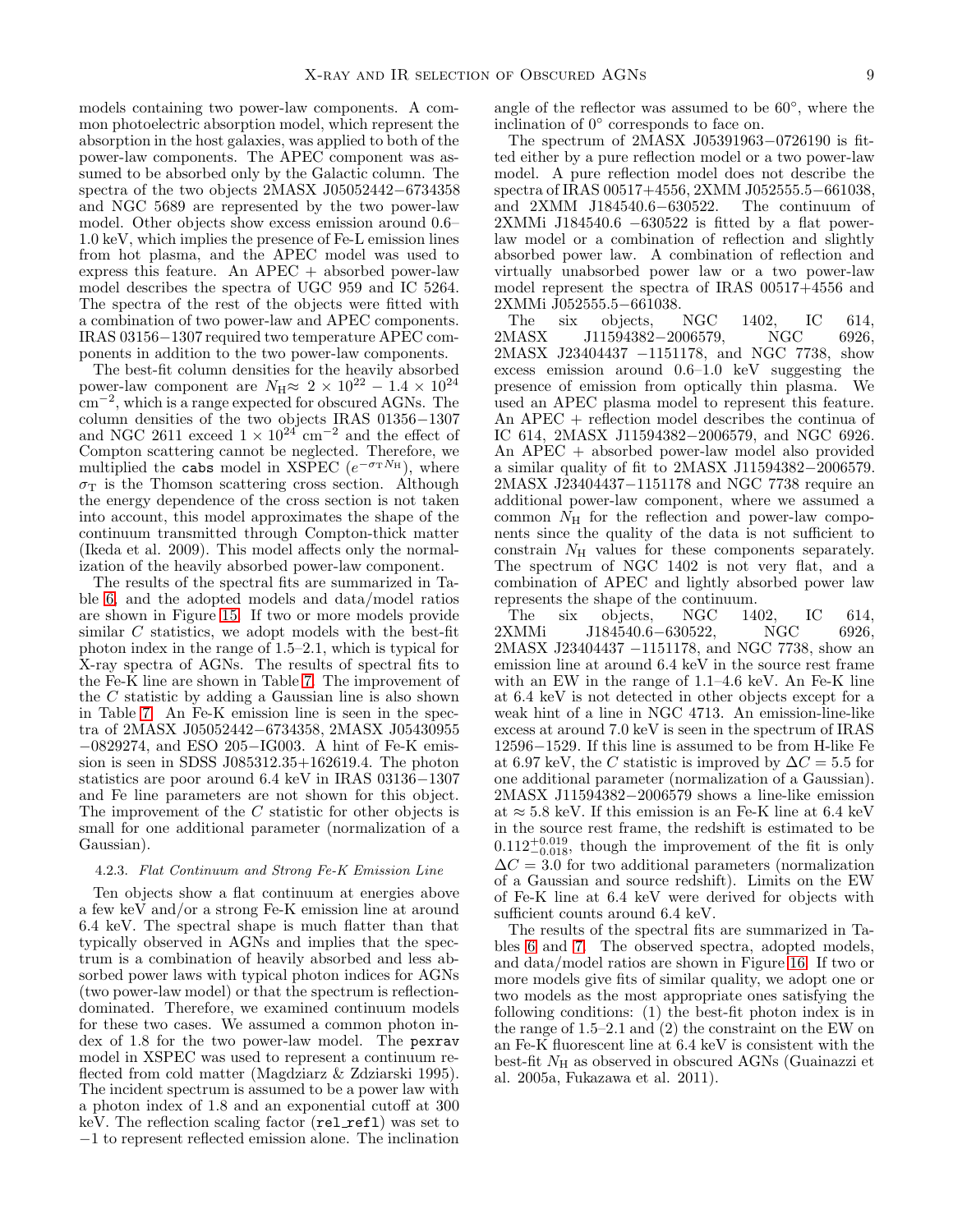

Figure 15. EPIC-PN spectra of objects showing absorbed continuum. (Upper panel) Data (crosses) and adopted best-fit model (solid histogram). Spectral components are shown as dashed, dotted, dot-dot-dot-dashed lines. (Lower panel) Data/Model ratio.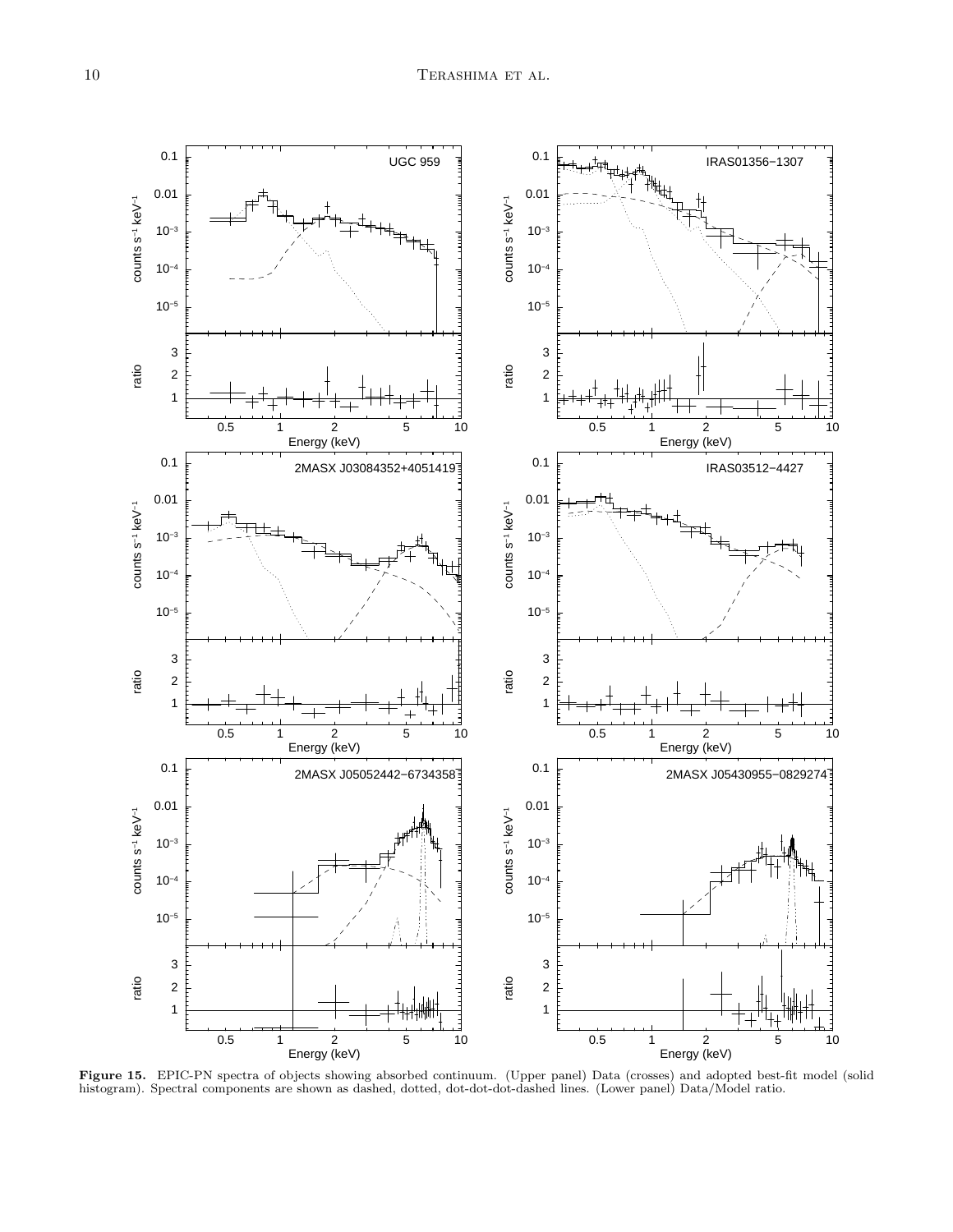

Figure 15. Continued.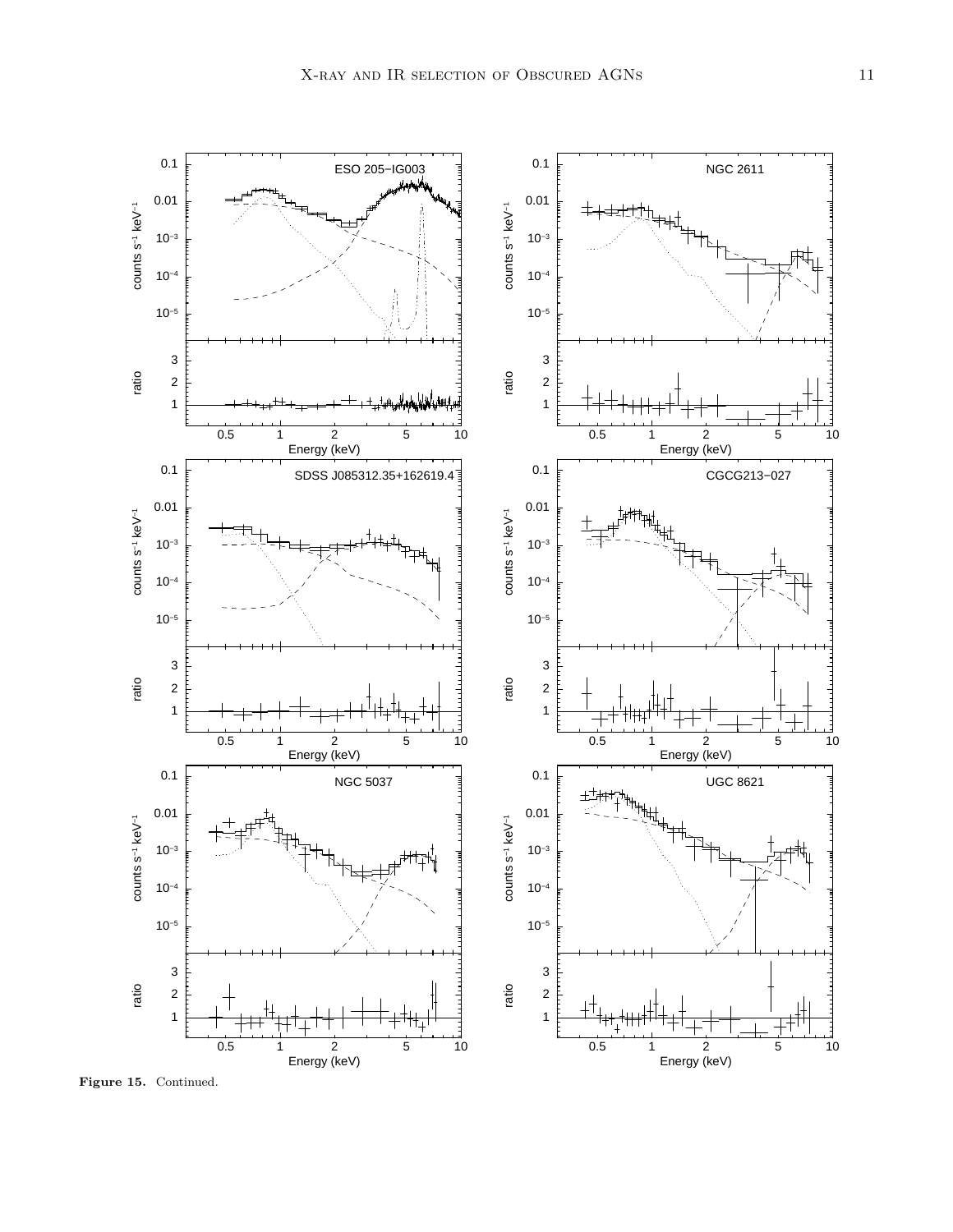

<span id="page-11-0"></span>Figure 15. Continued.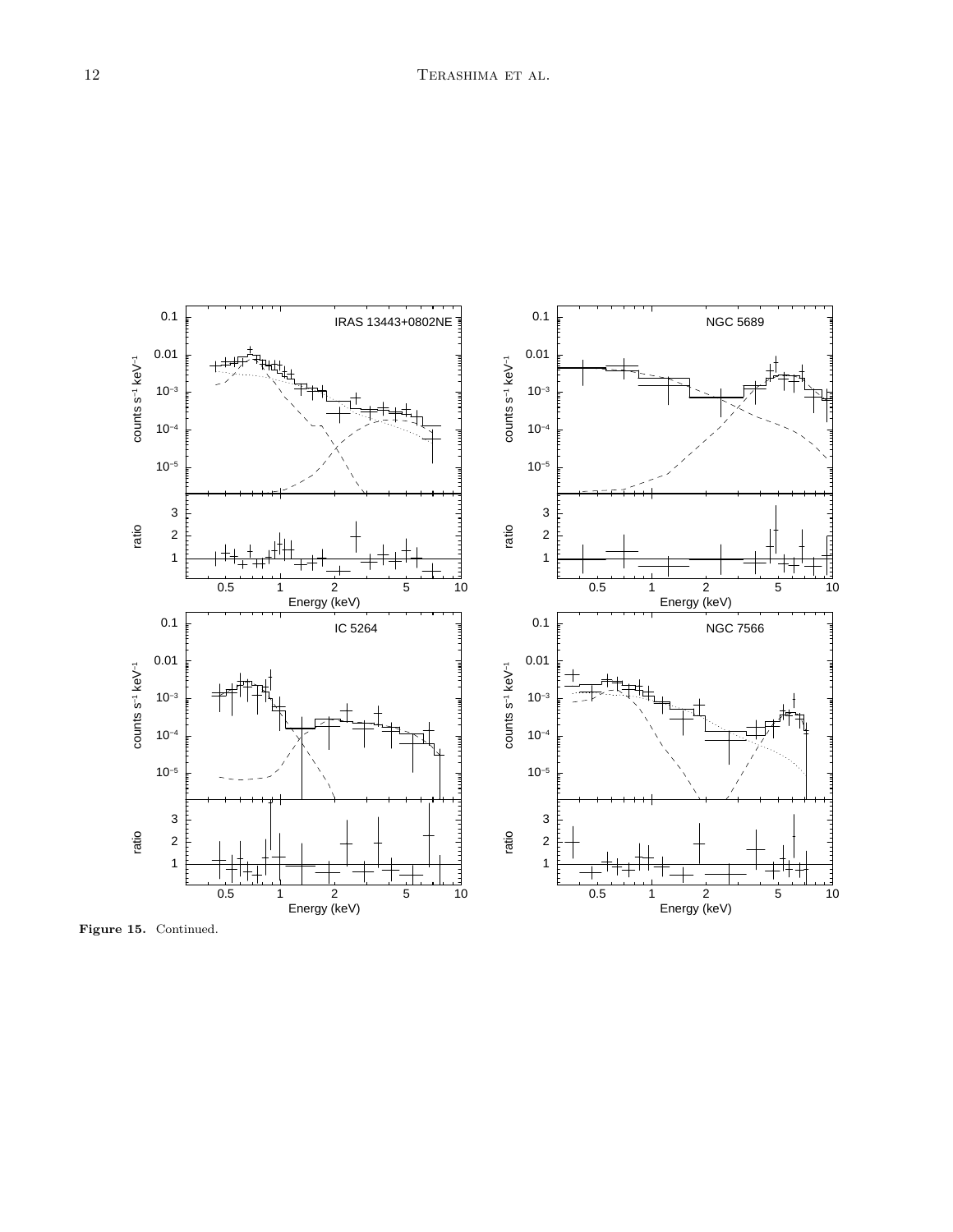

Figure 16. EPIC-PN spectra of objects showing flat continuum and/or strong Fe-K emission.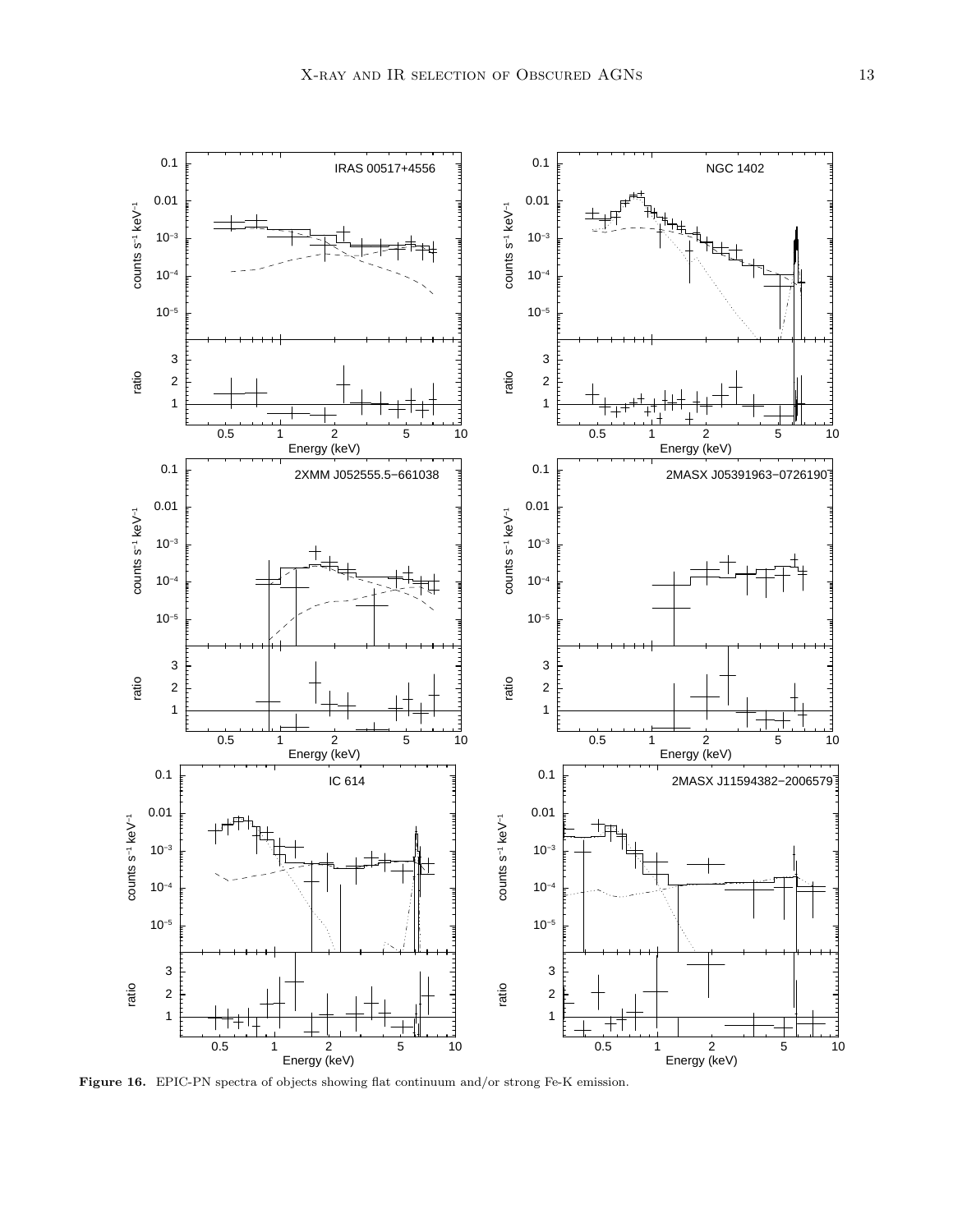

<span id="page-13-0"></span>Figure 16. Continued.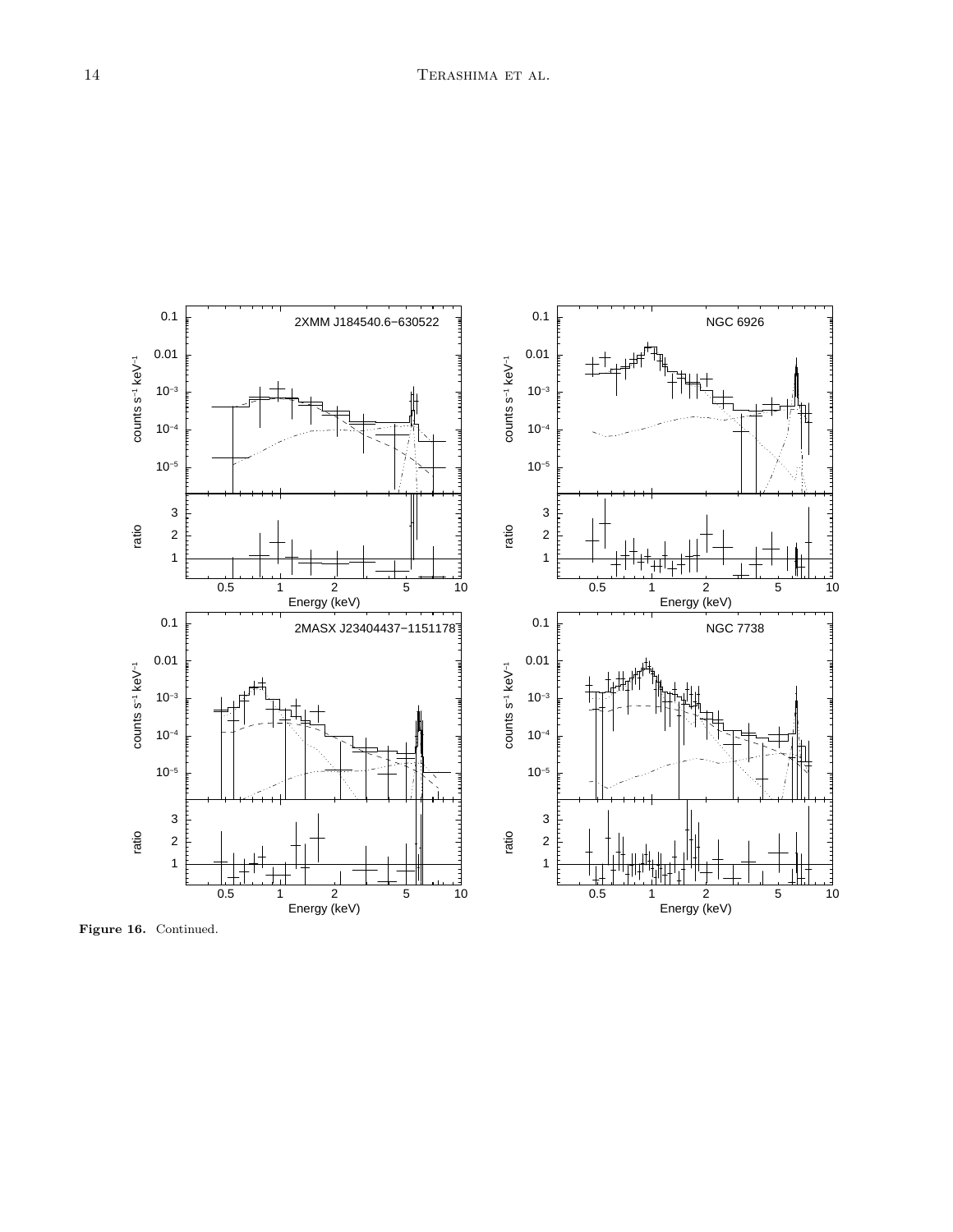

Figure 17. EPIC-PN Spectra of unabsorbed objects.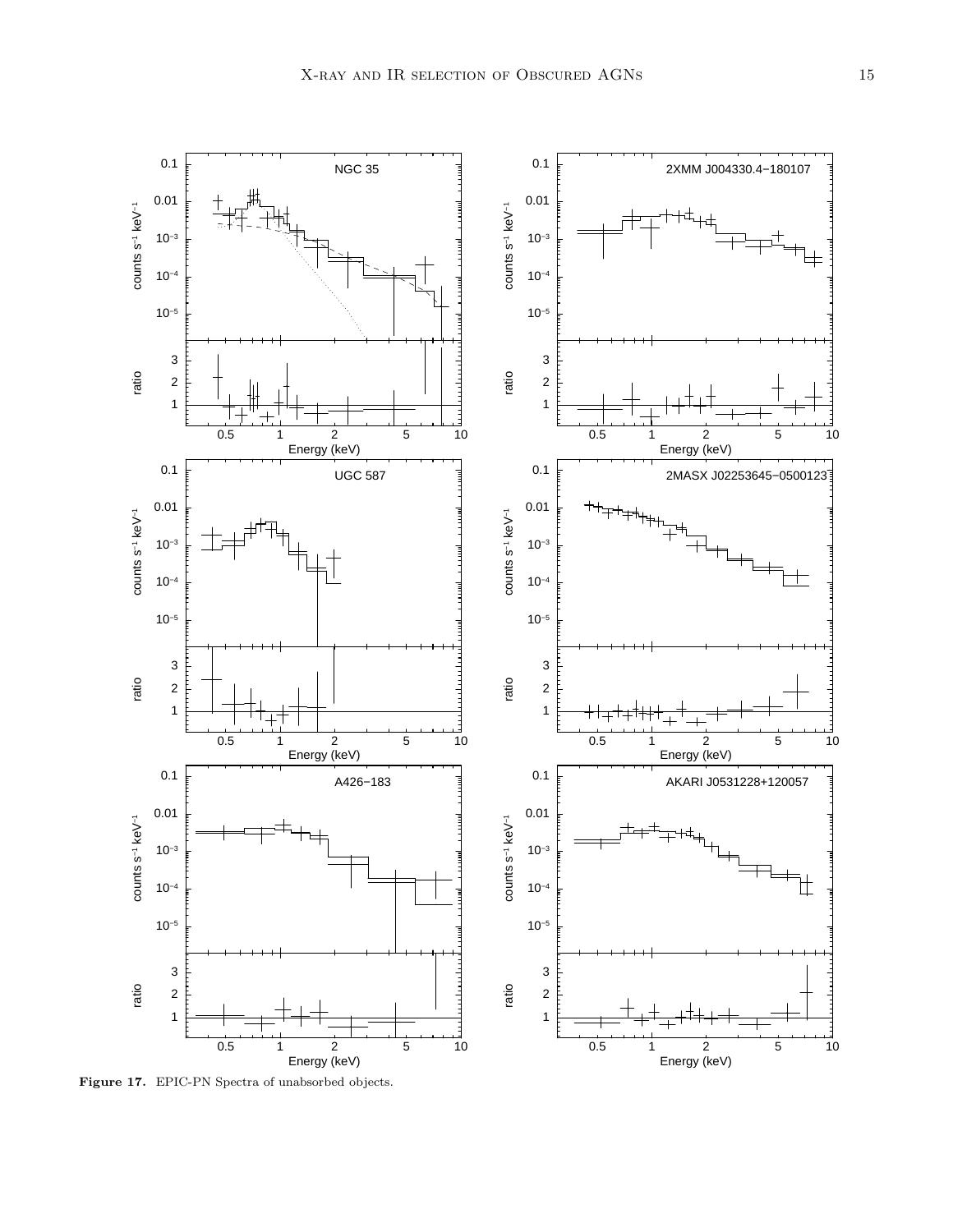

Figure 17. Continued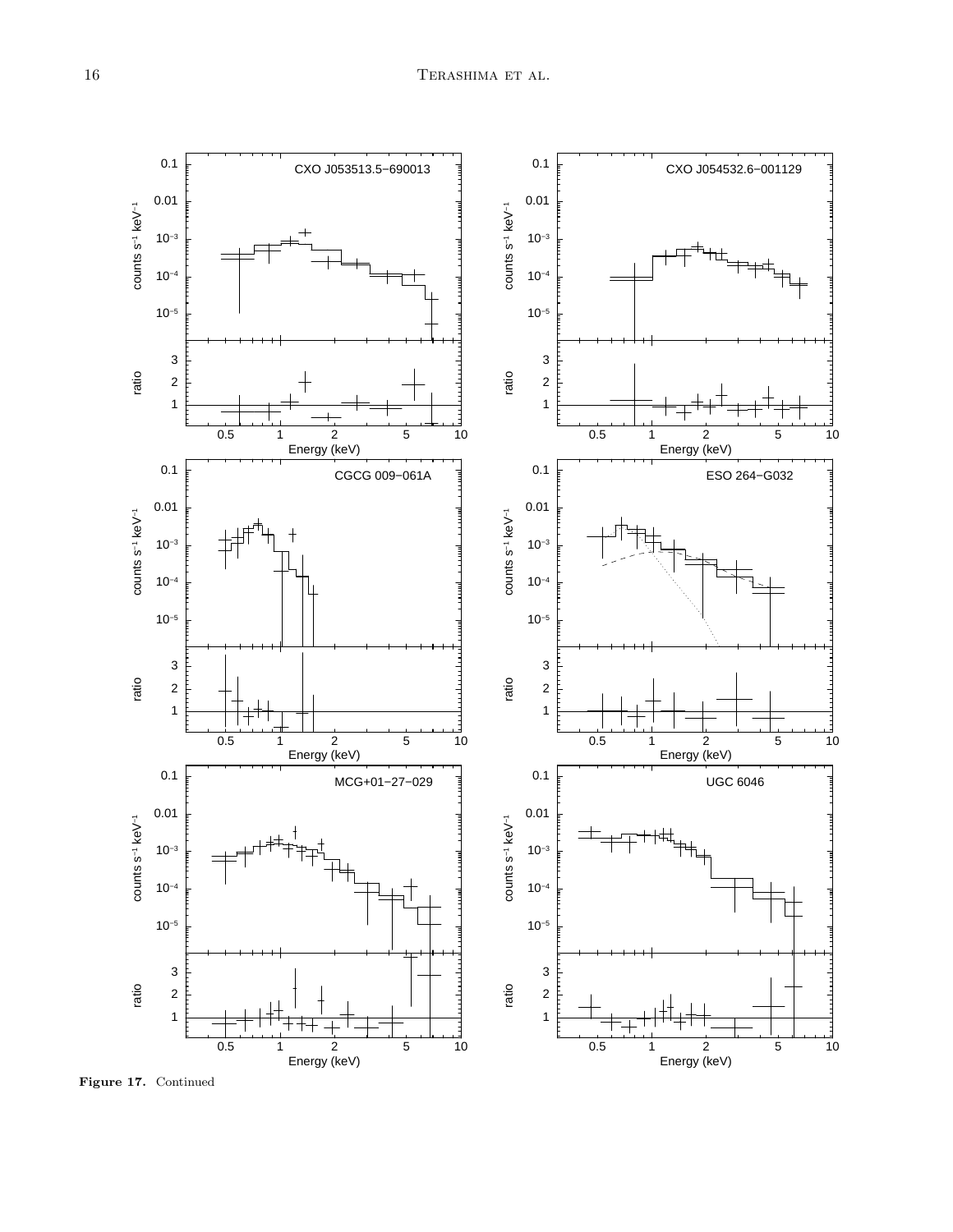

Figure 17. Continued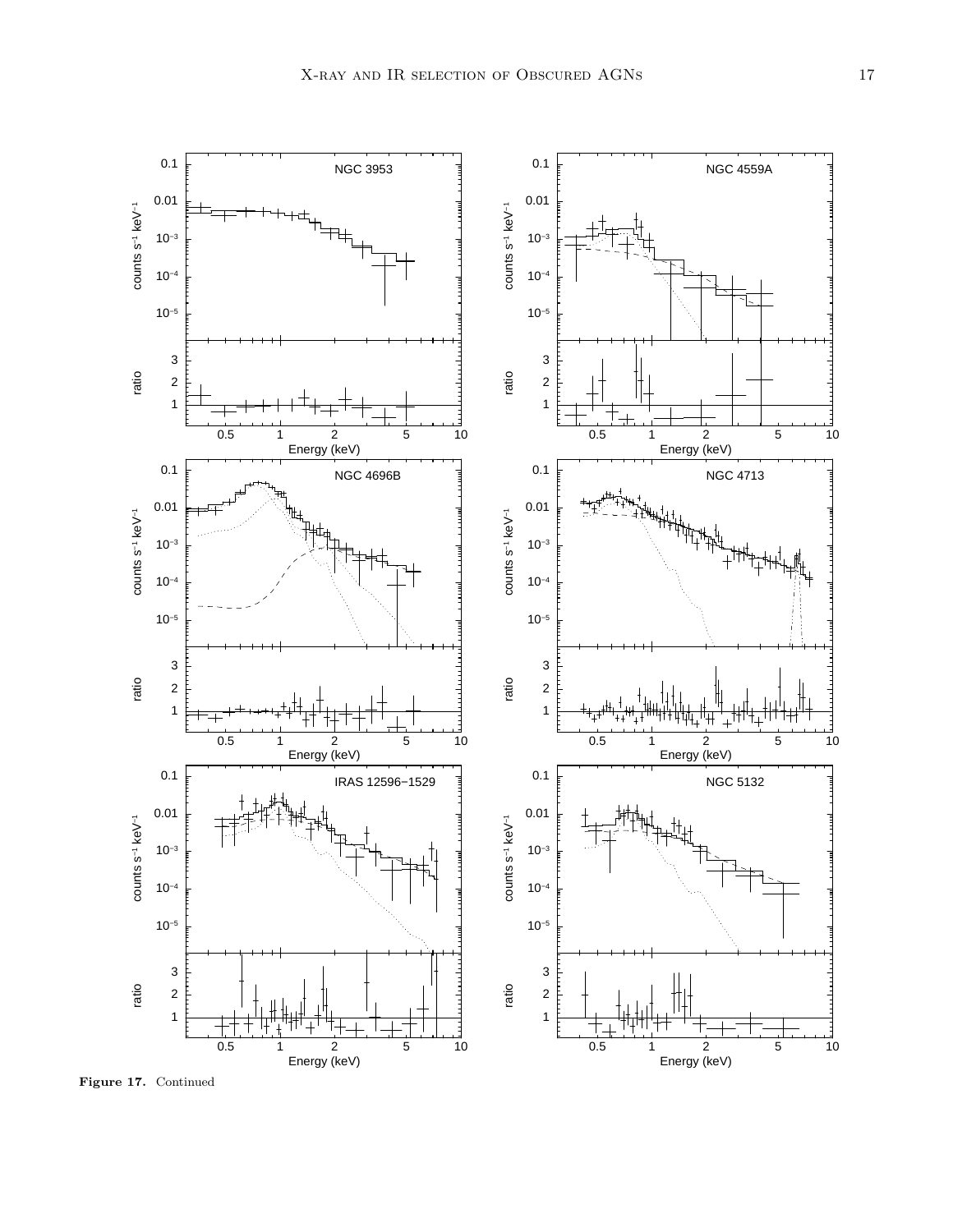

<span id="page-17-0"></span>Figure 17. Continued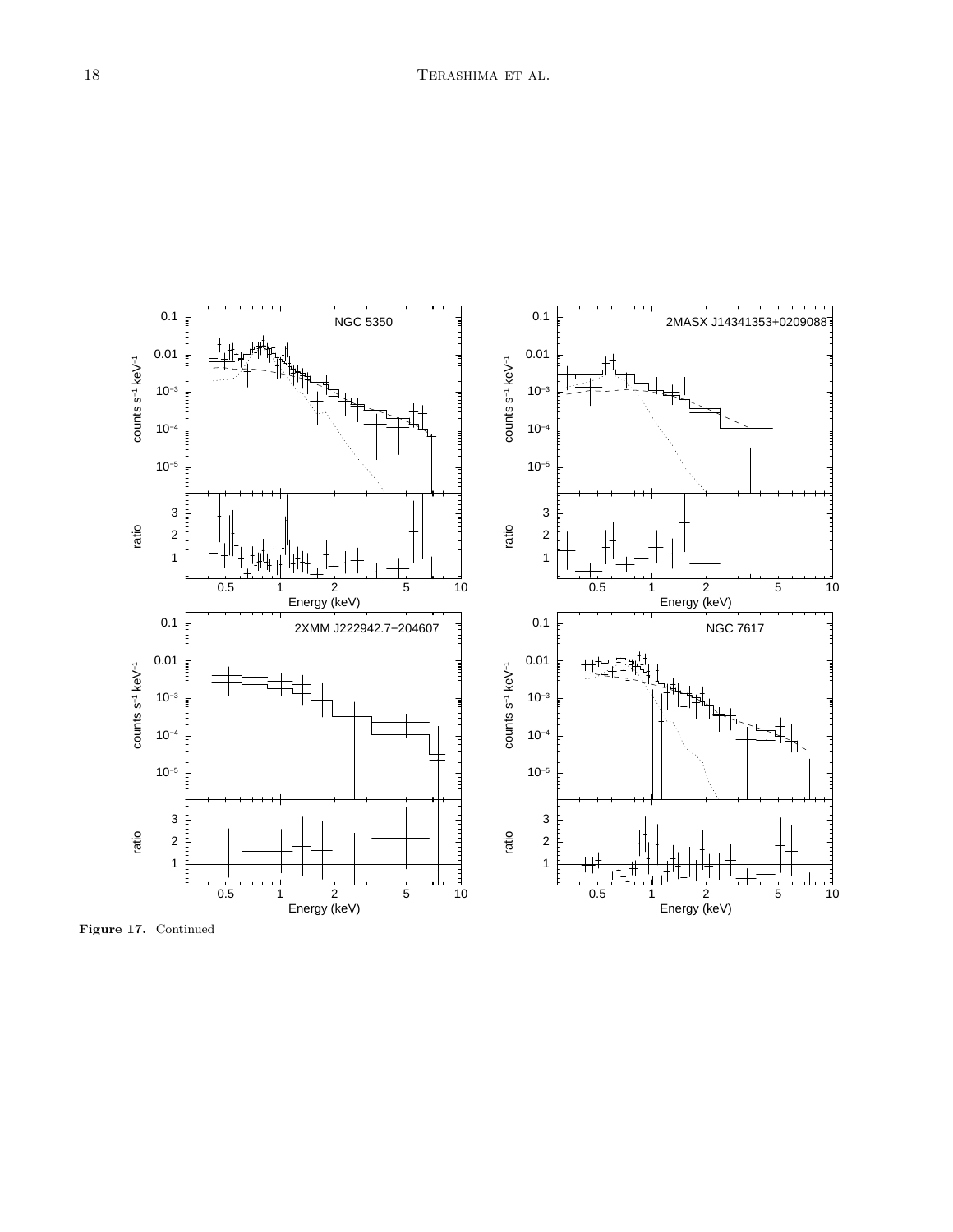# 4.2.4. Unabsorbed Spectrum

The rest of the objects do not show a signature of heavy absorption. We applied an absorbed powerlaw model to the spectra. The photon index  $\Gamma$  was<br>first treated as a free parameter. If the photon first treated as a free parameter. index was not well constrained,  $\Gamma = 1.8$  was assumed. Good fits were obtained for 12 objects (2XMM<br>J004330.4–180107, 2MASX J02253645–0500123. J02253645-0500123, A426[BM99]183, AKARI J0531228+120057, 2XMMi J053512.2−690009, CXO J054532.6−001129, MCG +01−27−029, UGC 6046, NGC 3953, NGC 5132, 2XMM J222942.7 −204607, and NGC 7617). An APEC plasma model was also examined instead of power law, and similar quality of fits were obtained for A426[BM99]183, AKARI J0531228+120057, 2XMMi J053512.2−690009, UGC 6046, NGC 3953, and 2XMM J222942.7−204607. The spectra of UGC 587 and CGCG 009−061A appear very soft, and an APEC model with a temperature of 0.3–1 keV provided a good description of the data.

The single-component models do not fit the spectra of eight objects (NGC 35, ESO 264−G032, NGC 4559A, NGC 4696B, NGC 4713, IRAS 12596−1529, NGC 5350, and 2MASX J14341353 +0209088). Although the spectra of NGC 5132 and NGC 7617 are fitted by a powerlaw model, the resulting photon indices are very steep (3.3 and 2.8, respectively) and may indicate the presence of a soft component. We therefore examined a two component-model consisting of APEC plasma and absorbed power law with a fixed photon index of 1.8. This model describes the spectra of all but NGC 4696B. The addition of a second APEC component well fits the spectrum of NGC 4696B.

Two objects (NGC 4713 and IRAS 12596−1529) show a hint of an emission line at 6–7 keV. The improvements of the C statistic are 5.3 and 5.5 for one additional parameter (normalization of a Gaussian) if the line center energies of 6.4 keV and 6.97 keV were assumed for NGC 4713 and IRAS 12596−1529, respectively. Other objects do not show an Fe-K emission line feature. The upper limits on the EW of a Gaussian line at 6.4 keV were derived for objects with sufficient photon statistics around an Fe-K line and summarized in Table [7.](#page-33-0) The results of the fits are summarized in Table [6.](#page-29-0) The observed spectra and the adopted models are shown in Figure [17.](#page-17-0)

## 5. DISCUSSION

### 5.1. Selection of Obscured AGNs

We made diagnostic diagrams using X-ray CRs, X-ray hardness, and infrared fluxes, which can be used to select candidates for obscured AGNs. By accumulating the published results of X-ray spectral analysis, we found that the regions satisfying  $(\text{CR}_{0.2-12}/F_{18} < 1.0$ or  $CR_{0.2-12}/F_{90} < 0.1$  and HR4> -0.1 are the loci for obscured AGNs. We analyzed the X-ray spectra of 48 objects with X-ray counts greater than 60, for which no X-ray spectra are published. Of these, 26 show a signature of absorbed X-ray spectra. Their classifications of X-ray absorption as Compton-thin or Compton-thick are summarized in Table [6.](#page-29-0) The 16 objects analyzed in section 4.2.2 show a spectral curvature indicative of the continuum absorbed by  $N_{\rm H} \approx 10^{22-24}$  cm<sup>-2</sup>. Their best-fit  $N_{\rm H}$  values are in the

range of  $3 \times 10^{22} - 1.4 \times 10^{24}$  cm<sup>-2</sup>, which are typically observed in Seyfert 2 galaxies. The two objects showing the largest best-fit  $N_{\rm H}$  (1.05 × 10<sup>24</sup> cm<sup>-2</sup> for IRAS 01356–1307 and  $1.4 \times 10^{24}$  cm<sup>-2</sup> for NGC 2611) are regarded as Compton-thin in the discussion below since these  $N_H$  values are slightly below the boundary of Compton-thin/thick column densities  $(1.5 \times 10^{24} \text{ cm}^{-2})$ ; Comastri 2004). Note, however, that the boundary value of  $N_{\rm H}$  between Compton-thin/thick depends on the assumed abundance of the absorber (Yaqoob et al. 2010). The 10 objects analyzed in section 4.2.3 show a flat continuum and/or a strong Fe-K emission line. Six of these objects are most likely to be Compton-thick AGNs judging from their flat continuum and strong Fe-K emission line. The Fe-K emission line is not significant in four (IRAS 00517+4556, 2MASX J05255807−6610523, 2MASX J05391963–0726190, and 2MASX J11594382−2006579) of the 10 objects, and their flat continuum could be interpreted as either a reflection-dominated spectrum or a combination of mildly absorbed  $(4 \times 10^{22} - 4 \times 10^{23} \text{ cm}^{-2})$  and less absorbed components. These objects are tentatively regarded as Compton-thick in the following discussion and denoted as "Thick?" in the X-ray class column of Table [6.](#page-29-0) Thus, 26 objects in total are most likely obscured AGNs, for which X-ray signatures of the presence of AGNs are reported for the first time in this paper. The 22 objects analyzed in section 4.2.4, on the other hand, show no clear evidence for the presence of obscured AGNs.

By combining the X-ray results taken from the literature and our own analysis, Table [8](#page-35-0) summarizes the number of objects in the  $18 + 90 \mu m$ , 90, and 18  $\mu$ m samples, objects with X-ray measurements of absorption column densities, and unabosrbed/Comptonthin/Compton-thick objects. Usable X-ray data are available for 84% of the combined sample. Among the 151 objects with X-ray measurements, 113 (75%) are absorbed by Compton-thin or Compton-thick matter. If only sources securely detected at  $18 \mu m$  are used, 82 of 89 objects (92%) are absorbed.

The MIR band is better for detecting emission from warm dust heated by an AGN compared to the farinfrared band. Therefore, we first discuss the success rate to find obscured AGNs selected by the criteria using 18  $\mu$ m data. Among our *XMM+AKARI* sample, 79 objects satisfy the conditions  $CR_{0.2-12}/F_{18} < 1.0$  and HR4  $> -0.1$ . The absorption column densities of 44 and 29 objects among them are in  $N_{\text{H}}= 1 \times 10^{22} - 1.5 \times 10^{24}$ cm<sup>-2</sup> and larger than  $1.5 \times 10^{24}$  cm<sup>-2</sup>, respectively. The detection rate of AGNs absorbed by  $N_{\rm H}$  >  $10^{22}$  cm<sup>-2</sup> is  $73/79 \approx 92\%$ , which demonstrates the efficiency of our criteria finding obscured AGNs.

Severgnini et al. (2012) applied a similar selection technique to the sample derived from the IRAS point source and 2XMM catalogs. They used the conditions of  $F(2 - 12 \text{ keV})/\nu_{25}F_{25} < 0.02 \text{ and HR4} > -0.2 \text{ and}$ selected 43 candidates for Compton-thick AGNs. Of the 43 AGNs, 40 are in common with our sample of obscured AGNs. Two objects (IRAS 04507+0358 and 3C321) are not selected in our sample since EPIC-PN data are not available for them. One object (NGC 5194) has an HR4 value of −0.11 that is slightly smaller than our adopted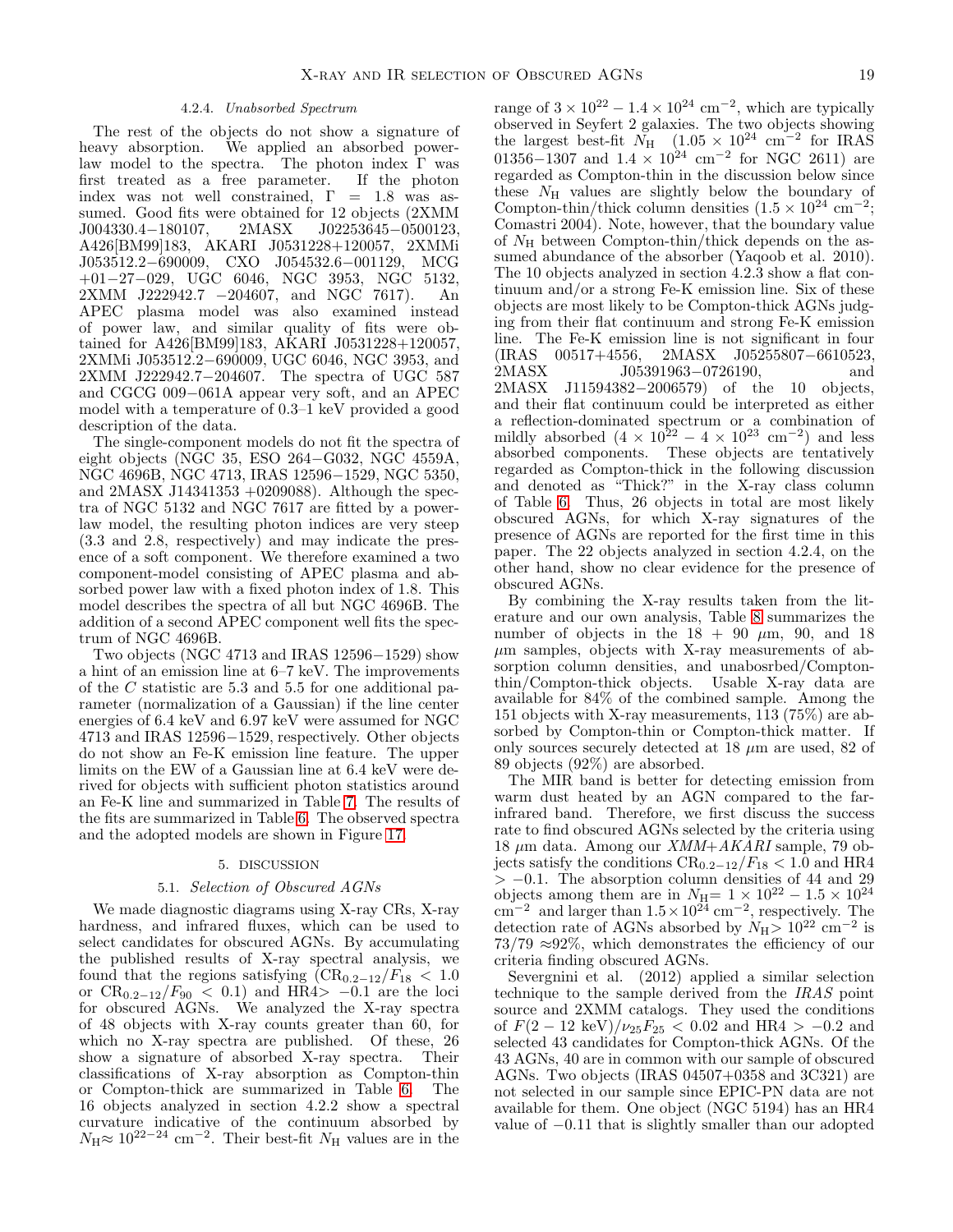boundary (HR4 >  $-0.1$ ) but satisfies Severgnini et al.'s criterion (HR4 >  $-0.2$ ).

In Severgnini et al.'s sample, 32 of 43 are confirmed to be Compton-thick AGNs. The classification of Compton thickness for four objects are model-dependent, and seven are Compton-thin. If the conversion between IRAS 25  $\mu$ m and AKARI 18  $\mu$ m flux densities of equation (3) in Ichikawa et al. (2012) is assumed, their criterion translates into  $CR_{0.2-12}/F_{18} < 0.24$  and 0.64 for assumed  $N_{\rm H}$  of  $5 \times 10^{23}$  cm<sup>-2</sup> and  $1 \times 10^{22}$  cm<sup>-2</sup>, respectively, where the same spectral shape as in section 3.1 was used. Thus, our criteria  $(CR_{0.2-12}/F_{18} < 1.0)$ cover X-ray brighter objects relative to MIR fluxes, and this might result in the smaller Compton-thick fraction (44/79) derived for our sample.

Another difference between Severgnini et al.'s and our selection criteria is the limited X-ray and infrared flux levels. Severgnini et al. selected objects with an X-ray flux in 4.5–12 keV larger than  $1 \times 10^{-13}$  erg s<sup>-1</sup> cm<sup>-2</sup>.<br>This flux corresponds to  $7 \times 10^{-14}$  erg s<sup>-1</sup> cm<sup>-2</sup> in 2–<br>10 keV, if  $N_{\rm H} = 5 \times 10^{23}$  cm<sup>-2</sup> and the spectral shape used in section 3.1 are assumed. The fluxes in 2–10 keV of all but one in our sample are larger than this flux. The flux of one object (2MASX J05391963−0726190) is  $\sim 4 \times 10^{-14}$  erg s<sup>-1</sup> cm<sup>-2</sup> in 2-10 keV, which is only slightly below the flux limit. We also compared the distributions of X-ray count rates in 0.2–12 keV. The solid histogram in Figure [13](#page-6-1) is the distribution for 68 obscured AGN candidates satisfying the 18 or 90  $\mu$ m criteria selected from Table 1. The distribution of the CRs for the Compton-thick candidates in Severgnini et al. (2012) is shown as a dashed histogram in the same figure. Our sample contains more X-ray fainter objects compared to Severgnini et al.'s sample. Therefore, the X-ray flux limit likely explains the difference in the Compton-thick fraction in part. The distributions of 18  $\mu$ m fluxes for the 70 objects satisfying the condition  $CR_{0.2-12}/F_{18} < 1$  in the  $18 + 90 \ \mu m$  sample and Severgnini et al's Comptonthick candidates are also compared in Figure [14.](#page-6-2) We compiled 18  $\mu$ m fluxes measured with AKARI IRC for the latter. Six sources do not have  $18\mu$ m data, and their IRAS 25  $\mu$ m fluxes are converted to 18  $\mu$ m fluxes by using the equation (3) in Ichikawa et al. (2012). Although the lower bounds of the distribution are similar, our sample contains a somewhat larger number of objects at fainter infrared fluxes. In summary, the combination of the larger numbers of X-ray faint or infrared faint objects compared to Severgnini et al.'s is likely to be a reason why we were able to find new obscured AGNs not included in Severgnini et al.'s sample.

We also used criteria using far infrared fluxes at 90  $\mu$ m, CR<sub>0.2−12</sub>/F<sub>90</sub> < 0.1 and HR4 > −0.1. The contribution from cold dust heated by stellar processes in the host galaxy is likely to be significant in the far infrared band unless an AGN overwhelms the emission from the host galaxy. Therefore, a low  $CR_{0.2-12}/F_{90}$  ratio does not necessarily mean that X-ray emission is weak relative to the infrared because of the heavy absorption of an AGN. We thus expect the criteria using far infrared are less efficient to select obscured AGNs compared to the MIR selection. On the other hand, the combination of X-ray hardness and a low X-ray/IR ratio provides us with a chance to find AGNs buried in starburst

activity. There are 83 objects satisfying the conditions  $CR_{0.2-12}/F_{90} < 0.1$ , HR4 > -0.1, and not securely detected in the  $18 \mu m$  band. The presence of AGNs absorbed by a column density greater than  $10^{22}$  cm<sup>-2</sup> is reported for 31 objects in the literature or in this paper. The  $N_{\rm H}$  values for 21 and 10 objects are in the range of  $1 \times 10^{22} - 1.5 \times 10^{24}$  cm<sup>-2</sup> and larger than  $1.5 \times 10^{24}$  cm<sup>-2</sup>, respectively, where three objects classified as "Thick?" are regarded as Compton-thick. There is no indication of absorption in excess of  $10^{22}$  cm<sup>-2</sup> in 31 objects. No  $N_{\rm H}$  measurements are available for the rest of the objects (19 objects). Therefore, the detection rate of obscured AGNs using the far infrared criteria is 31/62=50% for the sample with  $N_{\rm H}$  measurements.

The 22 objects analyzed in section 4.2.4 show no clear evidence for the presence of an obscured AGN. This result apparently contradicts our selection using hard X-ray spectra measured by the hardness ratio of HR4  $> -0.1$ . A possible reason for this contradiction is the faintness of the sources in the hard X-ray band. The net counts in the 4.5–12 keV for 15 among the 22 objects are less than 42 according to the 2XMMi catalog. The uncertainties of the hardness ratios are very large for such faint objects and sources with an unobscured spectrum could be chosen by our criteria. In one case (UGC 587), almost no photons are seen above 2 keV in our X-ray spectrum, but the 4.5–12 keV count in the 2XMMi catalog is 110 counts. This case is likely to be due to a combination of very low real X-ray counts and uncertainties in background estimation. The 4.5–12 keV counts for rest of the objects are in the range of 120–250 and their HR4 values are around 0.0, which is relatively soft among the objects selected by our criteria. The inspection of their spectra indicates that the HR4 values are reliable and consistent with the observed unabsorbed spectra within the errors.

## 5.2. Obscured AGNs Outside the Selection Criteria

While our selection criteria efficiently select obscured AGNs as discussed in the previous subsection, there are some obscured AGNs located outside our criteria in Figure [9.](#page-5-0) We examine the nature of these outliers using the  $18 + 90 \mu m$  sample. None of 29 objects absorbed by  $N_H > 10^{24} \text{ cm}^{-2}$  are located in the region  $CR_{0.2-12\text{keV}}$  $/F_{18}$  < 1. Of the 26 objects in the range of  $N_{\rm H} = 10^{23-24}$  $\text{cm}^{-2}$ , 9 have  $\text{CR}_{0.2-12\text{keV}}$  / $F_{18} > 1$ . This ratio scatters from object to object, and the number of objects with  $CR_{0.2-12\text{keV}}/F_{18} > 1$  depends on the choice of the boundary. We set the criteria to efficiently select more absorbed objects  $(>10^{24} \text{ cm}^{-2})$ , which resulted in missing some moderately absorbed objects ( $N_{\rm H} = 10^{23-24}$ cm<sup>−</sup><sup>2</sup> ) in our criteria.

Seven out of 29 sources absorbed by  $N_{\rm H} > 10^{24}$  cm<sup>-2</sup> and 12 out of 26 absorbed by  $N_{\rm H} = 10^{23-24}$  cm<sup>-2</sup> are outside our criteria using 90  $\mu$ m data. Inspection of Figure [9](#page-5-0) (left and right) clearly shows that scatters in Xray to infrared ratios are much larger if 90  $\mu$ m data are used. A possible reason is that there is a wide range of the contribution of infrared emission from relatively cold dust heated by sources other than AGNs depending on the nature of host galaxies. While the scatters naturally worsen the success rate to find obscured AGNs, there is a higher probability of finding AGN activity hidden behind starbursts.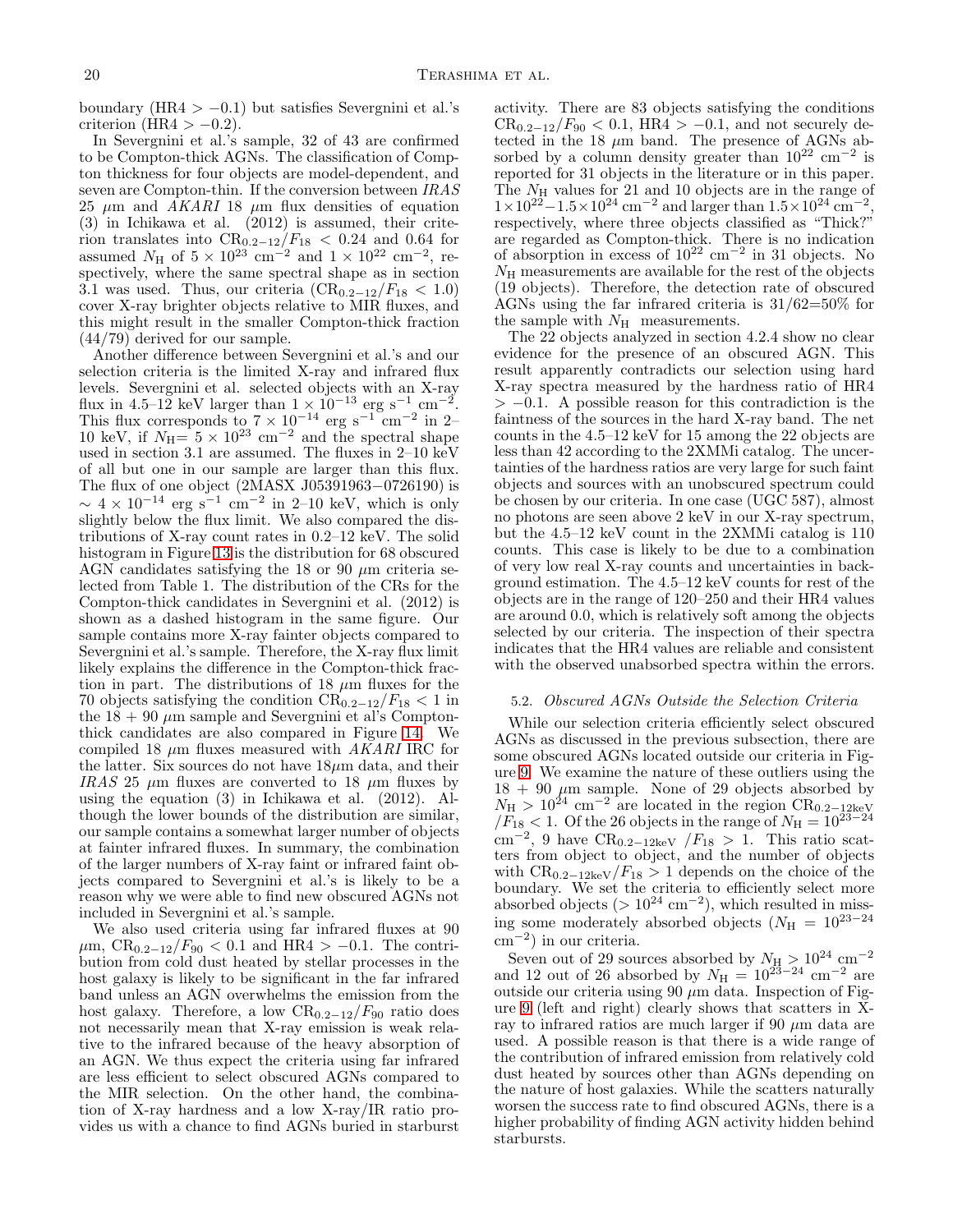Among 55 sources with  $N_{\rm H} > 10^{23}$  cm<sup>-2</sup>, three objects do not satisfy the condition HR4  $> -0.1$ . In these objects (NGC 3690, HR4=−0.267; Mrk 1, HR4=−0.101; NGC 2623, HR4=−0.169), there is a considerable contribution from soft thermal emission to the band pass used to calculate HR4, where the 2.0–4.5 keV band is used as the soft band. Since their absorption column densities are above  $10^{24}$  cm<sup>-2</sup>, their X-ray spectra of AGN component below 10 keV are reflection-dominated and the low-energy cutoff due to photoelectric absorption is not clearly seen. The combination of the significant contribution of soft thermal emission and the absence of absorbed direct emission results in the relatively small HR4 values. If starburst activity coexists with obscured AGNs, soft thermal emission from starburst contributes to X-rays. In the infrared band, emission from cool dust associated with star formation activity results in smaller X-ray to  $90 \mu m$  ratios. Such cases tend to be missed if our criteria are applied.

## 5.3. Optically Elusive AGNs

There are several objects classified as an H II nucleus showing a relatively large hardness ratio. In the  $18 + 90 \mu m$  sample, the hardness ratios HR4 of nine objects (IRAS 01173+1405, NGC 695, NGC 3877, IRAS 12550−2929, IRAS 12596−1529, NGC 5253, IRAS 20551−4250, IRAS 23128−5919, and NGC 7738) are greater than −0.1. The presence of an AGN is known in NGC 695, IRAS 12550−2929, IRAS 20551−4250, and IRAS 23128−5919 (Brightman & Nandra 2011a, Severgnini et al. 2012) and the latter three show significant absorption. A signature of the presence of a Compton-thick AGN is clearly seen in our spectrum of NGC 7738. All of these AGNs satisfy the conditions  $CR_{0.2-12}/F_{18} < 1$  and  $CR_{0.2-12}/F_{90} < 0.1$ .

Fifteen objects classified as H II nuclei in the 90  $\mu$ m sample have HR4 > −0.1. Obscured AGNs are found in NGC 1402, SDSS J085312.35+162619.4, IRAS 13443+0802NE, and IC 5264. The former object is Compton-thick and the latter three are Compton-thin. Seven objects show no clear indication of the presence of an obscured AGN (section 4.2.4; IRAS 10190+1322, Teng et al. 2010; NGC 3314, Hudaverdi et al. 2006) and four are excluded from our analysis sample (section 4.1). These AGNs with an optical classification of an H II nucleus are a class of "optically elusive" AGNs. Examples of optically elusive AGNs have been reported from infrared-selected samples. Classical examples are the discovery of Compton-thick AGN in infrared bright starburst galaxies (NGC 4945, Iwasawa et al. 1993; NGC 6240, Iwasawa & Comastri 1998; Arp 299, Della Ceca et al. 2002). Maiolino et al. (2003) compiled a sample of non-Seyfert galaxies selected by infrared luminosity, infrared color, and the presence of a compact radio core. AGNs are found in at least 6 of 13 objects in their sample and AGN fraction becomes higher for more infrared luminous samples. Most of such elusive AGNs are found to be Compton-thick. Brightman and Nandra (2011a) found clear evidence for AGNs in four H II-like objects in the 12  $\mu$ m selected sample. Two of them (Arp 299 and ESO 148−IG002) are Compton-thick. Our results, together with these previous findings, demonstrate the efficacy of a combination of infrared and X-ray selection to find hidden AGNs in galaxies with significant star formation activity.

We examined infrared color  $(F_{18}/F_{90})$  for the elusive AGNs in the 18 and 90  $\mu$ m sample. The  $F_{18}/F_{90}$  ratios are in the range from 0.038 to 0.067. This color is typical for H II nuclei and much colder than usual Seyferts (Figure [11\)](#page-5-2). The cold infrared color also supports that these AGNs are hidden behind star formation activity. Reliable intrinsic X-ray luminosities are available for Compton-thin objects. The logarithm of intrinsic luminosities in 2–10 keV are 41.6 and 42.3 for NGC 695 and IRAS 20551−4250, respectively. These luminosities are relatively low for Seyfert nuclei, and could be easily overwhelmed by star formation activity in optical and infrared.

#### 6. SUMMARY

We cross-correlated 18 and 90  $\mu$ m sources in the AKARI PSC and X-ray sources in the 2XMMi-DR3 catalog, and made a sample of infrared/X-ray-selected galaxies. As the parent sample of X-ray sources, we used objects located at  $|b| > 10°$  and with EPIC-PN counts in 0.2–12 keV greater than 60 counts (60851 unique sources). Infrared sources at  $|b| > 10°$  with reliable flux measurements at 18  $\mu$ m and/or 90  $\mu$ m FQUAL=3) are used. There are  $43865$  and  $62326$  18 and 90  $\mu$ m sources, respectively, satisfying these criteria. The matched sample combining 18, 90  $\mu$ m, and X-ray sources consist of 173 objects. Most of them are at a low redshift; the highest redshifts is 0.31 and 90% of objects are at a redshift smaller than 0.05.

The sample was divided into various activity classes and groups of various absorption column densities derived from X-ray spectra. Diagnostic diagrams using Xray hardness (HR4) and X-ray CR to infrared flux density ratios were made using 173 objects in the matched sample of 18  $\mu$ m, 90  $\mu$ m, and X-ray sources. AGNs obscured by a column density greater than  $10^{23}$  cm<sup>-2</sup> are located in the lower right part of the diagrams HR4 versus CR<sub>0.2−12</sub>/ $F_{18}$  and HR4 versus CR<sub>0.2−12</sub>/ $F_{90}$ . We selected objects in the region  $HR4 > -0.1$  and  $CR_{0.2-12}/F_{90} < 0.1$  without published X-ray results to search for obscured AGNs. An object not detected in the  $90 \mu m$  band and having HR4>  $-0.1$  and  $CR_{0.2-12}/F_{18}$  < 1 was also selected as a candidate obscured AGN. We analyzed X-ray spectra of 48 objects in total after excluding Galactic sources, sources in complex fields, or sources with very low X-ray counts after data screening.

X-ray spectra of 26 among the 48 objects (54%) show clear evidence for the presence of absorbed AGNs. 16 objects (33%) show a continuum absorbed by a column density ranging from  $3 \times 10^{22}$  cm<sup>-2</sup> to  $1.4 \times 10^{24}$  cm<sup>-2</sup>. Six objects  $(13\%)$  show a strong Fe-K emission line and a flat continuum, indicating the presence of a Comptonthick AGN. The spectra of four objects are explained by either Compton-thin or Compton-thick AGN. 22 objects (46%) show no clear evidence for the presence of an obscured AGN. These objects are either very faint in hard X-rays or hardness ratio is modest (HR4≈0).

Reliable constraints on X-ray absorption are available for 151 among 179 objects, satisfying the conditions HR4> −0.1 and  $(\text{CR}_{0.2-12}/F_{18}$  < 1 or  $\text{CR}_{0.2-12}/F_{90}$  < 0.1). 113 objects show clear evidence for the presence of absorbed AGNs, resulting in the success rate of 75%. If only objects satisfying the  $18 \mu m$  condition are used, the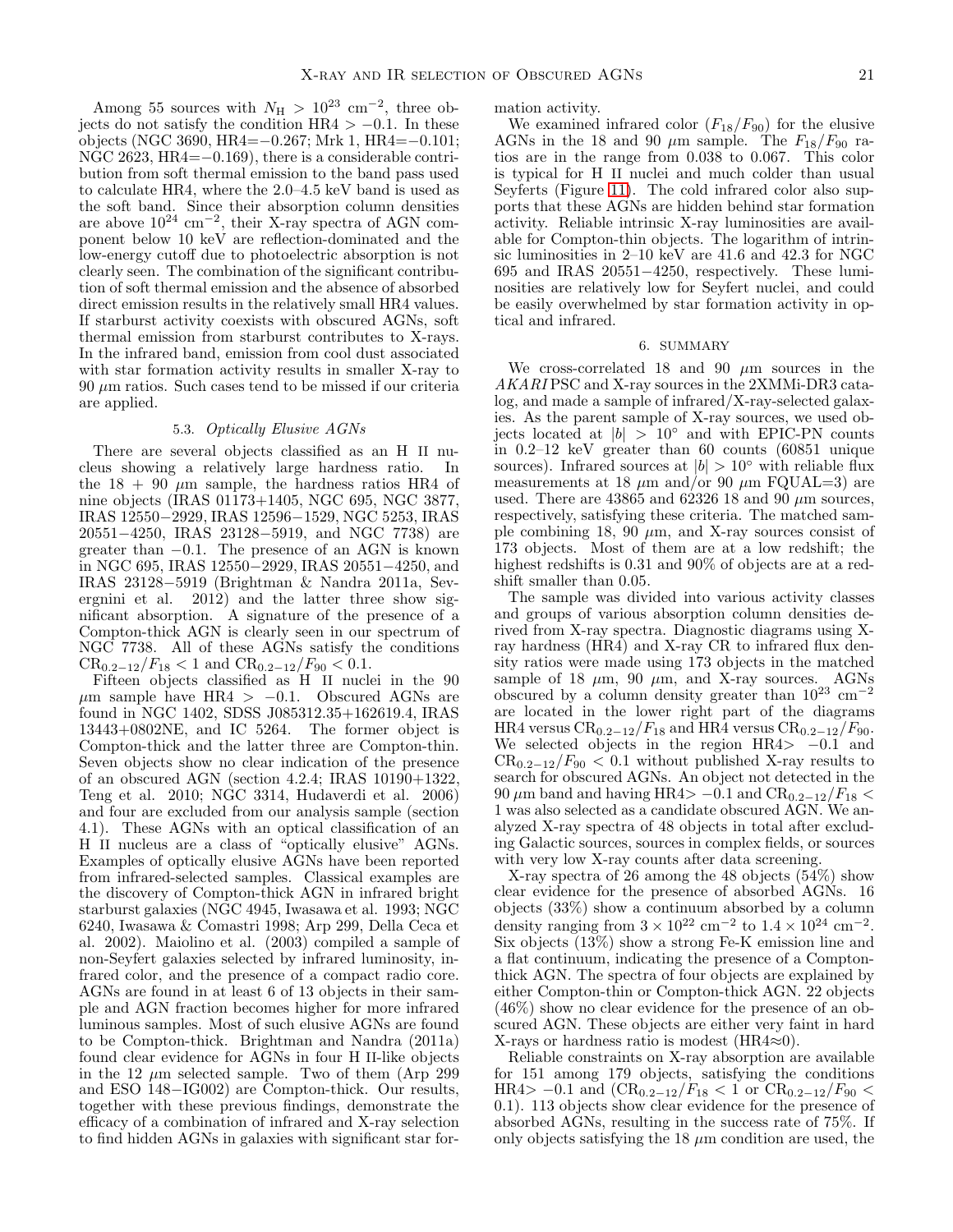detection rate of absorbed AGN becomes 92%.

At least seven objects with an optical classification of an H II nucleus show evidence for the presence of obscured AGNs, four of which are reported for the first time in this paper. These "optically elusive" AGNs have cold infrared color  $(F_{18}/F_{90})$  typical for H II nuclei. Their optical classifications and infrared colors are consistent with the idea that the star formation activity overwhelms their AGN in the optical and infrared wavelengths.

The authors thank an anonymous referee for constructive comments that improved the clarity of the paper. This research is based on observations obtained with *XMM-Newton*, an ESA science mission with instruments and contributions directly funded by ESA Member States and NASA, and AKARI, a JAXA project with the participation of ESA. This research made use of the NASA/IPAC Extragalactic Database (NED) which is operated by the Jet Propulsion Laboratory, California Institute of Technology, under contract with the National Aeronautics and Space Administration, and the Hyper-Leda database [\(http://leda.univ-lyon1.fr\)](http://leda.univ-lyon1.fr).

Facilities: XMM-Newton, AKARI

#### REFERENCES

- Adams, T. F., & Weedman, D. W. 1975, ApJ, 199, 19
- Afonso, J., et al. 2005, ApJ, 624, 135
- Akylas, A., & Georgantopoulos, I. 2009, A&A, 500, 999
- Alexander, D. M., & Hickox, R. C. 2012, New AR, 56, 93
- Awaki, H., Anabuki, N., Fukazawa, Y., et al. 2008, PASJ, 60, S293 Awaki, H., Koyama, K., Inoue, H., & Halpern, J. 1991, PASJ, 43, 195
- Awaki, H., Terashima, Y., Higaki, Y., & Fukazawa, Y. 2009, PASJ, 61, S317
- Baan, W. A., Salzer, J. J., & Lewinter, R. D. 1998, ApJ, 509, 633
- Baldwin, J. A., Phillips, M. M., & Terlevich, R. 1981, PASP, 93, 5
- Benedict, G. F., McArthur, B. E., Feast, M. W., et al. 2009, AJ, 133, 1810
- Bettoni, D., & Buson, L. M. 1987, A&AS, 67, 341
- Boller, Th., Trümper, J., Molendi, S., et al. 1993, A&A, 279, 53
- Bose, S., & Kumar, B. 2014, ApJ, 782, 98
- Brightman, M., & Nandra, K. 2011a, MNRAS, 413, 1206
- Brightman, M., & Nandra, K. 2011b, MNRAS, 414, 3084
- Buchanan, C. L., McGregor, P. J., Bicknell, G. V., & Dopita, M. A. 2006, AJ, 132, 27
- Burlon, D., Ajello, M., Greiner, J., et al. 2011, ApJ, 728, 58
- Buttiglione, S., et al. 2009, A&A, 495, 1033
- Cappi , M., et al. 2006, A&A, 446, 459
- Cash, W. 1979, ApJ, 228, 939
- Churazov, E., Forman, W., Jones, C., & Böhringer, H. 2003, ApJ, 590, 225
- Comastri, A. 2004, in "Supermassive Black Holes in the Distant Universe", Ed. A. J. Berger (Kluwer Academic), 245
- Corbett, E. A., Kewley, L., Appleton, P. N., et al. 2003, ApJ, 583, 670
- Corral, A. et al. 2011, A&A, 530, A42
- Cortes, J. R., Kenney, J. D. P., & Hardy, E. 2008, ApJ, 683, 78
- Coziol, R., Brinks, E., & Bravo-Alfaro, H. 2004, AJ, 128, 68
- Coziol, R., Demers, S., Pena, M., & Barneoud, R. 1994, AJ, 108, 405
- Coziol, R., Iovino, A., & de Carvalho, R. R. 2000, ApJ, 120, 47
- Dalcanton, J. J., Williams, B. F., Seth, A. C., et al. 2009, ApJS, 183, 67
- de Grijp, M. H. K., Keel, W. C., Miley, G. K., Goudfrooij, P., & Lub, J. 1992, A&AS, 96, 389
- Della Ceca, R., Ballo, L., Tavecchio, F., et al. 2002, ApJ, 581, L9
- De Rosa, A. Bassani, L., Ubertini, P., et al. 2008, A&A, 483, 749
- De Rosa, A., Panessa, F., Bassani, L., et al. 2012, MNRAS, 420, 2087
- Djorgovski, S., de Carvalho, R. R., & Thompson, D. J. 1990, AJ, 99, 1414
- Eguchi, S., et al. 2011, ApJ, 729, 31
- Ekholm, T., Lanoix, P., Teerikorpi, P., Fouqué, P., & Paturel, G. 2000, A&A, 355, 835
- Evans, D. A., Lee, J. C., Turner, T. J., Weaver, K. A., & Marshall, H. L. 2007, ApJ, 671, 1345
- Fabian, A. C. 2004, in Carnegie Observatories Astrophysics Series, Vol. 1: Coevolution of Black Holes and Galaxies, ed. L. C. Ho (Cambridge: Cambridge Univ. Press), 446
- Fabian, A. C., Kara, E., Walton, D. J., et al. 2013, MNRAS, 429, 291
- Falco, E. E., et al. 1999, PASP, 111, 438
- Fiore, F., Grazian, A., Santini, P., et al. 2008, ApJ, 672, 94
- Fiore, F., Puccetti, S., Brusa, M., et al. 2009, ApJ, 693, 447
- Franceschini, A., Braito, V., Persic, M., et al. 2003, MNRAS, 343, 1181
- Fraquelli, H. A., Storchi-Bergmann, T., Binette, L. & 2000, ApJ, 532, 867
- Fukazawa, Y., Hiragi, K., Mizuno, M., et al. 2011, ApJ, 727, 19
- Gallo, L. C., Lehmann, I., Pietsch, W., et al. 2006, MNRAS, 365, 688
- García-Marín, M., Colina, L., Arribas, S., Alonso-Herrero, A., & Mediavilla, E. 2006, ApJ, 650, 850
- Gandhi, P., Horst, H., Smette, A., et al. 2009, A&A, 502, 457
- Ghisellini, G., Haardt, F., & Matt, G. 1994, MNRAS, 267, 743
- Gilli, R., Comastri, A., & Hasinger, G. 2007, A&A, 463, 79
- Gilmour, R., Best, P., & Almaini, O. 2009, MNRAS, 392, 1509
- Gonçalves, A. C., Véron-Cetty, M.-P., & Véron, P. 1999, A&AS, 135, 437
- González-Martín, O., Masegosa, J., Márquez, I., Guainazzi, M., & Jiménez-Bailón, E. 2009, A&A, 506, 1107
- Greene, J. E., Peng, C. Y., Kim, M., et al. 2010, ApJ, 721, 26
- Greenhill, L. J., Tilak, A., & Madejski, G. 2008, ApJ, 686, L13
- Greenhill, L. J., Ellingsen, S. P., Norris, R. P., et al. 2002, ApJ, 565, 836
- Guainazzi , M., Matt, G., & Perola, G. C. 2005a, A&A, 444, 119
- Guainazzi, M., Piconcelli, E., Jiménez-Bailón, E., & Matt, G.
- 2005b, A&A, 429, L9 Guainazzi, M., Rodriguez-Pascual, P., Fabian, A. C., Iwasawa,
- K., & Matt, G. 2004, MNRAS, 355, 297 Harrison, F. A., Eckart, M. E., Mao, P. H., Helfand, D. J., &
- Stern, D. 2003, ApJ, 596, 944
- Hiroi, K., Ueda, Y., Hayashida, M., et al. 2013, ApJS, 207, 36 Ho, L. C., Filippenko, A. V., & Sargent, W. L. W. 1997, ApJS,
- 112, 315 Hopkins, P. F., Hernquist, L., Cox, T. J., et al. 2006, ApJS, 163, 1
- Horst, H., Gandhi, P., Smette, A., & Duschl, W. J. 2008, A&A,
- 479, 389
- Huchra, J. P., Wyatt, W. F., & Davis, M. 1982, AJ, 87, 1628
- Hudaverdi, M., Kunieda, H., Tanaka, T., et al. 2006, PASJ, 58, 931
- Hunt, L. K., & Malkan, M. A. 2004, ApJ, 616, 707
- Ichikawa, K., Ueda, Y., Terashima, Y., et al. 2012, ApJ, 754, 45
- Ikeda, S., Awaki, H., & Terashima, Y. 2009, ApJ, 692, 608
- Ishihara, D., Onaka, T., Kataza, H., et al. 2010, A&A, 514, A1
- Izotov, Y. I., Dyak, A. B., Chaffe, F. H., et al. 1996, ApJ, 458, 524
- Iwasawa, K., Koyama, K., Awaki, H., et al. 1993, ApJ, 409, 155
- Iwasawa, K., & Comastri, A. 1998, MNRAS, 297, 1219
- Jacobs, B. A., Rizzi, L., Tully, R. B., et al. 2009, AJ, 138, 332
- Jenkins, L. P., Roberts, T. P., Ward, M. J., & Zezas, A. 2005, MNRAS, 357, 109
- Jensen, J. B., Tonry, J. L., Barris, B. J., et al. 2003, ApJ, 583, 712;
- Jiménez-Bailón, E., Loiseau, N., Guainazzi, M., et al. 2007, A&A, 469, 881
- Kalberla, P. M. W., Burton, W. B., Hartmann, D., et al. 2005, A&A, 440, 775
- Kawada, M., Baba, H., Barthel, P. D., et al. 2007, PASJ, 59, S389
- Keel, W. C., Kennicutt, R. C., Jr., Hummel, E., & van der Hulst,
- J. M. 1985, AJ, 90, 708 Kewley, L. J., Groves, B., Kauffmann, G., & Heckman, T. 2006,
- MNRAS, 372, 961 Kewley, L. J., Heisler, C. A., Dopita, M. A., & Lumsden, S. 2001,
- ApJS, 132, 37
- LaMassa, S. M., Heckman, T. M., Ptak, A., et al. 2009, ApJ, 705, 568
- LaMassa, S. M., Yaqoob, T., Ptak, A. F., et al. 2014, ApJ, 787, 61
- Landi, R., Masetti, N., Morelli, L., et al. 2007, ApJ, 669, 109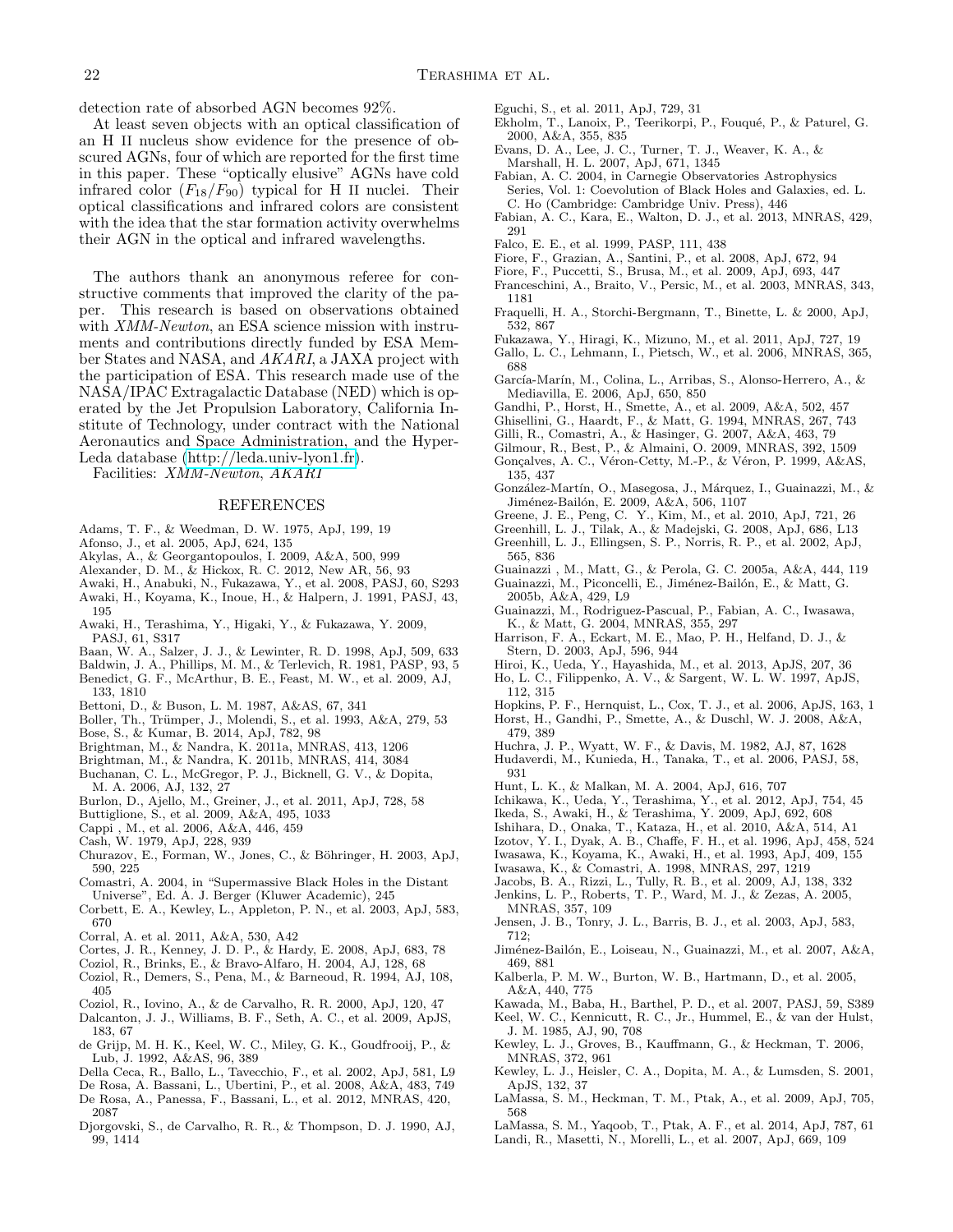- Leahy, D. A., & Creighton, J. 1993, MNRAS, 263, 314
- Levenson, N. A., Heckman, T. M., Krolik, J. H., Weaver, K. A., & Zycki, P. T. 2006, ApJ, 648, 111 ˙
- Lewis, K. T., Sambruna, R. M., Angelakis, E., et al. 2011, AJ, 142, 9
- Lipari, S., Tsvetanov, Z., & Macchetto, F. 1997, ApJS, 111, 369
- Maia, M. A. G., Machado, R. S., & Willmer, C. N. A. 2003, AJ, 126, 1750
- Maiolino, R., Comastri, A., Gilli, R., et al. 2003, MNRAS, 344, L59
- Magdziarz, P., & Zdziarski, A. A. 1995, MNRAS, 273, 837
- Malizia, A., Landi, R., Bassani, L., et al. 2007, ApJ, 668, 81
- Markowitz, A., Takahashi, T., Watanabe, S., et al. 2007, ApJ, 665, 209
- Martínez, M. A., Del Olmo, A., Cozoil, R., & Perea, J. 2010, AJ, 139, 1199
- Mateos, S., Alonso-Herrero, A., Carrera, F. J., et al. 2012, MNRAS, 426, 3271
- Matsuta, K., Gandhi, P., Dotani, T., et al. 2012, ApJ, 753, 104 Matt, G., Bianchi, S., D'Ammando, F., & Martocchia, A. 2004, A&A, 421, 473
- Mauch, T., & Sadler, E. M. 2007, MNRAS, 375, 931
- Masetti, N., Mason, E., Morelli, L., et al, 2008, A&A, 482, 113
- Masetti, N., Pretorius, M. L., Plazzi, E., et al. 2006, A&A, 449, 1139
- McQuinn, K. B. W., Skillma, E. D., Cannon, J. M., et al. 2010, ApJ, 721, 297
- Miller, P., Rawlings, S., Saunders, R., & Eales, S. 1992, MNRAS, 254, 93
- Moran, E. C., Halpern, J. P., & Helfand, D. J. 1996, ApJS, 106, 341
- Morris, S. L., & Ward, M. J. 1988, MNRAS, 230, 639
- Mouhcine, M., Ferguson, H. C., Rich, R. M., Brown, T. M., & Smith, T. E. 2005, ApJ, 633, 810
- Murakami, H., Baba, H., Barthel, P., et al. 2007, PASJ, 59, S369
- Murayama, T., Taniguchi, Y., & Iwasawa, K. 1998, AJ, 115, 460
- Murphy, K. D., & Yaqoob, T. 2009, MNRAS, 397, 1549
- Nandra, K., & Iwasawa, K. 2007, MNRAS, 382, 1
- Noguchi, K., Terashima, Y., & Awaki, H. 2009, ApJ, 705, 454
- Onaka, T., Matsuhara, H., Wada, T., et al. 2007, PASJ, 59, S401 Osterbrock, D. E. , & Phillips, M. M. 1977, PASP, 89, 251
- Panessa, F., Bassani, L., De Rosa, A. et al. 2008, A&A, 483, 151
- Panessa, F., Wolter, A., Pellegrini, S., et al. 2005, ApJ, 631, 707
- Parisi, P., Masetti, N., Jiménez-Bailón, E., et al. 2012, A&A, 545, A101
- Parodi, B. R., Saha, A., Sandage, A. & Tammann, G. A. 2000, ApJ, 540, 634
- Pastoriza, M. G. 1979, ApJ, 234, 837
- Patrick, A. R., Reeves, J. N., Porquet, D., et al. 2012, MNRAS, 426, 2522
- Paturel, G., Petit, C., Prugniel, Ph., et al. 2003, A&A, 412, 45
- Pereira-Santaella. M., Alonso-Herrero, A., Santos-Lleo, M., et al. 2011, A&A, 535, A93
- Pfefferkorn, F., Boller, Th., & Rafanelli, P. 2001, A&A, 368, 797
- Phillips, M. M., Feldman, F. R., Marshall, F. E., & Wamsteker, W. 1979, A&A, 76, L14
- Piconcelli, E., Bianchi, S., Miniutti, G., et al. 2008, A&A, 480, 671
- Piconcelli, E., Fiore, F., Nicastro, F., et al. 2007, A&A, 466, 855
- Pietsch, W., Bischoff, K., Boller, Th., et al. 1998, A&A, 333, 48
- Poletta, M., Tajer, M., Maraschi, L., et al. 2007, ApJ, 663, 81
- Ponti, G., Gallo, L. C., Fabian, A. C., et al. 2010, MNRAS, 406, 2591
- Pounds, K. A., Reeves, J. N., King, A. R., & Page, K. L. 2004, MNRAS, 350, 10
- Prieto, A., Vitores, A., Wamsteker, W., et al.1986, A&A, 168, 253
- Rasmussen, J., Bai, L., Ponman, T. J., et al. 2012, ApJ, 747, 31
- Ricci, C., Beckmann, V., Audard, M., & Courvoisier, T. J.-L.
- 2010, A&A, 518, A47
- Ricci, C., et al. 2014, ApJ, 795, 147
- Ricci, T. V., Steiner, J. E., & Menezes, R. B. 2014, MNRAS, 440, 2442
- Rivers, E., Markowitz, A., Rothschild, R., et al. 2014, ApJ, 786
- Rodriguez, J., Tomsick, J. A., & Bodaghee, A. 2010, A&A, 517, 14
- Rovilos, E., Georgantopoulos, I., Akylas, A., et al. 2014, MNRAS, 438, 494
- Ruiz, A., Carrera, F. J., & Panessa, F. 2007, A&A, 471, 775 Saez, C., Brandt, W. N., Gallagher, S. C., et al. 2012, ApJ, 759,
- 42
- Sanders, D. B., Soifer, B. T., Elias, J. H., et al., 1988, ApJ, 328, L35
- Sargent, W. L. W. 1972, ApJ, 173, 7
- Schulz, R., Encrenaz, T., Stuewe, J. J., et al. 1994, A&A, 288, 425
- Seta, H., Isobe, N., Tashiro, M. S., et al. 2009, PASJ, 61, 1011
- Severgnini, P., Caccianiga, A., & Della Ceca, R. 2012, A&A, 542, A46
- Shu, X. W., Yaqoob, T., & Wang, J. X. 2011, ApJ, 738, 147
- Shuder, J. M. 1980, ApJ, 240, 32
- Shuder, J. M., & Osterbrock, D. E. 1981, ApJ, 250, 55
- Singh, V., Shastri, P., & Risaliti, G. 2011, A&A, 532, A84 Smith, R. K., Brickhouse, N. S., Liedahl, D. A., & Raymond, J., C. 2001, ApJ, 556, L91
- Springob, C. M., Masters, K. L., Haynes, M. P., Giovanelli, R., & Marinoni, C. 2009, ApJS, 182, 474
- Storchi-Bergmann, Th., Bica, E., Kinney, A., & Bonatto, C. 1997, MNRAS, 290, 231
- Storchi-Bergmann, Th., Kinney, A. L., & Challis, P. 1995, ApJS, 98, 103
- Sun, M., & Murray, S. S. 2002, ApJ, 577, 139
- Teng, S. H., & Veilleux, S. 2010, ApJ, 725, 1848
- Terashima, Y., Iyomoto, N., Ho. L. C., & Ptak, A. F. 2002, ApJS, 139, 1
- Terry, J. N., Paturel, G., and Ekholm, T. 2002, A&A, 393, 57
- Thornton, C. E., Barth, A. J., Ho, L. C., & Greene, J. E. 2009, ApJ, 705, 1196
- Tilak, A., Greenhill, L. J., Done, C., & Madejski, G. 2008, ApJ, 678, 701
- Trinchieri, G., Iovino, A., Pompei, E., et al. 2008, A&A, 484, 195
- Tully, R. B., Rizzi, L., Shaya, E. J., et al. 2009, AJ, 138, 323
- Ueda, Y., Ishisaki, Y., Takahashi, T., Makishima, K., & Ohashi, T. 2005, ApJS, 161, 185
- Veilleux, S., Kim, D.-C., & Sanders, D. B. 1999, ApJ, 522, 113
- Veilleux, S., Kim, D.-C., Sanders, D. B., et al. 1995, ApJS, 98, 171
- Veilleux, S., & Osterbrock, D. E. 1987, ApJS, 63, 295
- Véron-Cetty, M.-P., & Véron, P. 1986a, A&AS, 65, 241
- Véron-Cetty, M.-P., & Véron, P. 1986b, A&AS, 66, 335 Véron-Cetty, M.-P., & Véron, P. 2001, A&A, 374, 92
- 
- Wada, K., & Norman, C. A. 2002, ApJ, 566, L21
- Wang, J., Zhou, X. L., & Wei, J. Y. 2013, ApJ, 768, 176
- Watson, M., Schröder, A. C., Fyfe, D., et al. 2009, A&A, 493, 339
- Wilman, R. J., & Fabian, A. C. 1999, MNRAS, 309, 862
- Winter, L. M., Mushotzky, R. F., Terashima, Y., & Ueda, Y. 2009, ApJ, 701, 1644
- Winter, L. M., Veilleux, S., McKernan, B., & Kallman, T. R. 2012, ApJ, 745, 107
- Wu, P-F., Tully, R.B., Rizzi, L. et al. 2014, AJ, 148, 7
- Wu, H., Zou, Z. L., Xia, X. Y., & Deng, Z. G. 1998, A&AS, 132, 181
- Wu, Y., Charmandaris, V., Huang, J., Spinoglio, L., &
- Tommasin, S. 2009, ApJ, 701, 658 Yamamura, I., Makiuti, S., Ikeda, N., et al., 2010, VizieR On-line Data Catalog
- Yaqoob, T., Murphy, K., Miller, L., & Turner, T. J. 2010, MNRAS, 401, 411
- Yoshii, Y., Kobayashi, Y., Minezaki, T., Koshida, S., & Peterson, B. A. 2014, ApJ, 784, L11
- Yuan, T.-T., Kewley, L. J., & Sanders, D. B. 2010, ApJ, 709, 884
- Zezas, A., Ward, M. J., & Murray, S. S. 2003, ApJ, 594, L31
- Zhang, W. M., Soria, R., zhang, S. N., et al. 2009, ApJ, 699, 281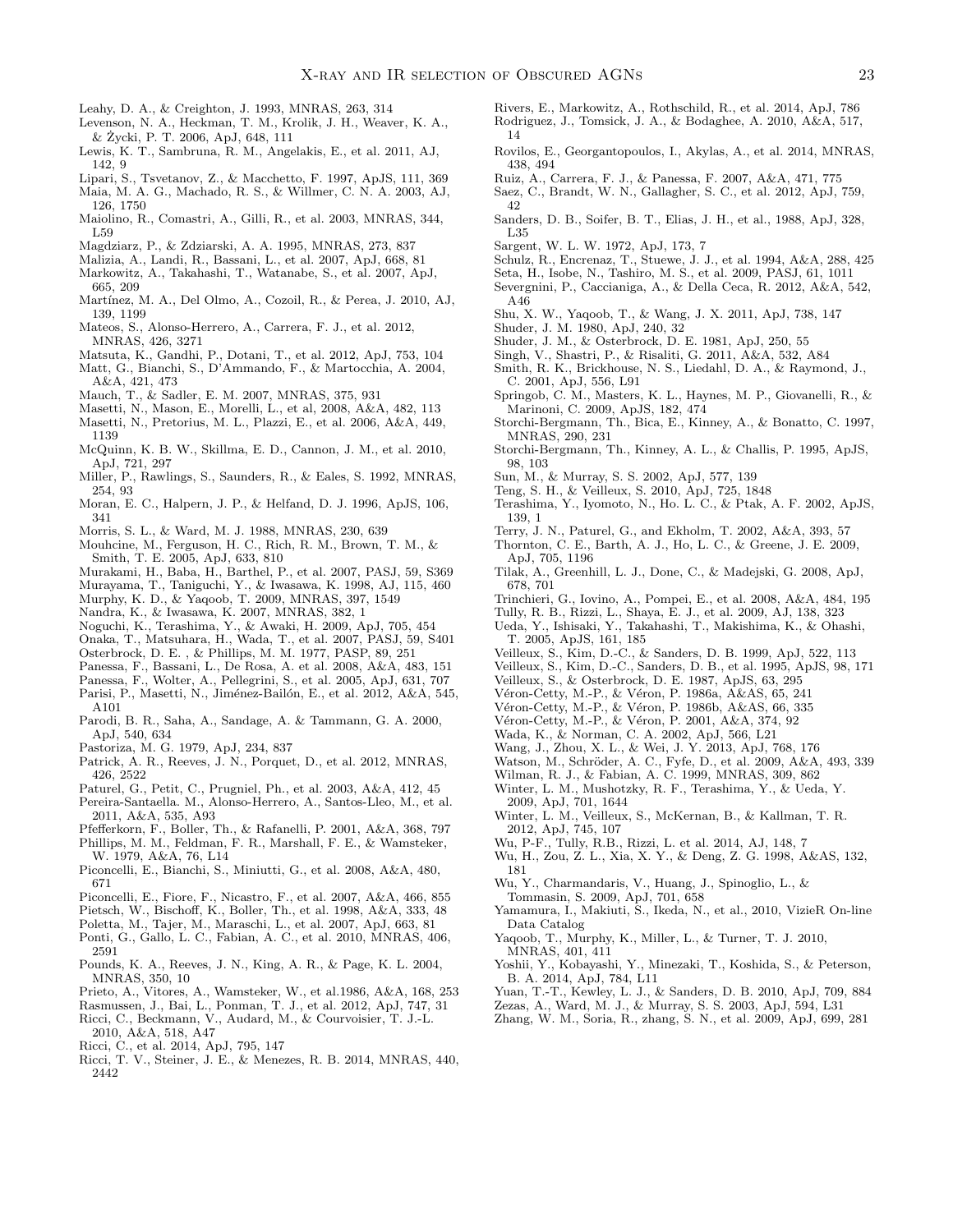<span id="page-23-0"></span>

|                                                                                                                                                                                                                                                                                                                                                                                                                                                                                                                                                                                                                                                                                                                                                                                                                                                                                                                                                                                                                                                                                                                                                                                                                                                  |                             |                  |                  | XMM + AKARI 18 $\mu$ m and 90 $\mu$ m Sample | Table 1                     |                             |                 |                  |              |                |                                            |                |                     |  |
|--------------------------------------------------------------------------------------------------------------------------------------------------------------------------------------------------------------------------------------------------------------------------------------------------------------------------------------------------------------------------------------------------------------------------------------------------------------------------------------------------------------------------------------------------------------------------------------------------------------------------------------------------------------------------------------------------------------------------------------------------------------------------------------------------------------------------------------------------------------------------------------------------------------------------------------------------------------------------------------------------------------------------------------------------------------------------------------------------------------------------------------------------------------------------------------------------------------------------------------------------|-----------------------------|------------------|------------------|----------------------------------------------|-----------------------------|-----------------------------|-----------------|------------------|--------------|----------------|--------------------------------------------|----------------|---------------------|--|
| XMM name                                                                                                                                                                                                                                                                                                                                                                                                                                                                                                                                                                                                                                                                                                                                                                                                                                                                                                                                                                                                                                                                                                                                                                                                                                         | Other name                  | Redshift         | CR<br>$(s^{-1})$ | HR4                                          | $F_{18}$<br>$(\mathrm{Jy})$ | $F_{90}$<br>$(\mathrm{Jy})$ | $CR/F_{18}$     | $CR/F_{90}$      | Class        | Ref            | $N_{\rm H}$<br>$(10^{22} \text{ cm}^{-2})$ | X-ray<br>Class | Ref                 |  |
| (1)                                                                                                                                                                                                                                                                                                                                                                                                                                                                                                                                                                                                                                                                                                                                                                                                                                                                                                                                                                                                                                                                                                                                                                                                                                              | (2)                         | (3)              | (4)              | (5)                                          | (6)                         | (7)                         | (8)             | (9)              | (10)         | (11)           | (12)                                       | (13)           | (14)                |  |
| 2XMM J004847.1+315724                                                                                                                                                                                                                                                                                                                                                                                                                                                                                                                                                                                                                                                                                                                                                                                                                                                                                                                                                                                                                                                                                                                                                                                                                            | NGC 262/Mrk 348             | 0.0150           | 2.389            | 0.402                                        | 0.593                       | 0.736                       | 4.031           | 3.2486           | $S_y2$       | 1              | $13.1^{+0.7}_{-1.3}$                       | Thin           |                     |  |
| 2XMMi J005329.8-084604                                                                                                                                                                                                                                                                                                                                                                                                                                                                                                                                                                                                                                                                                                                                                                                                                                                                                                                                                                                                                                                                                                                                                                                                                           | NGC 291                     | 0.0190           | 0.034            | 0.522                                        | 0.204                       | 3.135                       | 0.166           | 0.0108           | Sy2          | $\overline{2}$ | $> 100^b$                                  | Thick          | $\overline{2}$      |  |
| 2XMM J005334.9+124136                                                                                                                                                                                                                                                                                                                                                                                                                                                                                                                                                                                                                                                                                                                                                                                                                                                                                                                                                                                                                                                                                                                                                                                                                            | Mrk 1502<br>IRAS 00521-7054 | 0.0589           | 8.677            | $-0.512$                                     | 0.714<br>0.595              | 1.964<br>0.635              | 12.144          | 4.4174<br>0.4431 | Sv1          |                | $\cdots$ $a$<br>$7.2 \pm 0.3$              | Un<br>Thin     |                     |  |
| 2XMMi J005356.2-703804<br>2XMM J010516.8-582615                                                                                                                                                                                                                                                                                                                                                                                                                                                                                                                                                                                                                                                                                                                                                                                                                                                                                                                                                                                                                                                                                                                                                                                                  | ESO 113-G010                | 0.0689<br>0.0257 | 0.281<br>4.071   | 0.013<br>$-0.416$                            | 0.207                       | 1.460                       | 0.472<br>19.663 | 2.7877           | Sy2<br>Syl.8 |                | < 0.0072                                   | Un             | 3<br>$\overline{A}$ |  |
| 2XMM J011127.5-380500                                                                                                                                                                                                                                                                                                                                                                                                                                                                                                                                                                                                                                                                                                                                                                                                                                                                                                                                                                                                                                                                                                                                                                                                                            | <b>NGC 424</b>              | 0.0118           | 0.411            | 0.463                                        | 1.293                       | 1.181                       | 0.318           | 0.3481           | Sv1.8        | $\overline{4}$ | $199^{+32}_{-40}$                          | Thick          | 5                   |  |
| 2XMM J011607.1+330522                                                                                                                                                                                                                                                                                                                                                                                                                                                                                                                                                                                                                                                                                                                                                                                                                                                                                                                                                                                                                                                                                                                                                                                                                            | NGC 449/Mrk 1               | 0.0159           | 0.097            | $-0.101$                                     | 0.531                       | 1.395                       | 0.183           | 0.0698           | Sy2          |                | $> 100^b$                                  | Thick          | 6                   |  |
| 2XMM J012732.4+191044                                                                                                                                                                                                                                                                                                                                                                                                                                                                                                                                                                                                                                                                                                                                                                                                                                                                                                                                                                                                                                                                                                                                                                                                                            | Mrk 359                     | 0.0174           | 5.229            | $-0.342$                                     | 0.187                       | 1.282                       | 27.917          | 4.0794           | Syl          |                | $\dots a$                                  | Un             |                     |  |
| 2XMM J013331.1+354006                                                                                                                                                                                                                                                                                                                                                                                                                                                                                                                                                                                                                                                                                                                                                                                                                                                                                                                                                                                                                                                                                                                                                                                                                            | NGC 591/Mrk 1157            | 0.0152           | 0.108            | 0.370                                        | 0.226                       | 2.024                       | 0.479           | 0.0536           | Sy2          |                | $> 100^b$                                  | Thick          | 8                   |  |
| 2XMMi J013805.3-125210                                                                                                                                                                                                                                                                                                                                                                                                                                                                                                                                                                                                                                                                                                                                                                                                                                                                                                                                                                                                                                                                                                                                                                                                                           | IRAS 01356-1307             | 0.0402           | 0.068            | 0.064                                        | 0.291                       | 0.860                       | 0.234           | 0.0790           | Sy2          |                | $\cdots$                                   | $\cdots$       | $\cdots$            |  |
| 2XMM J014357.7+022059                                                                                                                                                                                                                                                                                                                                                                                                                                                                                                                                                                                                                                                                                                                                                                                                                                                                                                                                                                                                                                                                                                                                                                                                                            | Mrk 573                     | 0.0172           | 0.406            | 0.206                                        | 0.545                       | 1.059                       | 0.744           | 0.3833           | Sv2          |                | $>100^b$                                   | Thick          | 8                   |  |
| 2XMM J015002.6-072548                                                                                                                                                                                                                                                                                                                                                                                                                                                                                                                                                                                                                                                                                                                                                                                                                                                                                                                                                                                                                                                                                                                                                                                                                            | IRAS 01475-0740             | 0.0177           | 0.318            | $-0.446$                                     | 0.408                       | 0.784                       | 0.779           | 0.4050           | Sy2          |                | $0.211^{+0.055}_{-0.006}$                  | Un             |                     |  |
| References. — Optical classification: (1) de Grijp et al. 1992; (2) Kewley et al. 2001; (3) Pietsch et al. 1998; (4) Murayama et al. 1998; (5) Veilleux & Osterbrock 1987; (6) Veilleux et al.<br>1999; (7) Ho et al. 1997; (8) Veilleux et al. 1995; (9) Goncalves et al. 1999; (10) Shuder & Osterbrock 1981; (11) Schulz et al. 1994; (12) Yuan et al. 2010; (13) Adams & Weedman 1975; (14)<br>Wu et al. 1998; (15) Shuder 1980; (16) Prieto et al. 1986; (17) Maia et al. 2003;(18) Masetti et al. 2006; (19) Miller et al. 1992; (20) Landi et al. 2007; (21) Boller et al. 1993; (22) Gallo et al.<br>2006; (23) Pastoriza 1979; (24) Masetti et al. 2008; (25) Buchanan et al. 2006; (26) Moran et al. 1996; (27) Phillips et al. 1979; (28) Véron-Cetty & Véron 1986a; (29) Véron-Cetty & Véron<br>1986b; (30) Morris & Ward 1988; (31) Huchra et al. 1982; (32) Brightman & Nabdra 2011b; (33) Coziol et al. 2000; (34) Burlon et al. 2011; (35) Martínez et al. 2010; (36) Djorgovski et<br>al. 1990; (37) 6dF; (38) Pereira-Santaella et al. 2011; (39) Sargent 1972; (40) Keel et al. 1985; (41) Storchi-Bergmann et al. 1995; (42) Baan et al. 1998; (43) García-Marín et al. 2006; (44)                                           |                             |                  |                  |                                              |                             |                             |                 |                  |              |                |                                            |                |                     |  |
| Corbett et al. 2003; (45) Izotov et al. 1996;<br>X-ray: (1) Brightman & Nandra 2011a; (2) LaMassa et al. 2009; (3) Ricci et al. 2014a; (4) Gallo et al. 2006; (5) Burlon et al. 2011; (6) Singh et al. 2011; (7) Fukazawa et al. 2011[ (8)<br>Guainazzi et al. 2005a; (9) Teng & Veilleux 2010; (10) Winter et al. 2009; (11) Severgnini et al. 2012; (12) Churazov et al. 2003; (13) Pfefferkorn et al. 2001; (14) Evans et al. 2007; (15)<br>Awaki et al. 2008; (16) Awaki et al. 2009; (17) Panessa et al. 2008; (18) Saez et al. 2012; (19) Maiolino et al. 2003; (20) Tilak et al. 2008; (21) Greenhill et al. 2008; (22) Malizia et al. 2007;<br>(23) LaMassa et al. 2014; (24) Pounds et al. 2004; (25) González-Martín et al. 2009; (26) Terashima et al. 2002; (27) Fabian et al. 2013; (28) Noguchi et al. 2009; (29) Rodriguez et al. 2010;<br>(30) Guainazzi et al. 2004; (31) De Rosa et al. 2008; (32) Hiroi et al. 2013; PKS1549-79 (33) Ricci et al. 2010; (34) Piconcelli et al. 2007; (35) Singh et al. 2011; (36) Pereira-Santaella et al.<br>2011; (37) Trinchieri et al. 2008 (38) Jiménez-Bailón et al. 2007; (39) Franceschini et al, 2003; (40) Panessa et al. 2005; (41) Della Ceca et al. 2002; (42) Seta et al. 2009; |                             |                  |                  |                                              |                             |                             |                 |                  |              |                |                                            |                |                     |  |

Note. — Column 1: XMM name; Column 2: Alternative name; Column 3: Redshift; Column 4: EPIC-PN count rate in the 0.2–12 keV band; Column 5: Hardness ratio HR4; Column 6: Flux density at 18  $\mu$ m in units of Jy; Column 7: Flux density at 90  $\mu$ m in units of Jy; Column 8: EPIC-PN count rate in 0.2–12 keV to 18  $\mu$ m flux density ratio; Column 9: EPIC-PN count rate in 0.2–12 keV to 90  $\mu$ m flux density ratio; Column 10: Optical classification. Sy — Seyfert, L — LINER, T — transition object, HII — HII nucleus, BL Lac — BL Lac object, Unclass —  $10^{22}$  cm<sup>-2</sup>; Column 13: Classification of absorption measured with X-ray. Un — unabsorbed or slightly absorbed  $(N_H < 10^{22}$  cm<sup>-2</sup>), Thin — Compton-thin  $(N_H = 10^{22} - 1.5 \times 10^{24}$  cm<sup>-2</sup>),<br>Thick — Compton-thick  $(N_H > 1$ unclassified,  $1 -$  type 1,  $2 -$  type 2, and a fractional number denotes intermediate types; Column 11: Reference for optical classification; Column 12: Absorption column density in units of density.

 $\alpha$ <sup>a</sup> X-ray spectrum shows no evidence for significant absorption.

 $\frac{b}{c}$  Compton-thick candidates judged from a large Fe-K line EW (> 700 eV) and/or flat continuum.

 $\rm ^c$  There are two IRC sources corresponding to NGC 3690E and NGC 3690W. The nucleus of NGC 3690W is likely to be an obscured AGN (Zezas et al. 2003), and the 18 $\rm \mu m$  flux of NGC  $3690W$  is shown. FIS does not resolve the two sources and the  $90\mu m$  flux is for the single FIS source.

d Compton thin candidates in Severgnini et al. (2012).

(This table is available in its entirety in <sup>a</sup> machine-readable form in the online journal. <sup>A</sup> portion is shown here for guidance regarding its form and content.)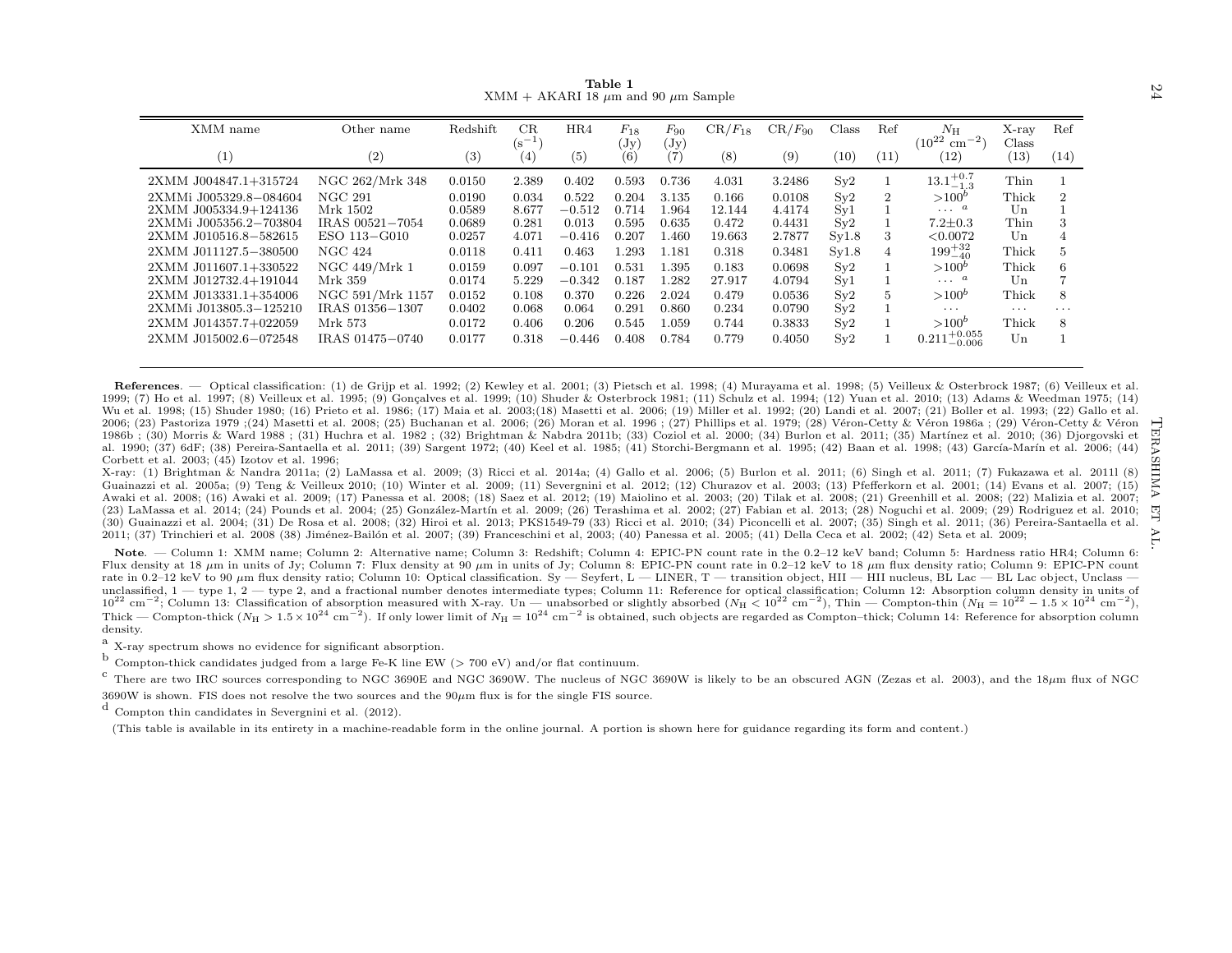| Name             | $\log L_{\rm X}$ | Ref | $\log \nu L_{\nu}$  | $\log \nu L_{\nu}$  | Note | Ref |
|------------------|------------------|-----|---------------------|---------------------|------|-----|
| (1)              | (2)              | (3) | $(18 \mu m)$<br>(4) | $(90 \mu m)$<br>(5) | (6)  | (7) |
| NGC 262/Mrk 348  | 43.149           | .   | 43.702              | 43.092              | .    |     |
| NGC 291          | 41.007           | .   | 43.447              | 43.929              | .    | .   |
| Mrk 1502         | 43.599           | .   | 45.009              | 44.733              | .    | .   |
| IRAS 00521-7054  | 43.408           | .   | 45.074              | 44.384              | .    | .   |
| ESO 113-G010     | 42.580           | .   | 43.722              | 43.864              | .    | .   |
| NGC 424          | 41.398           | .   | 43.829              | 43.087              | .    | .   |
| NGC 449/Mrk 1    | 40.659           | .   | 43.705              | 43.421              | .    | .   |
| Mrk 359          | 40.542           | .   | 43.332              | 43.464              | .    | .   |
| NGC 591/Mrk 1157 | 41.013           | .   | 43.294              | 43.543              | .    | .   |
| IRAS 01356-1307  | .                | .   | 44.271              | 44.031              | .    | .   |
| Mrk 573          | 41.267           | .   | 43.786              | 43.371              | .    | .   |
| IRAS 01475-0740  | 41.737           | .   | 43.686              | 43.265              | .    |     |
|                  |                  |     |                     |                     |      |     |

<span id="page-24-0"></span>Table <sup>2</sup>X-ray and infrared luminosities.

References. — X-ray — (1) De Rosa et al. 2012; (2) Brightman & Nandra 2011a; (3) Rivers et al. 2014; (4) Patrick et al. 2012; (5) Corral et al. 2011; (6) Ueda et al. 2005; (7) Malizia et al. 2007; (8) Levenson et al. 2006; (9) Winter et al. 2012; (10) Matt et al. 2004; (11) Ponti et al. 2010; (12) Teng et al. 2010; (13) This work; (14) Harrison et al. 2003; (15) Akylas & Gergatopoulos 2009; (16) Shu et al. 2011; (17) Markowitz et al. 2007; Distance — (1) Jensen et al. 2003; (2) Yoshii et al. 2014; (3) Ekholm et al. 2000; (4) Bose & Kumar 2014; (5) Springob et al. 2009; (6) Cortes et al. 2008; (7) Wu et al. 2014; (8) Terry et al. 2002; (9) Dalcanton et al. 2009; (10) Parodi et al. 2000; (11) Jacobs et al. 2009; (12) McQuinn et al. 2010; (13) Takats et al. 2012; (14) Tully et al. 2009; (15) Benedict et al. 2009; (16) Mouhcine et al. <sup>2005</sup>

Note. — Column 1: Name; Column 2: Logarithm of observed X-ray luminosity in the 2–10 keV band; Column 3: Reference for X-ray luminosity; Column 4: Logarithm of  $\nu L_{\nu}$  at 18  $\mu$ m; Column 5: Logarithm of  $\nu L_{\nu}$  at 90  $\mu$ m; Column 6: Distance of nearby objects used to calculate luminosities. Column 7: Reference for distance.

<sup>a</sup> X-ray spectra are analyzed in this paper, and no clear evidence for the presence of an obscured AGN is found.

(This table is available in its entirety in <sup>a</sup> machine-readable form in the online journal. <sup>A</sup> portion is shown here for guidance regarding its form and content.)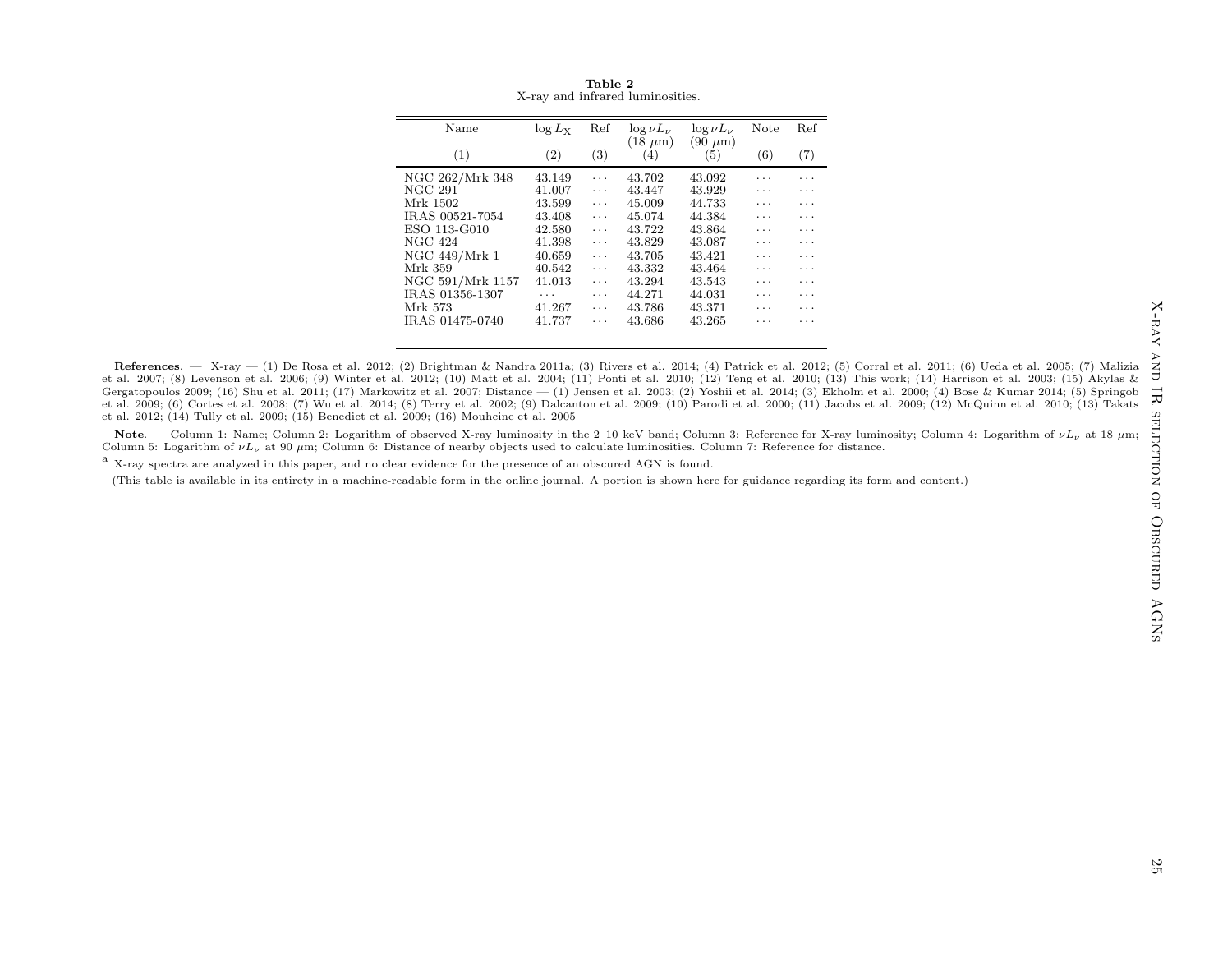|                                                 |                                             |                       |                | Table 3<br>$XMM + AKARI 90 \mu m$ Sample |                 |                      |            |                                |                                                                       |                         |                          |   | 97              |
|-------------------------------------------------|---------------------------------------------|-----------------------|----------------|------------------------------------------|-----------------|----------------------|------------|--------------------------------|-----------------------------------------------------------------------|-------------------------|--------------------------|---|-----------------|
| XMM name                                        | Other name                                  | Redshift              | CR             | HR4                                      | $F_{90}$        | $CR/F_{90}$          | Class      | Ref                            | $N_{\rm H}$<br>$(10^{22}$ cm <sup>-2</sup> )                          | X-ray                   | Ref                      |   |                 |
| (1)                                             | (2)                                         | (3)                   | (4)            | (5)                                      | (6)             | (7)                  | (8)        | (9)                            | (10)                                                                  | Class<br>(11)           | (12)                     |   |                 |
| 2XMM J001106.5-120626<br>2XMM J001110.4-120114  | NGC 17/NGC 34/Mrk 938<br>NGC <sub>35</sub>  | 0.0196<br>0.0199      | 0.087<br>0.016 | 0.255<br>0.517                           | 17.041<br>1.647 | 0.005103<br>0.009424 | Sy2<br>Sv1 | $\mathbf{1}$<br>$\overline{2}$ | $47.0^{+30.4}_{-21.2}$<br>$\ldots$ .                                  | Thin<br>$\ldots$        | $\mathbf{1}$<br>$\ldots$ |   |                 |
| 2XMM J002034.9-705526                           | IRAS 00182-7112                             | 0.327                 | 0.025          | 0.145                                    | 1.064           | 0.023476             | Sy2/L      | 3                              | $>100^a$                                                              | Thick                   | $\overline{2}$           |   |                 |
| 2XMM J004128.0+252958                           | <b>NGC 214</b>                              | 0.0151                | 0.037          | 0.224                                    | 3.261           | 0.011204             | Sy2/L      | $\overline{4}$                 | $17.3^{+13.1}_{-8.0}$                                                 | Thin                    | $\mathbf{1}$             |   |                 |
| 2XMM J012445.0+320957                           | UGC 959/Mrk 991                             | 0.0351                | 0.040          | $-0.088$                                 | 1.760           | 0.022500             | $S_y/L$    | 5                              | $\ldots$                                                              | $\ldots$                | $\ldots$                 |   |                 |
| 2XMMi J013357.6-362935                          | NGC 612                                     | 0.0298                | 0.136          | 0.882                                    | 2.604           | 0.052230             | Sy2        | 6                              | $113^{+10}_{-8}$                                                      | Thin                    | 3                        |   |                 |
| 2XMM J051109.0-342335                           | ESO 362-G008                                | 0.0157                | 0.059          | 0.436                                    | 0.671           | 0.088454             | Sy2        | $\overline{7}$                 | $> 100^b$                                                             | Thick                   | $\overline{4}$           |   |                 |
| 2XMMi J081040.3+481233                          | 2MASX J08104028+4812335                     | 0.0776                | 0.007          | 0.451                                    | 0.614           | 0.011751             | Sy2        | 8                              | $34^{+21}_{-13}$                                                      | Thin                    | $\overline{5}$           |   |                 |
| 2XMM J081937.8+210653                           | <b>UGC 4332</b>                             | 0.0185                | 0.017          | 0.689                                    | 1.229           | 0.013501             | Sy2        | 9                              | $\cdots$ $\cdots$                                                     | Un                      | $\,6\,$                  |   |                 |
| 2XMM J094036.4+033437                           | NGC 2960/Mrk 1419                           | 0.0165                | 0.028          | 0.356                                    | 1.051           | 0.026780             | Sy2/HII    | 10                             | $>100^a$                                                              | Thick                   | $\overline{7}$           |   |                 |
| 2XMM J101738.5+214119<br>2XMMi J103234.6+650228 | NGC 3185<br>NGC 3259                        | 0.00406<br>0.00562    | 0.020<br>0.014 | 0.233<br>0.163                           | 2.030<br>1.261  | 0.009795<br>0.010738 | Sv2<br>Syl | 11<br>12                       | ${<}0.2$<br>4.3                                                       | Un<br>Thin              | 8<br>9                   |   |                 |
| 2XMM J114503.8+195825                           | NGC 3861                                    | 0.0170                | 0.033          | 0.196                                    | 0.667           | 0.048966             | Sy2/L      | 13                             | $6^{+3}_{-2}$                                                         | Thin                    | 10                       |   |                 |
| 2XMMi J114721.6+522659                          | Mrk 1457                                    | 0.0486                | 0.046          | 0.461                                    | 0.798           | 0.057386             | $S_y2$     | 14                             | $27.5^{+15.8}_{-9.3}$                                                 | Thin                    | 11                       |   |                 |
| 2XMM J125400.8+101112                           | IRAS 12514+1027                             | 0.319                 | 0.006          | 0.233                                    | 0.788           | 0.007252             | Sy2        | 9                              | $40^{+200}_{-30}$                                                     | Thin                    | 12                       |   |                 |
| 2XMMi J132348.4+431804                          | CGCG 218-007                                | 0.0273                | 0.086          | 0.892                                    | 1.280           | 0.067179             | $S_y2$     | 14                             | $43.7^{+4.7}_{-7.6}$                                                  | Thin                    | 11                       |   |                 |
| 2XMM J133739.8+390917                           | <b>UGC 8621</b>                             | 0.0201                | 0.033          | 0.598                                    | 1.254           | 0.026568             | Sy2        | 16                             | $\ldots$                                                              | $\ldots$ .              | $\ldots$ .               |   |                 |
| 2XMMi J143722.1+363403                          | NGC 5695/Mrk 686                            | 0.0141                | 0.035          | $-0.045$                                 | 0.730           | 0.047974             | Sy2        | 14                             | $\cdots$ $c$                                                          | Un                      | 11                       |   |                 |
| 2XMM J203306.1-020128                           | NGC 6926                                    | 0.0196                | 0.079          | 0.203                                    | 9.982           | 0.007898             | $S_y2$     | $\mathbf{1}$                   | $\cdots$                                                              | $\ldots$                | $\ldots$                 |   |                 |
| 2XMMi J231637.4-021951                          | <b>NGC 7566</b>                             | 0.0265                | 0.044          | 0.693                                    | 0.624           | 0.070063             | Sy2        | 18                             | $\cdots$                                                              | $\ldots$                | $\ldots$                 |   |                 |
| 2XMM J002126.4-083925                           | IRAS 00188-0856                             | 0.128                 | 0.005          | 0.127                                    | 2.660           | 0.001765             | L          | 19                             | $\cdots$ <sup>c</sup>                                                 | Un                      | 13                       |   |                 |
| 2XMM J010700.8-801828                           | ESO 013-G012                                | 0.0168                | 0.018          | $-0.075$                                 | 2.517           | 0.007030             | L          | 20<br>21                       | $\ldots \; \cdot \; c$                                                | Un                      | 7                        |   | <b>ERASHIMA</b> |
| 2XMM J040234.4+714222<br>2XMMi J083529.1+250138 | <b>UGC 2916</b><br><b>NGC 2611</b>          | 0.0151<br>0.0175      | 0.018<br>0.013 | 0.016<br>0.183                           | 1.593<br>2.401  | 0.011068<br>0.005347 | L/Sy2<br>L | 13                             | $\cdots$<br>$\ldots$                                                  | $\ldots$<br>$\cdots$    | $\ldots$<br>$\ldots$     |   |                 |
| 2XMM J100259.0+022034                           | CGCG 036-024                                | 0.0442                | 0.012          | 0.708                                    | 0.943           | 0.012687             | L          | 21                             | $\cdots$                                                              | $\cdots$                | $\ldots$                 |   | 呂               |
| 2XMM J101805.6+214955                           | NGC 3190                                    | 0.00424               | 0.057          | 0.217                                    | 4.699           | 0.012137             | L2         | 11                             | $\cdots$                                                              | $\cdots$                | $\ldots$                 |   |                 |
| 2XMM J103702.5-273354                           | NGC 3312                                    | 0.00963               | 0.069          | 0.426                                    | 1.090           | 0.063618             | L          | 9                              | $\cdots$ $c$                                                          | Un                      | 14                       |   |                 |
| 2XMM J110521.8+381402                           | CGCG 213-027                                | 0.0285                | 0.024          | 0.495                                    | 1.475           | 0.016395             | L          | 13                             | $\ddots$                                                              | $\cdots$                | $\ldots$                 | . |                 |
| 2XMM J115050.9+550836                           | NGC 3916                                    | 0.0191                | 0.004          | 0.138                                    | 0.872           | 0.005108             | L          | 13                             | $\ldots$                                                              | $\ldots$                | $\ldots$                 |   |                 |
| 2XMM J135321.7+402151                           | NGC 5350/Mrk 1485                           | 0.00774               | 0.035          | 0.005                                    | 2.734           | 0.012628             | L          | 22                             | $\cdots$                                                              | $\ldots$                | $\cdots$                 |   |                 |
| 2XMM J150947.0+570002                           | NGC 5879                                    | 0.00258               | 0.030          | 0.474                                    | 3.882           | 0.007652             | L2         | 11                             | $\mathbf{18^{+18}_{-13}}$<br>$\sim$ $\sim$ $\sim$<br>$\boldsymbol{c}$ | Thin                    | 15                       |   |                 |
| 2XMM J033627.6-345832<br>2XMM J115348.5+521943  | <b>NGC 1380</b><br>NGC 3953                 | 0.00626<br>0.00351    | 0.080<br>0.199 | 0.233<br>$-0.020$                        | 1.511<br>3.444  | 0.052724<br>0.057765 | T2<br>T2   | 23<br>11                       | $\sim$ $\sim$ $\sim$                                                  | Un<br>$\cdots$          | 16<br>$\ldots$           |   |                 |
| 2XMMi J124957.9+051841                          | NGC 4713                                    | 0.00218               | 0.002          | 0.014                                    | 4.872           | 0.000494             | T2         | 11                             | $\ldots$                                                              | $\ldots$                | $\ldots$                 |   |                 |
| 2XMM J005656.8-011236                           | <b>UGC 587</b>                              | 0.0500                | 0.030          | 0.410                                    | 0.738           | 0.041171             | HII        | 13                             | $\cdots$                                                              | $\cdots$                | $\cdots$                 |   |                 |
| 2XMM J022536.4-050011                           | 2MASX J02253645-0500123                     | 0.0540                | 0.012          | 0.301                                    | 0.856           | 0.013848             | HII        | 6                              | $\cdots$                                                              | $\cdots$                | $\ldots$                 |   |                 |
| 2XMMi J033930.5-183136                          | NGC 1402/IRAS 03372-1841                    | 0.0143                | 0.026          | 0.034                                    | 3.285           | 0.007953             | HII/L      | 24                             | $\cdots$                                                              | $\cdots$                | $\cdots$                 |   |                 |
| 2XMMi J082326.2-045455                          | NGC 2585                                    | 0.0229                | 0.012          | 0.612                                    | 2.237           | 0.005539             | HII        | 25                             | $\cdots$                                                              | $\cdots$                | $\ldots$                 |   |                 |
| 2XMM J085312.7+162617<br>2XMM J102142.6+130654  | SDSS J085312.35+162619.4<br>IRAS 10190+1322 | 0.0638<br>0.0766      | 0.040<br>0.006 | 0.183<br>$-0.067$                        | 0.830<br>4.277  | 0.047895<br>0.001427 | HII<br>HII | 13<br>19                       | $\ddots$<br>$\cdots$ $\cdots$                                         | $\cdots$<br>$_{\rm Un}$ | $\cdots$<br>13           |   |                 |
| 2XMM J103712.7-274103                           | <b>NGC 3314</b>                             | $\sim 100$ km $^{-1}$ | 0.032          | 0.055                                    | 1.995           | 0.016232             | HII        | 6                              | $\cdots$ $\cdot$                                                      | Un                      | 14                       |   |                 |
| 2XMMi J105650.9+065421                          | <b>UGC 6046</b>                             | 0.0220                | 0.011          | $-0.049$                                 | 0.617           | 0.017312             | HII        | 13                             | $\ddots$                                                              | $\ldots$                | $\ldots$                 |   |                 |
| 2XMM J123653.5+275143                           | <b>NGC 4559A</b>                            | 0.0251                | 0.008          | 0.736                                    | 0.817           | 0.010298             | HII        | 13                             | $\ldots$                                                              | $\ldots$                | $\ldots$                 |   |                 |
| 2XMM J124119.3+331111                           | IRAS 12388+3327                             | 0.0949                | 0.007          | 0.117                                    | 0.798           | 0.008567             | HII        | 13                             | $\cdots$                                                              | $\cdots$                | $\cdots$                 |   |                 |
| 2XMMi J134651.1+074716                          | IRAS 13443+0802NE                           | 0.135                 | 0.012          | 0.181                                    | 1.493           | 0.007963             | HII        | 19                             | $\cdots$                                                              | $\cdots$                | $\cdots$                 |   |                 |
| 2XMMi J143413.4+020908                          | 2MASX J14341353+0209088                     | 0.0774                | 0.005          | $-0.076$                                 | 0.707           | 0.006451             | HII<br>HII | 13                             | $\cdots$<br>$\cdots$                                                  | $\cdots$                | $\cdots$<br>$\cdots$     |   |                 |
| 2XMMi J222003.2-201852<br>2XMM J225653.1-363313 | 2MASX J22200323-2018531<br>IC 5264          | 0.0514<br>0.00647     | 0.011<br>0.018 | 0.429<br>$-0.094$                        | 1.025<br>0.632  | 0.010935<br>0.028225 | HII        | 6<br>6                         | $\cdots$                                                              | $\cdots$<br>$\cdots$    | $\ldots$                 |   |                 |
| 2XMMi J231505.7-021928                          | NGC 7546                                    | 0.0279                | 0.005          | 1.000                                    | 0.424           | 0.011167             | HII        | 6                              | .                                                                     | $\cdots$                | $\cdots$                 |   |                 |
| 2XMM J011119.5-455556                           | ESO 243-G051                                | 0.0216                | 0.015          | 0.611                                    | 1.040           | 0.014610             | normal     | 27                             | $\cdots$                                                              | $\cdots$                | $\ldots$                 |   |                 |
| 2XMM J143529.6+484430                           | NGC 5689                                    | 0.00721               | 0.028          | 0.652                                    | 0.724           | 0.038658             | normal     | 21                             | $\ldots$                                                              | $\ldots$                | $\cdots$                 |   |                 |

<span id="page-25-0"></span> ${\bf Table ~3} \label{eq:subd}$  XMM + AKARI 90  $\mu \mathrm{m}$  Sample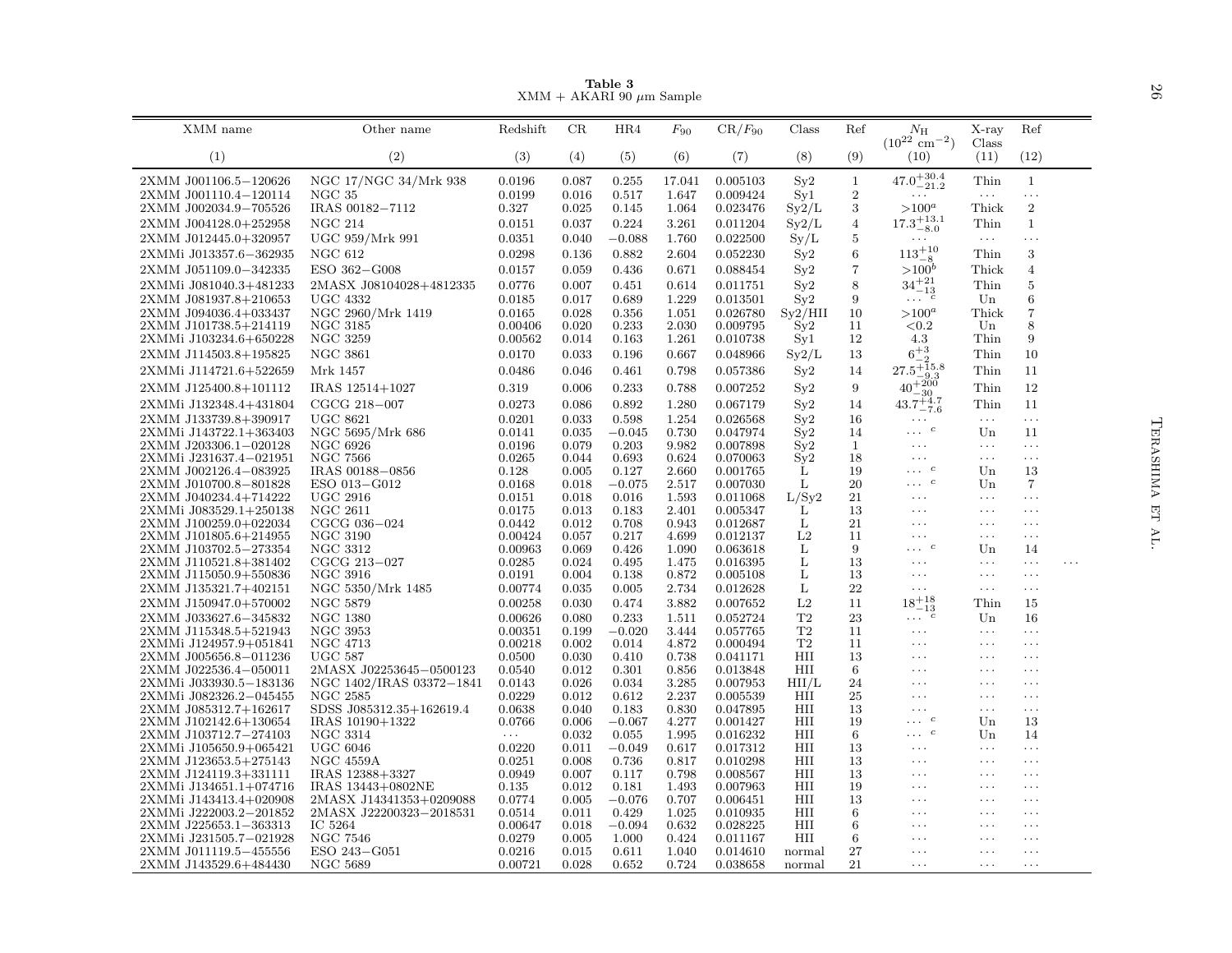**Table 3**  $\rightarrow$  *Continued* 

| (1)<br>(2)<br>(3)<br>(4)<br>(5)<br>(6)<br>(7)<br>(9)<br>(11)<br>(12)<br>(8)<br>(10)<br>2XMM J004330.4-180107<br>0.014<br>0.367<br>0.037142<br>Unclass<br>$-0.044$<br>$\cdots$<br>$\cdots$<br>$\cdots$<br>$\cdots$<br>$\cdots$<br>$\cdots$<br>IRAS 00517+4556<br>0.013<br>0.008<br>0.816<br>0.015659<br>2XMMi J005433.8+461239<br>Unclass<br>$\cdots$<br>$\cdots$<br>$\cdots$<br>$\cdots$<br>$\cdots$<br>2XMM J005638.9-011740<br>CGCG 384-040<br>0.0502<br>0.009<br>0.044<br>1.173<br>0.007688<br>Unclass<br>$\cdots$<br>$\cdots$<br>$\cdots$<br>$\cdots$<br><b>NGC 710</b><br>2XMM J015253.9+360310<br>0.0205<br>0.051<br>0.138<br>2.152<br>0.023561<br>Unclass<br>$\cdots$<br>$\cdots$<br>$\cdots$<br>$\cdots$<br>0.637<br>2XMM J022402.5-044137<br>Arp 54<br>0.0433<br>0.015<br>0.547<br>0.024201<br>Unclass<br>$\cdots$<br>$\cdots$<br>$\cdots$<br>$\cdots$<br>2MASX J03084352+4051419<br>Unclass<br>2XMM J030843.4+405142<br>0.018<br>0.709<br>0.470<br>0.037486<br>$\cdots$<br>$\cdots$<br>$\cdots$<br>$\cdots$<br>$\cdots$<br>0.0744<br>0.030<br>0.274<br>0.061670<br>Unclass<br>2XMM J031659.6-441608<br>IRAS 03152-4427<br>0.493<br>$\cdots$<br>$\cdots$<br>$\cdots$<br>$\cdots$<br>Abell 426: [BM99] 183<br>2XMMi J031821.9+410426<br>0.010<br>0.145<br>0.714<br>0.014358<br>Unclass<br>$\cdots$<br>$\cdots$<br>$\cdots$<br>$\cdots$<br>$\cdots$<br>0.002<br>0.403<br>0.000221<br>Unclass<br>2XMMi J052555.5-661038<br>6.874<br>$\cdots$<br>$\cdots$<br>$\cdots$<br>$\cdots$<br>$\cdots$<br>$\cdots$<br>2XMMi J053123.9+120051<br>AKARI J0531228+120057<br>0.035<br>$-0.069$<br>1.830<br>0.019367<br>Unclass<br>$\cdots$<br>$\cdots$<br>$\cdots$<br>$\cdots$<br>$\cdots$<br>0.013<br>2XMMi J053512.2-690009<br>$-0.046$<br>7.285<br>0.001829<br>Unclass<br>$\cdots$<br>$\cdots$<br>.<br>$\cdots$<br>$\cdots$<br>$\cdots$<br>2XMM J054532.6-001131<br>CXO J054532.6-001129<br>0.005<br>$-0.039$<br>0.559<br>0.008733<br>Unclass<br>$\cdots$<br>$\cdots$<br>$\cdots$<br>$\cdots$<br>$\cdots$<br>2XMMi J091836.4-121322<br>0.004<br>0.088<br>0.383<br>0.010511<br>Unclass<br>$\cdots$<br>$\cdots$<br>$\cdots$<br>$\cdots$<br>$\cdots$<br>$\cdots$<br>2XMM J095611.5+693805<br>CXO J095611.6+693803<br>0.002<br>0.167<br>6.359<br>Unclass<br>0.000284<br>$\cdots$<br>$\cdots$<br>$\cdots$<br>$\cdots$<br>$\cdots$<br>0.006<br>2XMM J095653.2+694258<br>0.013<br>4.899<br>0.001228<br>Unclass<br>SDSS J095654.45+694257.6<br>$\cdots$<br>$\cdots$<br>$\cdots$<br>$\cdots$<br>$\cdots$<br>0.055<br>2XMMi J095908.4+130343<br>CGCG 064-016<br>0.018<br>0.937<br>0.019106<br>Unclass<br>$\cdots$<br>$\cdots$<br>$\cdots$<br>$\cdots$<br>$\cdots$<br>2XMMi J101815.0+731720<br>AKARI J1018190+731723<br>0.009<br>0.489<br>0.625<br>Unclass<br>0.014765<br>$\cdots$<br>$\cdots$<br>$\cdots$<br>$\cdots$<br>$\cdots$<br>CGCG 009-061A<br>0.002<br>2XMMi J102955.2-031410<br>0.0377<br>0.286<br>0.507<br>0.004120<br>Unclass<br>$\cdots$<br>$\cdots$<br>$\cdots$<br>$\cdots$<br>2XMMi J104038.0-461855<br>ESO 264-G032<br>0.0228<br>0.011<br>0.537<br>0.022463<br>Unclass<br>0.474<br>$\cdots$<br>$\cdots$<br>$\cdots$<br>$\cdots$<br>$MCG +01-27-029$<br>0.0276<br>0.296<br>Unclass<br>2XMM J104219.6+061209<br>0.017<br>1.015<br>0.016435<br>$\cdots$<br>$\cdots$<br>$\cdots$<br>$\cdots$<br>2XMMi J115943.8-200657<br>2MASX J11594382-2006579<br>0.023<br>0.438<br>0.389<br>Unclass<br>0.059469<br>$\cdots$<br>$\cdots$<br>$\cdots$<br>$\cdots$<br>$\cdots$<br>2XMM J123302.1+000016<br>IRAS 12304+0016<br>0.004<br>0.543<br>0.578<br>0.006639<br>Unclass<br>$\cdots$<br>$\cdots$<br>$\cdots$<br>$\cdots$<br>$\cdots$<br><b>NGC 4696B</b><br>0.072<br>0.026<br>0.906<br>2XMMi J124721.7-411415<br>0.0104<br>0.079320<br>Unclass<br>$\cdots$<br>$\cdots$<br>$\cdots$<br>$\cdots$<br>0.737<br><b>NGC 5037</b><br>0.031<br>1.613<br>Unclass<br>2XMM J131459.3-163524<br>0.00989<br>0.018920<br>$\cdots$<br>$\cdots$<br>$\cdots$<br>$\cdots$<br><b>NGC 5132</b><br>2XMM J132428.8+140533<br>0.0244<br>0.027<br>$-0.012$<br>1.025<br>0.026722<br>Unclass<br>$\cdots$<br>$\cdots$<br>$\cdots$<br>$\cdots$<br>0.828<br>2XMMi J184540.6-630522<br>0.014<br>0.411<br>0.017253<br>Unclass<br>$\cdots$<br>$\cdots$<br>$\cdots$<br>$\cdots$<br>$\cdots$<br>$\cdots$<br>2XMM J222942.7-204607<br>0.025<br>0.015<br>1.375<br>0.018028<br>Unclass<br>$\cdots$<br>$\cdots$<br>$\cdots$<br>$\cdots$<br>$\cdots$<br>$\cdots$<br><b>NGC 7617</b><br>2XMM J232008.9+080956<br>0.0139<br>0.010<br>0.176<br>0.016701<br>28<br>0.585<br>Unclass<br>$\cdots$<br>$\cdots$<br>$\cdots$ | XMM name              | Other name       | Redshift | CR    | HR4   | $F_{90}$ | $CR/F_{90}$ | Class   | Ref      | $N_{\rm H}$<br>$(10^{22}$ cm <sup>-2</sup> ) | $X-ray$<br>Class | Ref      |
|---------------------------------------------------------------------------------------------------------------------------------------------------------------------------------------------------------------------------------------------------------------------------------------------------------------------------------------------------------------------------------------------------------------------------------------------------------------------------------------------------------------------------------------------------------------------------------------------------------------------------------------------------------------------------------------------------------------------------------------------------------------------------------------------------------------------------------------------------------------------------------------------------------------------------------------------------------------------------------------------------------------------------------------------------------------------------------------------------------------------------------------------------------------------------------------------------------------------------------------------------------------------------------------------------------------------------------------------------------------------------------------------------------------------------------------------------------------------------------------------------------------------------------------------------------------------------------------------------------------------------------------------------------------------------------------------------------------------------------------------------------------------------------------------------------------------------------------------------------------------------------------------------------------------------------------------------------------------------------------------------------------------------------------------------------------------------------------------------------------------------------------------------------------------------------------------------------------------------------------------------------------------------------------------------------------------------------------------------------------------------------------------------------------------------------------------------------------------------------------------------------------------------------------------------------------------------------------------------------------------------------------------------------------------------------------------------------------------------------------------------------------------------------------------------------------------------------------------------------------------------------------------------------------------------------------------------------------------------------------------------------------------------------------------------------------------------------------------------------------------------------------------------------------------------------------------------------------------------------------------------------------------------------------------------------------------------------------------------------------------------------------------------------------------------------------------------------------------------------------------------------------------------------------------------------------------------------------------------------------------------------------------------------------------------------------------------------------------------------------------------------------------------------------------------------------------------------------------------------------------------------------------------------------------------------------------------------------------------------------------------------------------------------------------------------------------------------------------------------------------------------------------------------------------------------------------------------------------------------------------------------------------------------------------------------------------------------------------------------------------------------------------------------------------------------------------------------------------------------------------------------------------------------------------------------------|-----------------------|------------------|----------|-------|-------|----------|-------------|---------|----------|----------------------------------------------|------------------|----------|
|                                                                                                                                                                                                                                                                                                                                                                                                                                                                                                                                                                                                                                                                                                                                                                                                                                                                                                                                                                                                                                                                                                                                                                                                                                                                                                                                                                                                                                                                                                                                                                                                                                                                                                                                                                                                                                                                                                                                                                                                                                                                                                                                                                                                                                                                                                                                                                                                                                                                                                                                                                                                                                                                                                                                                                                                                                                                                                                                                                                                                                                                                                                                                                                                                                                                                                                                                                                                                                                                                                                                                                                                                                                                                                                                                                                                                                                                                                                                                                                                                                                                                                                                                                                                                                                                                                                                                                                                                                                                                                                                                               |                       |                  |          |       |       |          |             |         |          |                                              |                  |          |
|                                                                                                                                                                                                                                                                                                                                                                                                                                                                                                                                                                                                                                                                                                                                                                                                                                                                                                                                                                                                                                                                                                                                                                                                                                                                                                                                                                                                                                                                                                                                                                                                                                                                                                                                                                                                                                                                                                                                                                                                                                                                                                                                                                                                                                                                                                                                                                                                                                                                                                                                                                                                                                                                                                                                                                                                                                                                                                                                                                                                                                                                                                                                                                                                                                                                                                                                                                                                                                                                                                                                                                                                                                                                                                                                                                                                                                                                                                                                                                                                                                                                                                                                                                                                                                                                                                                                                                                                                                                                                                                                                               |                       |                  |          |       |       |          |             |         |          |                                              |                  |          |
|                                                                                                                                                                                                                                                                                                                                                                                                                                                                                                                                                                                                                                                                                                                                                                                                                                                                                                                                                                                                                                                                                                                                                                                                                                                                                                                                                                                                                                                                                                                                                                                                                                                                                                                                                                                                                                                                                                                                                                                                                                                                                                                                                                                                                                                                                                                                                                                                                                                                                                                                                                                                                                                                                                                                                                                                                                                                                                                                                                                                                                                                                                                                                                                                                                                                                                                                                                                                                                                                                                                                                                                                                                                                                                                                                                                                                                                                                                                                                                                                                                                                                                                                                                                                                                                                                                                                                                                                                                                                                                                                                               |                       |                  |          |       |       |          |             |         |          |                                              |                  |          |
|                                                                                                                                                                                                                                                                                                                                                                                                                                                                                                                                                                                                                                                                                                                                                                                                                                                                                                                                                                                                                                                                                                                                                                                                                                                                                                                                                                                                                                                                                                                                                                                                                                                                                                                                                                                                                                                                                                                                                                                                                                                                                                                                                                                                                                                                                                                                                                                                                                                                                                                                                                                                                                                                                                                                                                                                                                                                                                                                                                                                                                                                                                                                                                                                                                                                                                                                                                                                                                                                                                                                                                                                                                                                                                                                                                                                                                                                                                                                                                                                                                                                                                                                                                                                                                                                                                                                                                                                                                                                                                                                                               |                       |                  |          |       |       |          |             |         |          |                                              |                  |          |
|                                                                                                                                                                                                                                                                                                                                                                                                                                                                                                                                                                                                                                                                                                                                                                                                                                                                                                                                                                                                                                                                                                                                                                                                                                                                                                                                                                                                                                                                                                                                                                                                                                                                                                                                                                                                                                                                                                                                                                                                                                                                                                                                                                                                                                                                                                                                                                                                                                                                                                                                                                                                                                                                                                                                                                                                                                                                                                                                                                                                                                                                                                                                                                                                                                                                                                                                                                                                                                                                                                                                                                                                                                                                                                                                                                                                                                                                                                                                                                                                                                                                                                                                                                                                                                                                                                                                                                                                                                                                                                                                                               |                       |                  |          |       |       |          |             |         |          |                                              |                  |          |
|                                                                                                                                                                                                                                                                                                                                                                                                                                                                                                                                                                                                                                                                                                                                                                                                                                                                                                                                                                                                                                                                                                                                                                                                                                                                                                                                                                                                                                                                                                                                                                                                                                                                                                                                                                                                                                                                                                                                                                                                                                                                                                                                                                                                                                                                                                                                                                                                                                                                                                                                                                                                                                                                                                                                                                                                                                                                                                                                                                                                                                                                                                                                                                                                                                                                                                                                                                                                                                                                                                                                                                                                                                                                                                                                                                                                                                                                                                                                                                                                                                                                                                                                                                                                                                                                                                                                                                                                                                                                                                                                                               |                       |                  |          |       |       |          |             |         |          |                                              |                  |          |
|                                                                                                                                                                                                                                                                                                                                                                                                                                                                                                                                                                                                                                                                                                                                                                                                                                                                                                                                                                                                                                                                                                                                                                                                                                                                                                                                                                                                                                                                                                                                                                                                                                                                                                                                                                                                                                                                                                                                                                                                                                                                                                                                                                                                                                                                                                                                                                                                                                                                                                                                                                                                                                                                                                                                                                                                                                                                                                                                                                                                                                                                                                                                                                                                                                                                                                                                                                                                                                                                                                                                                                                                                                                                                                                                                                                                                                                                                                                                                                                                                                                                                                                                                                                                                                                                                                                                                                                                                                                                                                                                                               |                       |                  |          |       |       |          |             |         |          |                                              |                  |          |
|                                                                                                                                                                                                                                                                                                                                                                                                                                                                                                                                                                                                                                                                                                                                                                                                                                                                                                                                                                                                                                                                                                                                                                                                                                                                                                                                                                                                                                                                                                                                                                                                                                                                                                                                                                                                                                                                                                                                                                                                                                                                                                                                                                                                                                                                                                                                                                                                                                                                                                                                                                                                                                                                                                                                                                                                                                                                                                                                                                                                                                                                                                                                                                                                                                                                                                                                                                                                                                                                                                                                                                                                                                                                                                                                                                                                                                                                                                                                                                                                                                                                                                                                                                                                                                                                                                                                                                                                                                                                                                                                                               |                       |                  |          |       |       |          |             |         |          |                                              |                  |          |
|                                                                                                                                                                                                                                                                                                                                                                                                                                                                                                                                                                                                                                                                                                                                                                                                                                                                                                                                                                                                                                                                                                                                                                                                                                                                                                                                                                                                                                                                                                                                                                                                                                                                                                                                                                                                                                                                                                                                                                                                                                                                                                                                                                                                                                                                                                                                                                                                                                                                                                                                                                                                                                                                                                                                                                                                                                                                                                                                                                                                                                                                                                                                                                                                                                                                                                                                                                                                                                                                                                                                                                                                                                                                                                                                                                                                                                                                                                                                                                                                                                                                                                                                                                                                                                                                                                                                                                                                                                                                                                                                                               |                       |                  |          |       |       |          |             |         |          |                                              |                  |          |
|                                                                                                                                                                                                                                                                                                                                                                                                                                                                                                                                                                                                                                                                                                                                                                                                                                                                                                                                                                                                                                                                                                                                                                                                                                                                                                                                                                                                                                                                                                                                                                                                                                                                                                                                                                                                                                                                                                                                                                                                                                                                                                                                                                                                                                                                                                                                                                                                                                                                                                                                                                                                                                                                                                                                                                                                                                                                                                                                                                                                                                                                                                                                                                                                                                                                                                                                                                                                                                                                                                                                                                                                                                                                                                                                                                                                                                                                                                                                                                                                                                                                                                                                                                                                                                                                                                                                                                                                                                                                                                                                                               |                       |                  |          |       |       |          |             |         |          |                                              |                  |          |
|                                                                                                                                                                                                                                                                                                                                                                                                                                                                                                                                                                                                                                                                                                                                                                                                                                                                                                                                                                                                                                                                                                                                                                                                                                                                                                                                                                                                                                                                                                                                                                                                                                                                                                                                                                                                                                                                                                                                                                                                                                                                                                                                                                                                                                                                                                                                                                                                                                                                                                                                                                                                                                                                                                                                                                                                                                                                                                                                                                                                                                                                                                                                                                                                                                                                                                                                                                                                                                                                                                                                                                                                                                                                                                                                                                                                                                                                                                                                                                                                                                                                                                                                                                                                                                                                                                                                                                                                                                                                                                                                                               |                       |                  |          |       |       |          |             |         |          |                                              |                  |          |
|                                                                                                                                                                                                                                                                                                                                                                                                                                                                                                                                                                                                                                                                                                                                                                                                                                                                                                                                                                                                                                                                                                                                                                                                                                                                                                                                                                                                                                                                                                                                                                                                                                                                                                                                                                                                                                                                                                                                                                                                                                                                                                                                                                                                                                                                                                                                                                                                                                                                                                                                                                                                                                                                                                                                                                                                                                                                                                                                                                                                                                                                                                                                                                                                                                                                                                                                                                                                                                                                                                                                                                                                                                                                                                                                                                                                                                                                                                                                                                                                                                                                                                                                                                                                                                                                                                                                                                                                                                                                                                                                                               |                       |                  |          |       |       |          |             |         |          |                                              |                  |          |
|                                                                                                                                                                                                                                                                                                                                                                                                                                                                                                                                                                                                                                                                                                                                                                                                                                                                                                                                                                                                                                                                                                                                                                                                                                                                                                                                                                                                                                                                                                                                                                                                                                                                                                                                                                                                                                                                                                                                                                                                                                                                                                                                                                                                                                                                                                                                                                                                                                                                                                                                                                                                                                                                                                                                                                                                                                                                                                                                                                                                                                                                                                                                                                                                                                                                                                                                                                                                                                                                                                                                                                                                                                                                                                                                                                                                                                                                                                                                                                                                                                                                                                                                                                                                                                                                                                                                                                                                                                                                                                                                                               |                       |                  |          |       |       |          |             |         |          |                                              |                  |          |
|                                                                                                                                                                                                                                                                                                                                                                                                                                                                                                                                                                                                                                                                                                                                                                                                                                                                                                                                                                                                                                                                                                                                                                                                                                                                                                                                                                                                                                                                                                                                                                                                                                                                                                                                                                                                                                                                                                                                                                                                                                                                                                                                                                                                                                                                                                                                                                                                                                                                                                                                                                                                                                                                                                                                                                                                                                                                                                                                                                                                                                                                                                                                                                                                                                                                                                                                                                                                                                                                                                                                                                                                                                                                                                                                                                                                                                                                                                                                                                                                                                                                                                                                                                                                                                                                                                                                                                                                                                                                                                                                                               |                       |                  |          |       |       |          |             |         |          |                                              |                  |          |
|                                                                                                                                                                                                                                                                                                                                                                                                                                                                                                                                                                                                                                                                                                                                                                                                                                                                                                                                                                                                                                                                                                                                                                                                                                                                                                                                                                                                                                                                                                                                                                                                                                                                                                                                                                                                                                                                                                                                                                                                                                                                                                                                                                                                                                                                                                                                                                                                                                                                                                                                                                                                                                                                                                                                                                                                                                                                                                                                                                                                                                                                                                                                                                                                                                                                                                                                                                                                                                                                                                                                                                                                                                                                                                                                                                                                                                                                                                                                                                                                                                                                                                                                                                                                                                                                                                                                                                                                                                                                                                                                                               |                       |                  |          |       |       |          |             |         |          |                                              |                  |          |
|                                                                                                                                                                                                                                                                                                                                                                                                                                                                                                                                                                                                                                                                                                                                                                                                                                                                                                                                                                                                                                                                                                                                                                                                                                                                                                                                                                                                                                                                                                                                                                                                                                                                                                                                                                                                                                                                                                                                                                                                                                                                                                                                                                                                                                                                                                                                                                                                                                                                                                                                                                                                                                                                                                                                                                                                                                                                                                                                                                                                                                                                                                                                                                                                                                                                                                                                                                                                                                                                                                                                                                                                                                                                                                                                                                                                                                                                                                                                                                                                                                                                                                                                                                                                                                                                                                                                                                                                                                                                                                                                                               |                       |                  |          |       |       |          |             |         |          |                                              |                  |          |
|                                                                                                                                                                                                                                                                                                                                                                                                                                                                                                                                                                                                                                                                                                                                                                                                                                                                                                                                                                                                                                                                                                                                                                                                                                                                                                                                                                                                                                                                                                                                                                                                                                                                                                                                                                                                                                                                                                                                                                                                                                                                                                                                                                                                                                                                                                                                                                                                                                                                                                                                                                                                                                                                                                                                                                                                                                                                                                                                                                                                                                                                                                                                                                                                                                                                                                                                                                                                                                                                                                                                                                                                                                                                                                                                                                                                                                                                                                                                                                                                                                                                                                                                                                                                                                                                                                                                                                                                                                                                                                                                                               |                       |                  |          |       |       |          |             |         |          |                                              |                  |          |
|                                                                                                                                                                                                                                                                                                                                                                                                                                                                                                                                                                                                                                                                                                                                                                                                                                                                                                                                                                                                                                                                                                                                                                                                                                                                                                                                                                                                                                                                                                                                                                                                                                                                                                                                                                                                                                                                                                                                                                                                                                                                                                                                                                                                                                                                                                                                                                                                                                                                                                                                                                                                                                                                                                                                                                                                                                                                                                                                                                                                                                                                                                                                                                                                                                                                                                                                                                                                                                                                                                                                                                                                                                                                                                                                                                                                                                                                                                                                                                                                                                                                                                                                                                                                                                                                                                                                                                                                                                                                                                                                                               |                       |                  |          |       |       |          |             |         |          |                                              |                  |          |
|                                                                                                                                                                                                                                                                                                                                                                                                                                                                                                                                                                                                                                                                                                                                                                                                                                                                                                                                                                                                                                                                                                                                                                                                                                                                                                                                                                                                                                                                                                                                                                                                                                                                                                                                                                                                                                                                                                                                                                                                                                                                                                                                                                                                                                                                                                                                                                                                                                                                                                                                                                                                                                                                                                                                                                                                                                                                                                                                                                                                                                                                                                                                                                                                                                                                                                                                                                                                                                                                                                                                                                                                                                                                                                                                                                                                                                                                                                                                                                                                                                                                                                                                                                                                                                                                                                                                                                                                                                                                                                                                                               |                       |                  |          |       |       |          |             |         |          |                                              |                  |          |
|                                                                                                                                                                                                                                                                                                                                                                                                                                                                                                                                                                                                                                                                                                                                                                                                                                                                                                                                                                                                                                                                                                                                                                                                                                                                                                                                                                                                                                                                                                                                                                                                                                                                                                                                                                                                                                                                                                                                                                                                                                                                                                                                                                                                                                                                                                                                                                                                                                                                                                                                                                                                                                                                                                                                                                                                                                                                                                                                                                                                                                                                                                                                                                                                                                                                                                                                                                                                                                                                                                                                                                                                                                                                                                                                                                                                                                                                                                                                                                                                                                                                                                                                                                                                                                                                                                                                                                                                                                                                                                                                                               |                       |                  |          |       |       |          |             |         |          |                                              |                  |          |
|                                                                                                                                                                                                                                                                                                                                                                                                                                                                                                                                                                                                                                                                                                                                                                                                                                                                                                                                                                                                                                                                                                                                                                                                                                                                                                                                                                                                                                                                                                                                                                                                                                                                                                                                                                                                                                                                                                                                                                                                                                                                                                                                                                                                                                                                                                                                                                                                                                                                                                                                                                                                                                                                                                                                                                                                                                                                                                                                                                                                                                                                                                                                                                                                                                                                                                                                                                                                                                                                                                                                                                                                                                                                                                                                                                                                                                                                                                                                                                                                                                                                                                                                                                                                                                                                                                                                                                                                                                                                                                                                                               |                       |                  |          |       |       |          |             |         |          |                                              |                  |          |
|                                                                                                                                                                                                                                                                                                                                                                                                                                                                                                                                                                                                                                                                                                                                                                                                                                                                                                                                                                                                                                                                                                                                                                                                                                                                                                                                                                                                                                                                                                                                                                                                                                                                                                                                                                                                                                                                                                                                                                                                                                                                                                                                                                                                                                                                                                                                                                                                                                                                                                                                                                                                                                                                                                                                                                                                                                                                                                                                                                                                                                                                                                                                                                                                                                                                                                                                                                                                                                                                                                                                                                                                                                                                                                                                                                                                                                                                                                                                                                                                                                                                                                                                                                                                                                                                                                                                                                                                                                                                                                                                                               |                       |                  |          |       |       |          |             |         |          |                                              |                  |          |
|                                                                                                                                                                                                                                                                                                                                                                                                                                                                                                                                                                                                                                                                                                                                                                                                                                                                                                                                                                                                                                                                                                                                                                                                                                                                                                                                                                                                                                                                                                                                                                                                                                                                                                                                                                                                                                                                                                                                                                                                                                                                                                                                                                                                                                                                                                                                                                                                                                                                                                                                                                                                                                                                                                                                                                                                                                                                                                                                                                                                                                                                                                                                                                                                                                                                                                                                                                                                                                                                                                                                                                                                                                                                                                                                                                                                                                                                                                                                                                                                                                                                                                                                                                                                                                                                                                                                                                                                                                                                                                                                                               |                       |                  |          |       |       |          |             |         |          |                                              |                  |          |
|                                                                                                                                                                                                                                                                                                                                                                                                                                                                                                                                                                                                                                                                                                                                                                                                                                                                                                                                                                                                                                                                                                                                                                                                                                                                                                                                                                                                                                                                                                                                                                                                                                                                                                                                                                                                                                                                                                                                                                                                                                                                                                                                                                                                                                                                                                                                                                                                                                                                                                                                                                                                                                                                                                                                                                                                                                                                                                                                                                                                                                                                                                                                                                                                                                                                                                                                                                                                                                                                                                                                                                                                                                                                                                                                                                                                                                                                                                                                                                                                                                                                                                                                                                                                                                                                                                                                                                                                                                                                                                                                                               |                       |                  |          |       |       |          |             |         |          |                                              |                  |          |
|                                                                                                                                                                                                                                                                                                                                                                                                                                                                                                                                                                                                                                                                                                                                                                                                                                                                                                                                                                                                                                                                                                                                                                                                                                                                                                                                                                                                                                                                                                                                                                                                                                                                                                                                                                                                                                                                                                                                                                                                                                                                                                                                                                                                                                                                                                                                                                                                                                                                                                                                                                                                                                                                                                                                                                                                                                                                                                                                                                                                                                                                                                                                                                                                                                                                                                                                                                                                                                                                                                                                                                                                                                                                                                                                                                                                                                                                                                                                                                                                                                                                                                                                                                                                                                                                                                                                                                                                                                                                                                                                                               |                       |                  |          |       |       |          |             |         |          |                                              |                  |          |
|                                                                                                                                                                                                                                                                                                                                                                                                                                                                                                                                                                                                                                                                                                                                                                                                                                                                                                                                                                                                                                                                                                                                                                                                                                                                                                                                                                                                                                                                                                                                                                                                                                                                                                                                                                                                                                                                                                                                                                                                                                                                                                                                                                                                                                                                                                                                                                                                                                                                                                                                                                                                                                                                                                                                                                                                                                                                                                                                                                                                                                                                                                                                                                                                                                                                                                                                                                                                                                                                                                                                                                                                                                                                                                                                                                                                                                                                                                                                                                                                                                                                                                                                                                                                                                                                                                                                                                                                                                                                                                                                                               |                       |                  |          |       |       |          |             |         |          |                                              |                  |          |
|                                                                                                                                                                                                                                                                                                                                                                                                                                                                                                                                                                                                                                                                                                                                                                                                                                                                                                                                                                                                                                                                                                                                                                                                                                                                                                                                                                                                                                                                                                                                                                                                                                                                                                                                                                                                                                                                                                                                                                                                                                                                                                                                                                                                                                                                                                                                                                                                                                                                                                                                                                                                                                                                                                                                                                                                                                                                                                                                                                                                                                                                                                                                                                                                                                                                                                                                                                                                                                                                                                                                                                                                                                                                                                                                                                                                                                                                                                                                                                                                                                                                                                                                                                                                                                                                                                                                                                                                                                                                                                                                                               |                       |                  |          |       |       |          |             |         |          |                                              |                  |          |
|                                                                                                                                                                                                                                                                                                                                                                                                                                                                                                                                                                                                                                                                                                                                                                                                                                                                                                                                                                                                                                                                                                                                                                                                                                                                                                                                                                                                                                                                                                                                                                                                                                                                                                                                                                                                                                                                                                                                                                                                                                                                                                                                                                                                                                                                                                                                                                                                                                                                                                                                                                                                                                                                                                                                                                                                                                                                                                                                                                                                                                                                                                                                                                                                                                                                                                                                                                                                                                                                                                                                                                                                                                                                                                                                                                                                                                                                                                                                                                                                                                                                                                                                                                                                                                                                                                                                                                                                                                                                                                                                                               |                       |                  |          |       |       |          |             |         |          |                                              |                  |          |
|                                                                                                                                                                                                                                                                                                                                                                                                                                                                                                                                                                                                                                                                                                                                                                                                                                                                                                                                                                                                                                                                                                                                                                                                                                                                                                                                                                                                                                                                                                                                                                                                                                                                                                                                                                                                                                                                                                                                                                                                                                                                                                                                                                                                                                                                                                                                                                                                                                                                                                                                                                                                                                                                                                                                                                                                                                                                                                                                                                                                                                                                                                                                                                                                                                                                                                                                                                                                                                                                                                                                                                                                                                                                                                                                                                                                                                                                                                                                                                                                                                                                                                                                                                                                                                                                                                                                                                                                                                                                                                                                                               |                       |                  |          |       |       |          |             |         |          |                                              |                  |          |
|                                                                                                                                                                                                                                                                                                                                                                                                                                                                                                                                                                                                                                                                                                                                                                                                                                                                                                                                                                                                                                                                                                                                                                                                                                                                                                                                                                                                                                                                                                                                                                                                                                                                                                                                                                                                                                                                                                                                                                                                                                                                                                                                                                                                                                                                                                                                                                                                                                                                                                                                                                                                                                                                                                                                                                                                                                                                                                                                                                                                                                                                                                                                                                                                                                                                                                                                                                                                                                                                                                                                                                                                                                                                                                                                                                                                                                                                                                                                                                                                                                                                                                                                                                                                                                                                                                                                                                                                                                                                                                                                                               | 2XMM J232431.2+165204 | <b>UGC 12582</b> | 0.0356   | 0.007 | 0.130 | 0.616    | 0.011830    | Unclass | $\cdots$ | $\cdots$                                     | $\cdots$         | $\cdots$ |
| 2XMM J234044.2-115119<br>2MASX J23404437-1151178<br>0.004<br>0.812<br>0.496<br>0.007706<br>Unclass<br>$\cdots$<br>$\cdots$<br>$\cdots$<br>$\cdots$<br>$\cdots$                                                                                                                                                                                                                                                                                                                                                                                                                                                                                                                                                                                                                                                                                                                                                                                                                                                                                                                                                                                                                                                                                                                                                                                                                                                                                                                                                                                                                                                                                                                                                                                                                                                                                                                                                                                                                                                                                                                                                                                                                                                                                                                                                                                                                                                                                                                                                                                                                                                                                                                                                                                                                                                                                                                                                                                                                                                                                                                                                                                                                                                                                                                                                                                                                                                                                                                                                                                                                                                                                                                                                                                                                                                                                                                                                                                                                                                                                                                                                                                                                                                                                                                                                                                                                                                                                                                                                                                                |                       |                  |          |       |       |          |             |         |          |                                              |                  |          |

References. — Optical — (1) Veilleux et al. 1995; (2) Coziol et al. 1994; (3) Buchanan et al. 2006; (4) Parisi et al. 2012; (5) Osterbrock & Phillips 1977; (6) 6dF Galaxy Survey; (7) Fraquelli et al. 2000; (8) Lewis et al. 2011; (9 Véron-Cetty & Véron 2001; (10) Greene et al. 2010; (11) Ho et al. 1997; (12) Thornton et al. 2009; (13) SDSS; (14) LaMassa et al. 2009; (15) Brightman & Nandra 2011b; (16) Wang et al. 2013; (17) Corbett et al. 2003; (18) Masetti et al. 2008; (19) Veilleux et al. 1999; (20) Greenhill et al. 2002; (21) Updated Zwicky catalog (22) Coziol et al. 2004; (23) Ricci et al. 2014b; (24) Kewley et al. 2001; (25) Mauch & Sadler 2007; (26) Hunt & Malkan 2004; (27) Afonso et al. 2005; (28) Bettoni & Buson 1987;  $X$ -ray  $-$  (1) Brightman & Nandra 2011a; (2) Nandra & Iwsawa 2007; (3) Eguchi et al. 2011; (4) Severgnini et al. 2012; (5) Lewis et al. 2011; (6) Rasmussen et al. 2012; (7) Greenhill et al. 2008; (8) Cappi et al. 2006; (9) Thornton et al. 2009; (10) Sun & Murray 2002; (11) LaMassa et al. 2009; (12) Ruiz et al. 2007; (13) Teng et al. 2010; (14) Hudaverdi et al. 2006; (15) Zhang et al. 2009; (16) Gilmour et al. <sup>2009</sup>

Note. — Column 1: XMM name; Column 2: Alternative name; Column 3: Redshift; Column 4: EPIC-PN count rate in the 0.2–12 keV band; Column 4: Hardness ratio HR4; Column 5: Flux density at 90  $\mu$ m in units of Jy; Column 6: EPIC-PN count rate in 0.2–12 keV to 90  $\mu$ m flux density ratio; Column 7: Optical classification, Sy—Seyfert, L — LINER, T — transition object, HII — HII nucleus, normal — normal galaxy, Unclass — unclassified, 1 — type 1, 2 — type 2, and a fractional number denotes intermediate types; Column 8: Reference for optical classification; Column 9: Absorption c

<sup>a</sup> Compton-thick candidates judged from a large Fe-K line EW ( $> 700$  eV) and/or flat continuum.

b Compton-thick candidates in Severgnini et al. (2012).

c X-ray spectrum shows no evidence for significant absorption.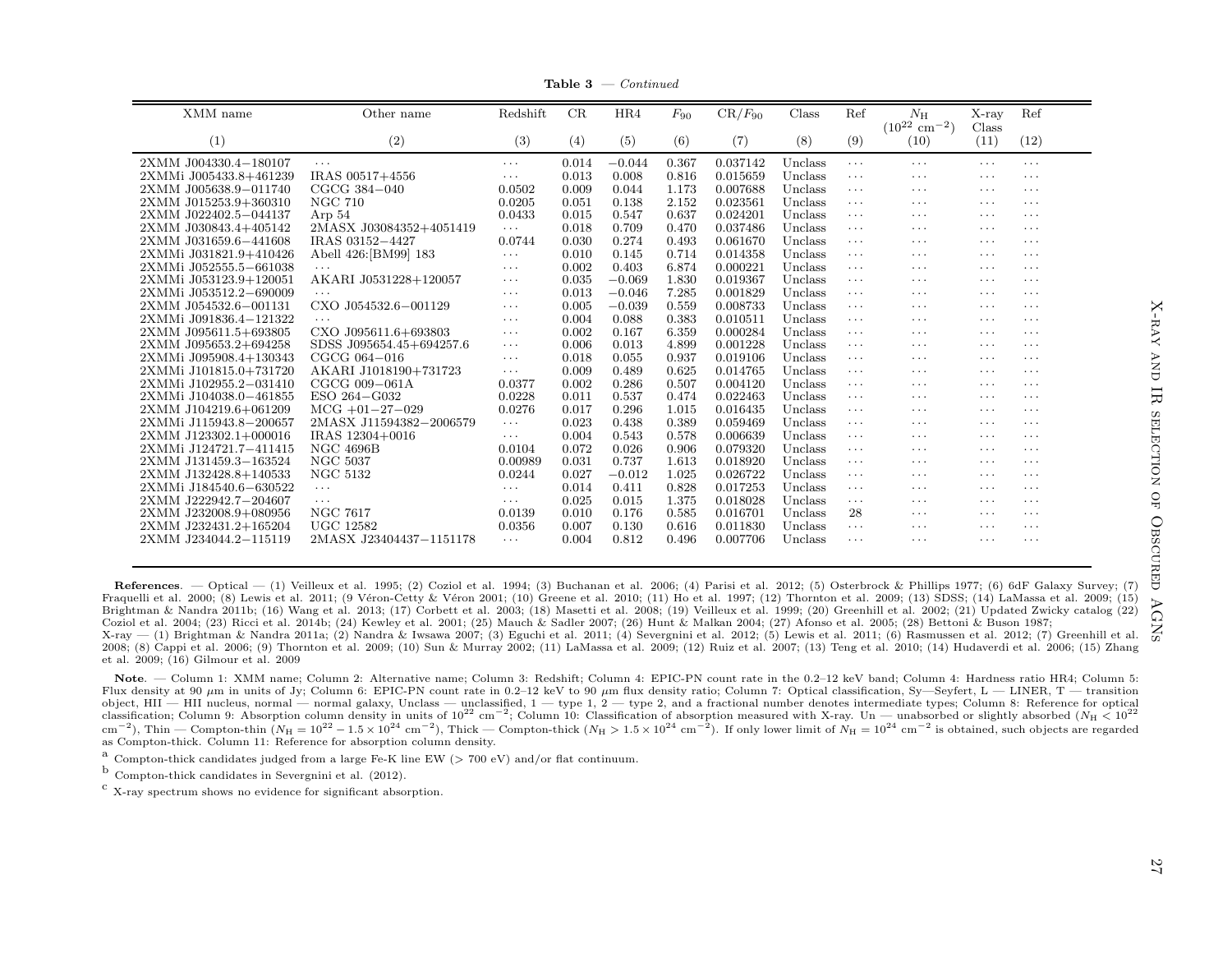|                                                                                                                                                                                                                                                                                                                                                                                                                                                                                                                                                                                                                                                                                                                                                                                                                                                                                                                                                                                                                                                                                                                                                                                                                                                                                                                                                                                                                                                                                                                                                                                                                                                                                                                                                   |                               | $XMM + AKARI$ 18 $\mu$ m Sample | Table 4          |                |                             |                 |            |                |                                            |                |                           | 87                              |
|---------------------------------------------------------------------------------------------------------------------------------------------------------------------------------------------------------------------------------------------------------------------------------------------------------------------------------------------------------------------------------------------------------------------------------------------------------------------------------------------------------------------------------------------------------------------------------------------------------------------------------------------------------------------------------------------------------------------------------------------------------------------------------------------------------------------------------------------------------------------------------------------------------------------------------------------------------------------------------------------------------------------------------------------------------------------------------------------------------------------------------------------------------------------------------------------------------------------------------------------------------------------------------------------------------------------------------------------------------------------------------------------------------------------------------------------------------------------------------------------------------------------------------------------------------------------------------------------------------------------------------------------------------------------------------------------------------------------------------------------------|-------------------------------|---------------------------------|------------------|----------------|-----------------------------|-----------------|------------|----------------|--------------------------------------------|----------------|---------------------------|---------------------------------|
| XMM name                                                                                                                                                                                                                                                                                                                                                                                                                                                                                                                                                                                                                                                                                                                                                                                                                                                                                                                                                                                                                                                                                                                                                                                                                                                                                                                                                                                                                                                                                                                                                                                                                                                                                                                                          | Other name                    | Redshift                        | CR<br>$(s^{-1})$ | HR4            | $F_{18}$<br>$(\mathrm{Jy})$ | $CR/F_{18}$     | Class      | Ref            | $N_{\rm H}$<br>$(10^{22} \text{ cm}^{-2})$ | X-ray<br>Class | Ref                       |                                 |
| (1)                                                                                                                                                                                                                                                                                                                                                                                                                                                                                                                                                                                                                                                                                                                                                                                                                                                                                                                                                                                                                                                                                                                                                                                                                                                                                                                                                                                                                                                                                                                                                                                                                                                                                                                                               | (2)                           | (3)                             | (4)              | (5)            | (6)                         | (7)             | (8)        | (9)            | (10)                                       | (11)           | (12)                      |                                 |
| 2XMM J030030.5-112456                                                                                                                                                                                                                                                                                                                                                                                                                                                                                                                                                                                                                                                                                                                                                                                                                                                                                                                                                                                                                                                                                                                                                                                                                                                                                                                                                                                                                                                                                                                                                                                                                                                                                                                             | $MCG -02 -08 -039$            | 0.0299                          | 0.200            | 0.517          | 0.371                       | 10.785          | Sv2        | 1              | $46.9^{+13.1}_{-11.9}$                     | Thin           |                           |                                 |
| 2XMMi J100149.4+284709                                                                                                                                                                                                                                                                                                                                                                                                                                                                                                                                                                                                                                                                                                                                                                                                                                                                                                                                                                                                                                                                                                                                                                                                                                                                                                                                                                                                                                                                                                                                                                                                                                                                                                                            | 3C 234                        | 0.185                           | 0.231            | 0.402          | 0.274                       | 14.602          | Syl        | $\overline{2}$ | $36.9^{+1.9}_{-1.8}$                       | Thin           | $\overline{2}$            |                                 |
| 2XMM J113240.2+525701                                                                                                                                                                                                                                                                                                                                                                                                                                                                                                                                                                                                                                                                                                                                                                                                                                                                                                                                                                                                                                                                                                                                                                                                                                                                                                                                                                                                                                                                                                                                                                                                                                                                                                                             | HCG 056B/UGC 06527 NED03      | 0.0264                          | 0.081            | 0.730          | 0.210                       | 19.028          | Sy2        | 3              | $76 + 21$                                  | Thin           | 3                         |                                 |
| 2XMM J121857.5+471814                                                                                                                                                                                                                                                                                                                                                                                                                                                                                                                                                                                                                                                                                                                                                                                                                                                                                                                                                                                                                                                                                                                                                                                                                                                                                                                                                                                                                                                                                                                                                                                                                                                                                                                             | NGC 4258                      | 0.00149                         | 0.443            | 0.164          | 0.449                       | 8.901           | Sy1.9      | 4              | $14.8^{+4.3}_{-3.3}$                       | Thin           | $\overline{4}$            |                                 |
| 2XMM J130527.3-492804                                                                                                                                                                                                                                                                                                                                                                                                                                                                                                                                                                                                                                                                                                                                                                                                                                                                                                                                                                                                                                                                                                                                                                                                                                                                                                                                                                                                                                                                                                                                                                                                                                                                                                                             | NGC 4945                      | 0.00188                         | 0.413            | 0.312          | 9.945                       | 0.402           | Sy2/L      | 5              | $251^{+12}_{-11}$                          | Thick          | $\overline{4}$            |                                 |
| 2XMM J132527.6-430109                                                                                                                                                                                                                                                                                                                                                                                                                                                                                                                                                                                                                                                                                                                                                                                                                                                                                                                                                                                                                                                                                                                                                                                                                                                                                                                                                                                                                                                                                                                                                                                                                                                                                                                             | NGC 5128/Centaurus A          | 0.00183                         | 11.563           | 0.238          | 13.148                      | 0.304           | $S_y2$     | 6              | $14.1 \pm 0.7$<br>$>100^a$                 | Thin           | $\overline{4}$<br>$\bf 5$ |                                 |
| 2XMM J140700.4+282714<br>2XMM J224937.0-191627                                                                                                                                                                                                                                                                                                                                                                                                                                                                                                                                                                                                                                                                                                                                                                                                                                                                                                                                                                                                                                                                                                                                                                                                                                                                                                                                                                                                                                                                                                                                                                                                                                                                                                    | Mrk 668<br>$MCG -03 -58 -007$ | 0.0766<br>0.0315                | 0.076<br>0.198   | 0.165<br>0.430 | 0.305<br>0.629              | 13.097<br>6.356 | Syl<br>Sv2 |                | $27.5^{+7.9}_{-6.2}$                       | Thick<br>Thin  |                           |                                 |
| 2XMM J235122.6+200548                                                                                                                                                                                                                                                                                                                                                                                                                                                                                                                                                                                                                                                                                                                                                                                                                                                                                                                                                                                                                                                                                                                                                                                                                                                                                                                                                                                                                                                                                                                                                                                                                                                                                                                             | NGC 7770                      | 0.0137                          | 0.030            | $-0.071$       | 0.255                       | 15.669          | HII        | 8              | $\mathbf{b}$<br>$\cdots$                   | Un             | 6                         |                                 |
| 2XMMi J050524.3-673435                                                                                                                                                                                                                                                                                                                                                                                                                                                                                                                                                                                                                                                                                                                                                                                                                                                                                                                                                                                                                                                                                                                                                                                                                                                                                                                                                                                                                                                                                                                                                                                                                                                                                                                            | 2MASX J05052442-6734358       | $\ldots$ .                      | 0.075            | 0.869          | 0.155                       | 25.735          | Unclass    | $\cdots$       | $\cdots$                                   | $\cdots$       | $\cdots$                  |                                 |
| References. — Optical classification — (1) de Grijp et al. 1992; (2) Buttiglione et al. 2009; (3) Coziol et al. 2004; (4) Ho et al. 1997; (5) Lípari et al. 1997; (6) Storchi-Bergmann et al.<br>1997; (7) Kewley et al. 2001; (8) Veilleux et al. 1995; X-ray - (1) Brightman & Nandra 2011a; (2) Piconcelli et al. 2008; (3) Guainazzi et al. 2005b; (4) Fukazawa et al. 2011; (5) Guainazzi<br>et al. 2004; (6) Jenkins et al. 2005<br>Note. — Column 1: XMM name; Column 2: Alternative name; Column 3: Redshift Column 4: EPIC-PN count rate in the 0.2-12 keV band; Column 5: Hardness ratio HR4; Column 6: Flux<br>density at 18 $\mu$ m in units of Jy; Column 7: EPIC-PN count rate in 0.2-12 keV to 18 $\mu$ m flux density ratio; Column 8: Optical classification. Sy — Seyfert, L — LINER, HII — HII nucleus,<br>Unclass — unclassified, $1 -$ type 1, $2 -$ type 2, and a fractional number denotes intermediate types; Column 9: Reference for optical classification; Column 10: Absorption column density in<br>units of $10^{22}$ cm <sup>-2</sup> ; Column 11: Classification of absorption measured with X-ray. Un — unabsorbed or slightly absorbed $(N_H < 10^{22}$ cm <sup>-2</sup> ), Thin — Compton-thin $(N_H = 10^{22} - 1.5 \times 10^{24}$<br>$\rm{cm^{-2}}$ ), Thick — Compton-thick ( $N_{\rm H} > 1.5 \times 10^{24}$ cm <sup>-2</sup> ). If only lower limit of $N_{\rm H} = 10^{24}$ cm <sup>-2</sup> is obtained, such objects are regarded as Compton-thick; Column 12: Reference for absorption<br>column density.<br><sup>a</sup> Compton-thick candidates judged from a large Fe-K line EW ( $> 700$ eV) and/or flat continuum.<br>$^{\rm b}$ X-ray spectrum shows no evidence for significant absorption. |                               |                                 |                  |                |                             |                 |            |                |                                            |                |                           | TERA:<br><b>ANIHS</b><br>閂<br>Ě |

<span id="page-27-0"></span>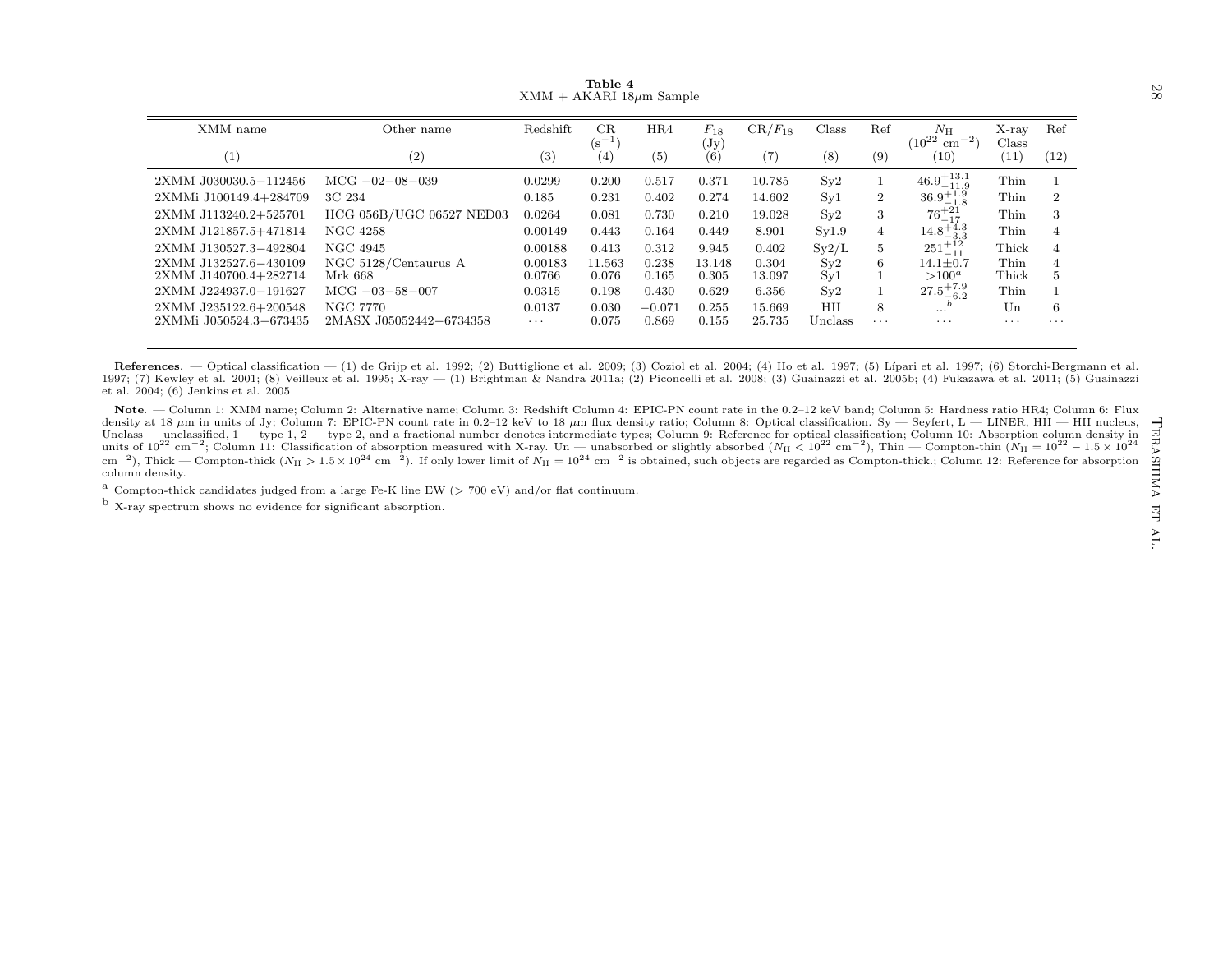Table 5 Log of XMM-Newton Observations

<span id="page-28-0"></span>

| Name                     | $IR^a$    | Type <sup>b</sup>            | Redshift <sup>c</sup>                        | Galactic $N_{\rm H}$          | ObsID <sup>d</sup> | Net exposure |
|--------------------------|-----------|------------------------------|----------------------------------------------|-------------------------------|--------------------|--------------|
|                          |           |                              |                                              | $(10^{22}$ cm <sup>-2</sup> ) |                    | (ksec)       |
|                          |           |                              |                                              |                               |                    |              |
| NGC <sub>35</sub>        | 90        | Sb                           | 0.019894                                     | 0.0220                        | 0150480501         | 9.2          |
| 2XMM J004330.4-180107    | 90        | $\cdots$                     | $\cdots$                                     | 0.0180                        | 0112880601         | 9.0          |
| IRAS 00517+4556          | 90        | .                            | .                                            | 0.107                         | 0501230301         | 10.4         |
| <b>UGC 587</b>           | 90        | Sbc                          | 0.049991                                     | 0.0343                        | 0012440101         | 23.4         |
| UGC 959 (Mrk 991)        | 90        | Sa                           | 0.035131                                     | 0.0525                        | 0201090401         | 13.6         |
| IRAS 01356-1307          | $18 + 90$ | $So-a$                       | 0.040211                                     | 0.0157                        | 0502020201         | 6.8          |
| 2MASX J02253645-0500123  | 90        | $\cdots$                     | 0.053967                                     | 0.0231                        | 0111110301         | 17.7         |
| 2MASX J03084352+4051419  | 90        | $\ldots$                     | $\cdots$                                     | 0.106                         | 0112880701         | 44.7         |
| IRAS 03152-4427          | 90        | $_{\rm Sc}$                  | 0.074421                                     | 0.0136                        | 0105660101         | 16.7         |
| A426[BM99]183            | 90        | $\ldots$                     | $\ldots$                                     | 0.128                         | 0405410201         | 8.1          |
| NGC 1402/IRAS 03372-1841 | 90        | SB0                          | 0.014333                                     | 0.0536                        | 0404750101         | 26.7         |
| 2MASX J05052442-6734358  | 18        | $\ldots$                     | $0.0367\substack{+0.0070\\-0.0067}$          | 0.186                         | 0402000501         | 17.4         |
| 2XMMi J052555.5-661038   | 90        | .                            | .                                            | 0.120                         | 0505310101         | 60.2         |
| AKARI J0531228+120057    | 90        | .                            | .                                            | 0.226                         | 0405210101         | 21.1         |
| 2XMMi J053512.2-690009   | 90        | .                            |                                              | 0.253                         | 0506220101         | 69.0         |
| 2MASX J05391963-0726190  | $18 + 90$ | $\cdots$                     | .                                            | 0.141                         | 0503560101         | 35.4         |
| 2MASX J05430955-0829274  | $18 + 90$ | $\cdots$                     | $0.075\substack{+0.017\\-0.017}$<br>$-0.016$ | 0.149                         | 0503560501         | 37.2         |
| CXO J054532.6-001129     | 90        | $\cdots$                     | .                                            | 0.191                         | 0301600101         | 71.0         |
| ESO 205-IG003            | $18 + 90$ | Sa                           | 0.050468                                     | 0.0497                        | 0554500301         | 34.6         |
| NGC 2611                 | 90        | $So-a$                       | 0.017532                                     | 0.0277                        | 0406740201         | 14.0         |
| SDSS J085312.35+162619.4 | 90        | $\sim$ $\sim$ $\sim$         | 0.063788                                     | 0.0251                        | 0206340101         | 27.0         |
| IC 614                   | $18 + 90$ | Sab                          | 0.034217                                     | 0.0376                        | 0305800101         | 14.0         |
| CGCG 009-061A            | 90        | $\ldots$                     | 0.03770                                      | 0.036                         | 0404840201         | 37.9         |
| ESO 264-G032             | 90        | $_{\rm SBa}$                 | 0.022799                                     | 0.119                         | 0401791201         | 10.7         |
| $MCG +01-27-029$         | 90        | Sc                           | 0.027619                                     | 0.0258                        | 0151390101         | 39.6         |
| <b>UGC 6046</b>          | 90        | $S_{BC}$                     | 0.022030                                     | 0.0283                        | 0200530501         | 20.5         |
| CGCG 213-027             | 90        | $\ldots$                     | 0.028474                                     | 0.0191                        | 0158970701         | 27.8         |
| <b>NGC 3953</b>          | 90        | SBa                          | 0.003510                                     | 0.0186                        | 0311791401         | 16.5         |
| 2MASX J11594382-2006579  | 90        | $\ldots$                     | $\ldots$                                     | 0.0328                        | 0555020201         | 20.1         |
| NGC 4559A                | 90        | Sa                           | 0.025054                                     | 0.0137                        | 0152170501         | 34.4         |
| <b>NGC 4696B</b>         | 90        | $E-S0$                       | 0.010377                                     | 0.0872                        | 0504360201         | 28.8         |
| <b>NGC 4713</b>          | 90        | SBcd                         | 0.002183                                     | 0.0195                        | 0503610101         | 52.2         |
| IRAS 12596-1529          | $18 + 90$ | $\ldots$                     | 0.01592                                      | 0.036                         | 0203391001         | 7.3          |
| <b>NGC 5037</b>          | 90        | Sa                           | 0.006294                                     | 0.0517                        | 0152360101         | 31.8         |
| <b>NGC 5132</b>          | 90        | $SB0-a$                      | 0.024417                                     | 0.0171                        | 0108860701         | 12.7         |
| <b>UGC 8621</b>          | 90        | Sa                           | 0.020091                                     | 0.00761                       | 0204651101         | 9.0          |
| IRAS 13443+0802NE        | 90        | $\ldots$                     | 0.135343                                     | 0.0193                        | 0405950501         | 35.8         |
| NGC 5350/Mrk 1485        | 90        | SB <sub>bc</sub><br>$\cdots$ | 0.007742                                     | 0.00969                       | 0041180401         | 16.3         |
| 2MASX J14341353+0209088  | 90        |                              | 0.077367                                     | 0.0276                        | 0553790301         | 14.7         |
| NGC 5689                 | 90        | $SB0-a$                      | 0.007205                                     | 0.0296                        | 0110930401         | 2.7          |
| 2XMM J184540.6-630522    | 90        | $\ldots$                     | $0.188^{+0.020}_{-0.019}$                    | 0.0688                        | 0405380501         | 19.0         |
| NGC 6926                 | 90        | $S_{\rm BC}$                 | 0.019613                                     | 0.0772                        | 0306050801         | 8.8          |
| 2XMM J222942.7-204607    | 90        | $\ldots$ .                   | .                                            | 0.0313                        | 0125911001         | 10.5         |
| IC 5264                  | 90        | Sab                          | 0.006471                                     | 0.011                         | 0135980201         | 23.9         |
| NGC 7566                 | 90        | SBa                          | 0.026548                                     | 0.0371                        | 0501110101         | 29.3         |
| NGC 7617                 | 90        | S <sub>0</sub>               | 0.013916                                     | 0.0466                        | 0149240101         | 33.4         |
| 2MASX J23404437-1151178  | 90        | $\ldots$                     | $0.097^{+0.016}_{-0.019}$                    | 0.0318                        | 0152200101         | 40.6         |
| <b>NGC 7738</b>          | $18 + 90$ | <b>SBb</b>                   | 0.022556                                     | 0.0345                        | 0211280101         | 26.9         |
|                          |           |                              |                                              |                               |                    |              |

<sup>a</sup> Infrared sample. "18+90" — 18 + 90  $\mu$ m sample, 18 — 18  $\mu$ m sample, 90 — 90  $\mu$ m sample.

<sup>b</sup> Hubble type taken from the HyperLeda.

 $\rm ^c$  The redshift with errors are determined from Fe-K line.

<sup>d</sup> Observation identification number.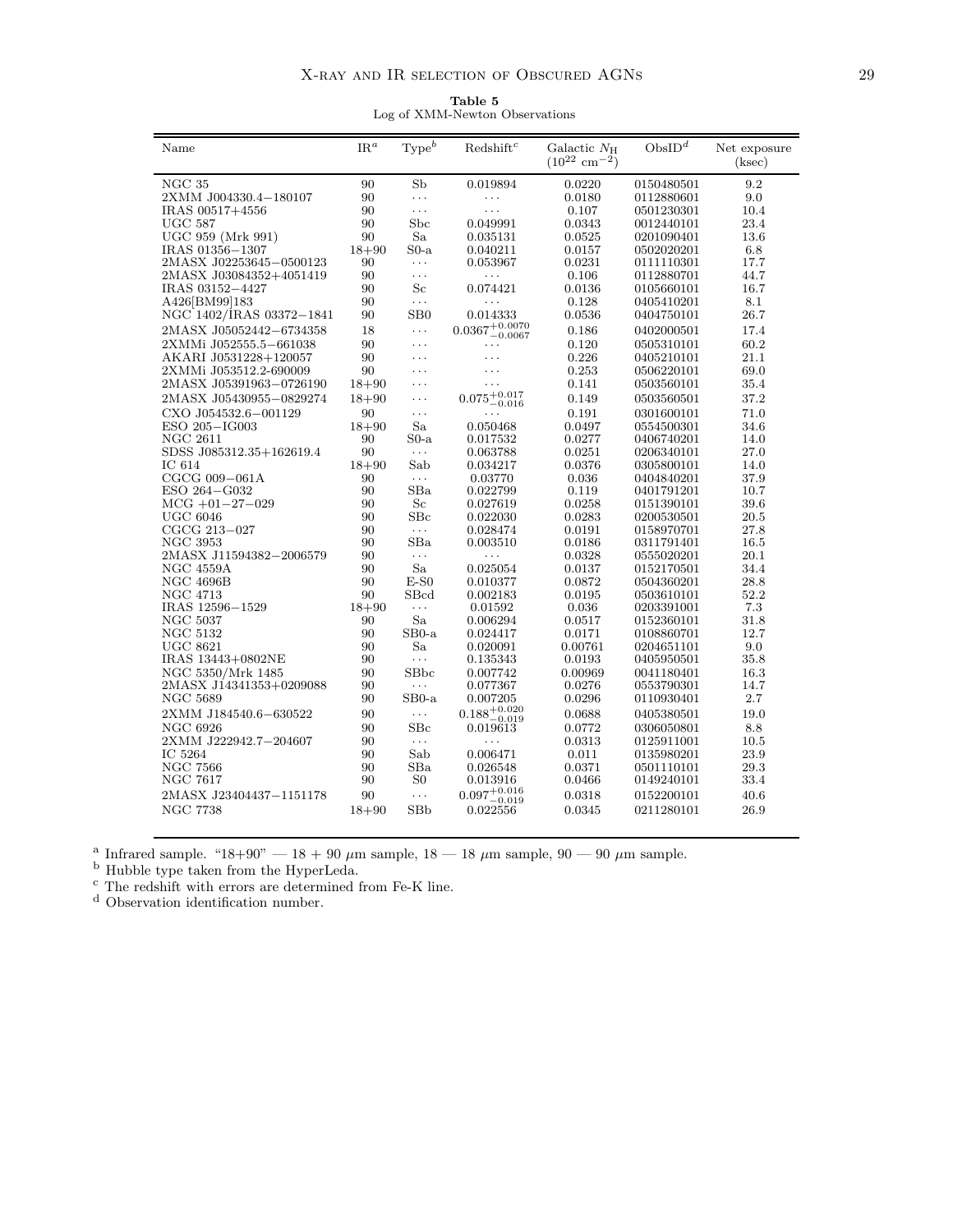|                          |                                              |                                                        | Table 6<br>Results of X-ray Spectral Fits |                      |                      |                                                                                    |                                  |                        |                                  |                                  | $\infty$                      |
|--------------------------|----------------------------------------------|--------------------------------------------------------|-------------------------------------------|----------------------|----------------------|------------------------------------------------------------------------------------|----------------------------------|------------------------|----------------------------------|----------------------------------|-------------------------------|
| Name                     | Model <sup>a</sup>                           | $N_{\rm H}$<br>$(10^{22} \text{ cm}^{-2})$             | $\Gamma^{\rm b}$                          | $A_{\rm pl}$         | $A_{\rm ref}$        | $kT$<br>(keV)                                                                      | $A_{\rm apec}$                   | C/dof                  | $F_{2-10}$                       | $L_{2-10}$                       | $X-ray$<br>class              |
| (1)                      | (2)                                          | (3)                                                    | (4)                                       | (5)                  | (6)                  | (7)                                                                                | (8)                              | (9)                    | (10)                             | (11)                             | (12)                          |
| UGC 959/Mrk 991          | zpha(zpo)                                    | 0.0                                                    | 0.95                                      | 1.39                 | $\ldots$             | $\ldots$                                                                           | $\ldots$                         | 136.0/134              | $\ldots$                         | $\ldots$                         |                               |
|                          | $apec + zpha(zpo)$                           | $2.4^{+1.9}_{-1.3}$<br>$2.2^{+0.8}_{-1.4}$             | $1.95\substack{+0.95 \\ -0.82}$           | 7.90                 | $\ldots$             | $0.74^{+0.15}_{-0.16}$<br>$0.74^{+0.14}_{-0.16}$                                   | 0.697                            | 110.0/132              | 16.7                             | 0.584                            |                               |
|                          | $apec + zpha(zoo)*$                          | $-1.4$                                                 | 1.8f                                      | 6.25                 | $\ldots$             |                                                                                    | 0.675                            | 110.1/133              | 17.3                             | 0.584                            | Thin                          |
| IRAS 01356-1307          | $apec + zpha(zpo + zpha(zpo))$               | 0.0<br>127                                             | 1.8f<br>1.8f                              | 1.69<br>7.26         | $\cdots$             | 0.23                                                                               | 2.40                             | 196.7/173              | $\sim$ $\sim$ $\sim$             | $\sim$ $\sim$ $\sim$             |                               |
|                          | $2apec + zpha(zpo + zpha(zpo))^*$            | $0.0 \leq 0.44$                                        | 1.8f                                      | 0.888                | $\ddots$             | $0.114^{+0.036}_{-0.023}$                                                          | 6.94                             | 165.1/171              | 5.80                             | 1.54                             | Thin                          |
|                          |                                              | 105 (> 15)                                             | 1.8f                                      | $11.7(25.9^{\circ})$ |                      | $0.88^{+0.13}_{-0.15}$                                                             | 1.14                             |                        |                                  |                                  |                               |
| 2MASX J03084352+4051419  | $apec + pha (po)$                            | 0.0                                                    | $-0.43$                                   | 0.0840               | $\ldots$             | 0.23                                                                               | 0.944                            | 221.8/214              | $\ldots$                         | $\ldots$                         |                               |
|                          | $apec + pha (po)$                            | 18                                                     | 1.8f                                      | 7.77                 | $\ldots$             | 0.25                                                                               | 0.985                            | 268.1/215              | $\sim$ $\sim$ $\sim$             | $\ldots$ .                       |                               |
|                          | $apec + pha (po + pha (po))^*$               | 0 (< 0.085)                                            | 1.8f                                      | 0.464                | $\cdots$             | $0.12^{+0.07}_{-0.05}$                                                             | 1.04                             | 201.7/213              | 12.7                             | $\ldots$                         | Thin                          |
|                          |                                              | $43^{+21}_{-14}$                                       | 1.8f                                      | 1.94                 | $\ldots$             | $\cdots$                                                                           | $\ldots$                         | $\ldots$               | $\sim$ $\sim$ $\sim$             | $\ldots$ .                       |                               |
| IRAS 03152-4427          | $apec + zpha(zpo)$                           | 0.0                                                    | 1.01                                      | 0.894                | $\cdots$             | 0.176                                                                              | 0.792                            | 156.3/152              | $\ldots$                         | $\ldots$                         |                               |
|                          | $apec + zpha(zpo)$                           | 0.20                                                   | 1.8f                                      | 1.92                 | $\ldots$             | 0.124                                                                              | 1.68                             | 170.0/153              | $\sim$ $\sim$ $\sim$             | $\ldots$ .                       |                               |
|                          | $apec + zpha(zpo + zpha(zpo))^*$             | $0.044 \ (< 0.23)$                                     | 1.8f                                      | 1.28                 | $\ldots$             | $0.14 \pm 0.08$                                                                    | 0.839                            | 146.4/151              | 13.0                             | 5.54                             | Thin                          |
|                          |                                              | $44^{+51}_{-24}$                                       | 1.8f                                      | 12.2                 | $\cdots$             | .                                                                                  | $\ldots$                         | $\ldots$               | $\ldots$                         | $\ldots$                         |                               |
| 2MASX J05052442-6734358  | $zpha(zpo+zga)$<br>$zpha(zpo+zga)$           | 47<br>59                                               | 0.99<br>1.8f                              | 30.7<br>177          | $\cdots$<br>$\cdots$ | $\cdots$<br>$\cdots$                                                               | $\ldots$<br>$\sim$ $\sim$ $\sim$ | 149.5/150<br>149.9/151 | $\ddots$<br>$\ldots$             | $\ldots$<br>$\sim$ $\sim$ $\sim$ |                               |
|                          | $zpha(zpo+zpha(zpo+zga))$ *                  | $4^{+10}_{-3}$                                         | 1.8f                                      | 2.19                 | $\cdots$             | $\cdots$                                                                           | $\cdots$                         | 141.2/149              | 109                              | 24.6                             |                               |
|                          |                                              | $69^{+23}_{-22}$                                       | 1.8f                                      | 233                  | $\cdots$             | $\cdots$                                                                           | $\ldots$                         | $\ldots$               | $\ldots$                         | $\sim$ $\sim$ $\sim$             | Thin H<br>Thin X<br>Thin Thin |
| 2MASX J05430955-0829274  | $zpha(zpo+zga)$                              | $12^{+18}_{-2}$                                        | $1.0^{+1.5}_{-1.1}$                       | 1.61                 | $\cdot$              | $\cdots$                                                                           | $\ldots$                         | 84.6/93                | 11.8                             | 2.44                             |                               |
|                          |                                              | $18^{+9}_{-6}$                                         | 1.8f                                      | 7.12                 | $\cdots$             | $\cdots$                                                                           | $\ldots$                         | 85.4/94                | 10.7                             | 3.15                             |                               |
| ESO 205-IG003            | $zpha(zpo+zga)*$<br>$apec + zpha(zpo + zga)$ | 23                                                     | 1.51                                      | 84.4                 | $\cdots$             | 0.84                                                                               | 0.986                            | 264.1/174              | $\ldots$                         | $\ldots$                         |                               |
|                          | $apec + zpha(zpo + zpha(zpo + zga))$ *       | 0 (< 0.069)                                            | 1.8f                                      | 1.17                 | $\ldots$             | $0.80^{+0.19}_{-0.14}$                                                             | 0.480                            | 155.0/174              | 180                              | 31.6                             | Thi番                          |
|                          |                                              | $27.9^{+1.5}_{-1.4}$                                   | 1.8f                                      | 163                  | $\cdots$             | .                                                                                  | $\ldots$                         | $\ldots$               | $\ddots$                         | $\ldots$                         |                               |
| <b>NGC 2611</b>          | $apec + zpha(zpo)$                           | 153                                                    | 2.9                                       | 289                  | $\ldots$             | 3.4                                                                                | 1.70                             | 132.6/124              | $\sim$ $\sim$ $\sim$             | $\ldots$ .                       | AL.                           |
|                          | $apec + zpha(zpo)$                           | 137                                                    | 1.8f                                      | 27.0                 | $\cdots$             | 3.4                                                                                | 1.70                             | 132.6/125              | $\sim$ $\sim$ $\sim$             | $\ldots$                         |                               |
|                          | $apec + zpha(zpo + zpha(zpo))^*$             | 0 (< 0.051)                                            | 1.8f                                      | 0.446                | $\ldots$             | $0.82 \substack{+0.72 \\ -0.59}$                                                   | 0.0914                           | 122.2/123              | 4.72                             | 2.11                             | Thin                          |
|                          |                                              | $140^{+150}_{\phantom{00}-\phantom{000} \phantom{00}}$ | 1.8f                                      | $29.7(89.8^c)$       | $\ldots$             |                                                                                    | $\ldots$                         | $\ldots$               | $\ldots$                         | $\ldots$                         |                               |
| SDSS J085312.35+162619.4 | $apec + zpha(zpo + zga)$                     | $140 - 80$<br>3.1+4.5                                  | $1.4^{+1.4}_{-1.0}$                       | 4.88                 | $\cdots$             |                                                                                    | 0.600                            | 177.6/187              | 25.2                             | 2.86                             |                               |
|                          | $apec + zpha(zpo + zga)$                     | $4.2^{+1.4}_{-1.1}$                                    | 1.8f                                      | 9.66                 | $\ldots$             |                                                                                    | 0.604                            | 177.8/188              | 23.6                             | 3.03                             |                               |
|                          | $apec + zpha(zpo + zpha(zpo))$ *             | $0.084 \ (< 1.0)$                                      | 1.8f                                      | 0.538                | $\ldots$             | $\substack{0.28^{+0.06}_{-0.06} \\ 0.29^{+0.05}_{-0.06} \\ 0.23^{+0.15}_{-0.13} }$ | 0.386                            | 171.2/187              | 24.9                             | 3.50                             | Thin                          |
|                          |                                              | $5.3^{+1.9}_{-1.4}$                                    | 1.8f                                      | 11.0                 | $\ldots$             | $\cdots$                                                                           | $\ldots$                         | .                      | $\sim$ $\sim$ $\sim$             | $\sim$ $\sim$ $\sim$             |                               |
| CGCG 213-027             | $apec + zpha(zpo)$                           | 28                                                     | 1.8f                                      | 12.2                 | $\ldots$             | 0.85                                                                               | 1.54                             | 228.9/220              | $\ldots$                         | $\dots$                          |                               |
|                          | $apec + zph(a(zpo + zph(zpo))$ *             | $0.0 \leq 0.094$                                       | 1.8f                                      | 1.07                 | $\ldots$             | $0.80^{+0.23}_{-0.18}$                                                             | 0.820                            | 201.2/218              | 14.1                             | 0.764                            | Thin                          |
|                          |                                              | $34^{+30}_{-17}$                                       | 1.8f                                      | 11.3                 | $\cdots$             | $\cdots$                                                                           | $\sim$ $\sim$ $\sim$             | $\ldots$               | $\sim$ $\sim$ $\sim$             | $\sim$ $\sim$ $\sim$             |                               |
| <b>NGC 5037</b>          | $apec + zpha(zpo)$                           | 0.0                                                    | $-1.3$                                    | 0.0301               | $\ldots$             | 0.73                                                                               | 629                              | 232.9/253              | $\ldots$                         | $\ldots$                         |                               |
|                          | $apec + zpha(zpo)$                           | 27                                                     | 1.8f                                      | 14.6                 | $\ldots$             | 0.78                                                                               | 629                              | 249.5/254              | $\sim$ $\sim$ $\sim$             | $\sim$ $\sim$ $\sim$             |                               |
|                          | $apec + zpha(zpo + zpha(zpo))^*$             | $0$ (<0.082)                                           | 1.8f                                      | 0.519                | $\ldots$             | $0.69^{+0.16}_{-0.14}$                                                             | 0.328                            | 225.3/252              | 18.3                             | 0.0746                           | Thin                          |
|                          |                                              | $48^{+25}_{-19}$                                       | 1.8f                                      | 24.1                 | $\ldots$             | $\cdots$                                                                           | $\sim$ $\sim$ $\sim$             | $\ldots$               | $\ldots$                         | $\sim$ $\sim$ $\sim$             |                               |
| <b>UGC 8621</b>          | $apec + zpha(zpo)$                           | 0.0                                                    | 0.52                                      | 0.256                | $\cdots$             | 0.26                                                                               | 1.30                             | 161.7/174              | $\ldots$                         | $\ldots$ .                       |                               |
|                          | $apec + zpha(zpo)$                           | 35                                                     | 1.8f                                      | 8.91                 | $\cdots$             | 0.30                                                                               | 1.41                             | 182.7/175              | $\ldots$                         | $\ldots$ .                       |                               |
|                          | $apec + zpha(zpo + zpha(zpo))$ *             | 0 (< 0.060)                                            | 1.8f                                      | 0.576                | $\cdots$             | $0.253\substack{+0.048\\-0.033}$                                                   | 0.960                            | 145.2/173              | 8.92                             | 0.376                            | Thin                          |
|                          |                                              | $54^{+59}_{-28}$                                       | 1.8f                                      | 11.7                 | $\cdots$             | $\cdots$                                                                           | $\ldots$<br>0.229                | $\ldots$               | $\cdots$                         | $\ldots$                         |                               |
| IRAS 13443+0802NE        | $apec + zpha(zpo)$<br>$apec + zpha(zpo)$     | 0.0<br>10                                              | 1.36<br>1.8f                              | 0.334<br>0.494       | $\ldots$<br>$\cdots$ | 0.554<br>0.50                                                                      | 0.186                            | 172.4/200<br>176.9/201 | $\ldots$<br>$\sim$ $\sim$ $\sim$ | $\ldots$<br>$\ldots$ .           |                               |
|                          | $apec + zpha(zpo + zpha(zpo))^*$             | $0.0 \leq 0.070$                                       | 1.8f                                      | 0.358                | $\cdots$             | $0.59^{+0.19}_{-0.21}$                                                             | 0.208                            | 164.7/199              | 2.38                             | 1.66                             | Thin                          |
|                          |                                              |                                                        |                                           |                      |                      |                                                                                    |                                  |                        |                                  |                                  |                               |

<span id="page-29-0"></span>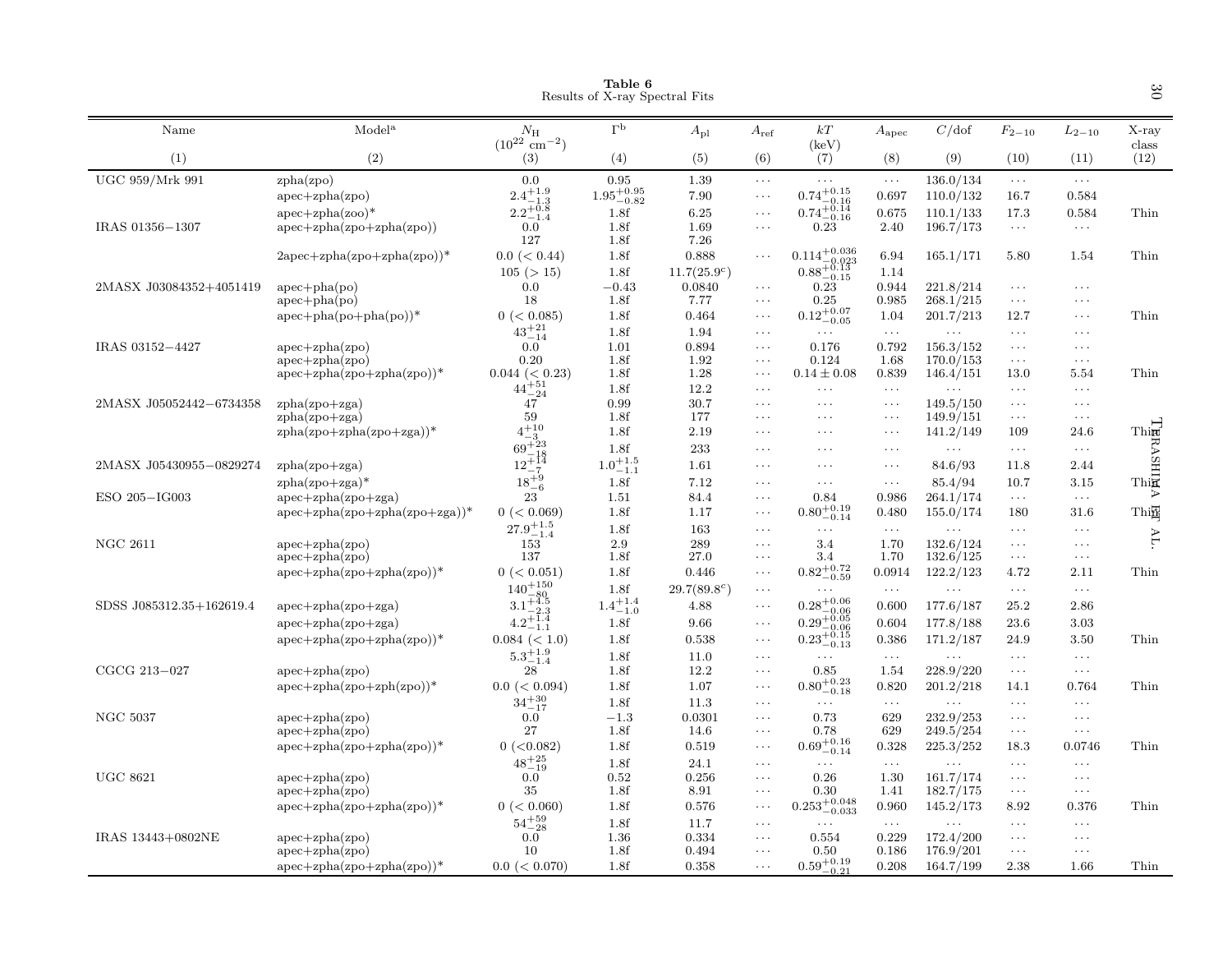**Table 6**  $\rightarrow$  Continued

| Name                    | Model <sup>a</sup>                              | $N_{\rm H}$<br>$(10^{22} \text{ cm}^{-2})$ | $\Gammap$               | $A_{\rm pl}$          | $A_{\rm ref}$        | $kT$<br>(keV)                                                                      | $A_{\rm apec}$       | C/dof                | $F_{2-10}$           | $L_{2-10}$            | $X$ -ray<br>class                                                                                                                                                                                                                                                                                                                                                                                                                                                   |
|-------------------------|-------------------------------------------------|--------------------------------------------|-------------------------|-----------------------|----------------------|------------------------------------------------------------------------------------|----------------------|----------------------|----------------------|-----------------------|---------------------------------------------------------------------------------------------------------------------------------------------------------------------------------------------------------------------------------------------------------------------------------------------------------------------------------------------------------------------------------------------------------------------------------------------------------------------|
| (1)                     | (2)                                             | (3)                                        | (4)                     | (5)                   | (6)                  | (7)                                                                                | (8)                  | (9)                  | (10)                 | (11)                  | (12)                                                                                                                                                                                                                                                                                                                                                                                                                                                                |
|                         |                                                 | $13^{+24}_{-8}$                            | 1.8f                    | 0.899                 | $\cdots$             | $\ldots$ .                                                                         | $\ldots$             | $\ldots$             | $\ldots$             | $\cdots$              |                                                                                                                                                                                                                                                                                                                                                                                                                                                                     |
| <b>NGC 5689</b>         | zpha(zpo)                                       | 0.0                                        | $-0.098$                | 0.250                 | $\cdots$             | $\cdots$                                                                           | $\ldots$ .           | 66.3/55              | $\ldots$             | $\cdots$              |                                                                                                                                                                                                                                                                                                                                                                                                                                                                     |
|                         | zpha(zpo)                                       | 23                                         | 1.8f                    | 18.4                  | $\cdots$             | $\cdots$                                                                           | $\ldots$             | 73.6/56              | $\ldots$             | $\ldots$              |                                                                                                                                                                                                                                                                                                                                                                                                                                                                     |
|                         | $zpha(zpo+zpha(zpo))^*$                         | 0 (< 0.14)                                 | 1.8f                    | 0.377                 | $\cdots$             | $\cdots$                                                                           | $\ldots$             | 52.9/54              | 23.0                 | $\,0.0791\,$          | Thin                                                                                                                                                                                                                                                                                                                                                                                                                                                                |
|                         |                                                 | $27^{+19}_{-12}$                           | 1.8f                    | 19.6                  | $\cdots$             | $\cdots$                                                                           | $\ldots$             | $\sim$ $\sim$ $\sim$ | $\sim$ $\sim$ $\sim$ | $\ldots$              |                                                                                                                                                                                                                                                                                                                                                                                                                                                                     |
| IC 5264                 | pha(zpo)                                        | $\overline{0}$<br>$2.7^{+2.3}_{-1.4}$      | 1.38<br>1.8f            | 0.240<br>0.807        | $\cdots$             | $\cdots$                                                                           | $\ldots$             | 60.4/62              | $\sim$ $\sim$ $\sim$ | $\ldots$ .            |                                                                                                                                                                                                                                                                                                                                                                                                                                                                     |
| <b>NGC 7566</b>         | $apec + zpha(zpo)*$<br>$apec + zpha(zpo + zga)$ | $0.0\,$                                    | $-0.50$                 | 0.123                 | $\cdots$<br>$\cdots$ | $0.27^{\mathrm {+0.11}}_{\mathrm {-0.06}}$<br>0.28                                 | 0.201<br>0.936       | 48.4/61<br>100.5/98  | 2.24<br>$\ldots$     | 0.00259<br>$\ldots$ . | Thin                                                                                                                                                                                                                                                                                                                                                                                                                                                                |
|                         | $apec + zpha(zpo + zpha(zpo + zga))^*$          | $0.0 \leq 0.26$                            | 1.8f                    | 0.669                 | $\ldots$             | $0.25_{-0.23}^{+0.16}$                                                             | 0.461                | 89.2/97              | 25.0                 | 2.12                  | Thin                                                                                                                                                                                                                                                                                                                                                                                                                                                                |
|                         |                                                 | $56^{+51}_{-28}$                           | 1.8f                    | 37.9                  | $\cdots$             | $\cdots$                                                                           | $\sim$ $\sim$ $\sim$ | $\sim$ $\sim$ $\sim$ | $\sim$ $\sim$ $\sim$ | $\ldots$ .            |                                                                                                                                                                                                                                                                                                                                                                                                                                                                     |
| IRAS 00517+4556         | pha(po)                                         | 0.0                                        | 0.65                    | 0.379                 | $\ldots$             | $\cdots$                                                                           | $\ldots$             | 84.5/72              | $\ldots$             | $\cdots$              |                                                                                                                                                                                                                                                                                                                                                                                                                                                                     |
|                         | pha(ref)                                        | 0.0                                        | 1.8f                    | $\ldots$ .            | 70.1                 | $\cdots$                                                                           | $\sim$ $\sim$ $\sim$ | 105.2/73             | $\ldots$             | $\cdots$              | L-RAY                                                                                                                                                                                                                                                                                                                                                                                                                                                               |
|                         | $pha(po+pha(po))$                               | $0.0 \leq 0.10$                            | 1.8f                    | 0.434                 | $\ldots$             | $\cdots$                                                                           | $\ldots$             | 78.9/71              | 8.34                 | $\cdots$              |                                                                                                                                                                                                                                                                                                                                                                                                                                                                     |
|                         |                                                 | $9^{+17}_{-6}$                             | 1.8f                    | 3.43                  |                      |                                                                                    |                      |                      |                      |                       | $\sum_{\substack{\text{This}\\ \text{This}\to\text{B}}}}$                                                                                                                                                                                                                                                                                                                                                                                                           |
|                         | $pha(po+ref)*$                                  | $0.0$ (< $0.092$ )                         | 1.8f                    | 0.382                 | 424                  | .                                                                                  | $\ldots$             | 79.6/72              | 9.65                 | $\cdots$              |                                                                                                                                                                                                                                                                                                                                                                                                                                                                     |
| <b>NGC 1402</b>         | $apec + zpha(zpo + zga)$                        | $0.12 \ (< 4.3)$                           | $1.80^{+0.83}_{-0.67}$  | 0.724                 | $\cdots$             | $0.685^{+0.089}_{-0.077}$<br>$-0.077$                                              | 0.647                | 141.5/163            | 3.61                 | 0.0168                |                                                                                                                                                                                                                                                                                                                                                                                                                                                                     |
|                         | $apec + zpha(zpo + zga)^*$                      | $0.098^{+0.84}_{-0.094}$                   | 1.8f                    | 0.704                 | $\ldots$             | $0.685^{+0.089}_{-0.075}$                                                          | 0.638                | 141.6/164            | 3.57                 | 0.0166                |                                                                                                                                                                                                                                                                                                                                                                                                                                                                     |
|                         | $apec + zpha(ref + zga)$                        | 0.0                                        | 1.8f                    | $\ldots$              | 23.8                 | 0.767                                                                              | 0.953                | 172.7/164            | $\ldots$             | $\ldots$              |                                                                                                                                                                                                                                                                                                                                                                                                                                                                     |
|                         | $apec + zpha(zpo + ref + zga)$                  | $0.120^{+0.81}_{-0.117}$                   | 1.8f                    | 0.728                 | < 8.3                | $0.685^{+0.089}_{-0.074}$                                                          | 0.648                | 141.5/164            | 3.63                 | 0.0169                | This<br>Experience I                                                                                                                                                                                                                                                                                                                                                                                                                                                |
| 2XMMi J052555.5-661038  | pha(po)                                         | $0.28$ (<1.9)                              | $0.8^{+1.3}_{-0.8}$     | 0.083                 | $\ldots$             | $\cdots$                                                                           | $\sim$ $\sim$ $\sim$ | 123.2/117            | 1.46                 | $\ldots$ .            |                                                                                                                                                                                                                                                                                                                                                                                                                                                                     |
|                         | pha(ref)                                        | 0.0                                        | 1.8f                    | $\sim$ $\sim$ $\sim$  | 9.40                 | $\cdots$                                                                           | $\sim$ $\sim$ $\sim$ | 131.0/118            | $\ldots$             | $\ldots$ .            |                                                                                                                                                                                                                                                                                                                                                                                                                                                                     |
|                         | $pha(po+pha(po))$                               | $0.73^{+1.04}_{-0.62}$                     | 1.8f                    | 0.209                 | $\ldots$ .           | $\cdots$                                                                           | $\ldots$             | 120.5/116            | 1.60                 | $\cdots$              |                                                                                                                                                                                                                                                                                                                                                                                                                                                                     |
|                         |                                                 | $44^{+480}_{-20}$<br>-31                   | 1.8f                    | 1.26                  |                      |                                                                                    |                      |                      |                      |                       |                                                                                                                                                                                                                                                                                                                                                                                                                                                                     |
|                         | $pha(po+ref)*$                                  | $0.65 \times 1.8$                          | 1.8f                    | 0.174                 | 4.50                 | $\cdots$                                                                           | $\ldots$             | 122.0/117            | 1.43                 | $\ldots$ .            |                                                                                                                                                                                                                                                                                                                                                                                                                                                                     |
| 2MASX J05391963-0726190 | pha(po)                                         | $0.95 \; (<5.3)$                           | $-0.1^{+1.7}_{-1.5}$    | 0.542                 | $\cdots$             | $\cdots$                                                                           | $\ldots$             | 95.8/90              | 4.62                 | $\ldots$              | ${\scriptstyle\begin{array}{c} \mathbf{C} \\ \mathbf{D} \\ \mathbf{D} \\ \mathbf{D} \\ \mathbf{D} \\ \mathbf{D} \\ \mathbf{D} \\ \mathbf{D} \\ \mathbf{D} \\ \mathbf{D} \\ \mathbf{D} \\ \mathbf{D} \\ \mathbf{D} \\ \mathbf{D} \\ \mathbf{D} \\ \mathbf{D} \\ \mathbf{D} \\ \mathbf{D} \\ \mathbf{D} \\ \mathbf{D} \\ \mathbf{D} \\ \mathbf{D} \\ \mathbf{D} \\ \mathbf{D} \\ \mathbf{D} \\ \mathbf{D} \\ \mathbf{D} \\ \mathbf{D} \\ \mathbf{D} \\ \mathbf{D} \\$ |
|                         | pha(po)                                         | $4.9 + 12.1$<br>-2.6                       | 1.8f                    | 1.16                  | $\ldots$             | $\cdots$                                                                           | $\cdots$             | 99.0/91              | 2.80                 | $\cdots$              |                                                                                                                                                                                                                                                                                                                                                                                                                                                                     |
|                         | $pha(ref)$ *                                    | $0.19 \ (3.1)$<br>$2.9^{+4.0}$             | 1.8f                    | $\ldots$              | 19.8                 | $\cdots$                                                                           | $\ldots$             | 96.0/91              | 3.86                 | $\cdots$              |                                                                                                                                                                                                                                                                                                                                                                                                                                                                     |
|                         | $pha(po+pha(po))$                               | $110^{+1.8}_{-1.0}$                        | 1.8f                    | 0.643                 | $\ldots$             | $\cdots$                                                                           | $\ldots$             | 94.2/89              | 4.18                 | $\cdots$              |                                                                                                                                                                                                                                                                                                                                                                                                                                                                     |
|                         |                                                 |                                            | 1.8f                    | 12.0 $(27.7^{\circ})$ |                      |                                                                                    |                      |                      |                      |                       |                                                                                                                                                                                                                                                                                                                                                                                                                                                                     |
| IC 614                  | $apec + zpha(zpo + zga)$                        | $0.0 \ (< 1.6)$                            | $-0.37^{+0.85}_{-0.96}$ | 0.142                 | $\cdots$             | $0.270^{+0.060}_{-0.048}$                                                          | 0.964                | 89.4/101             | 25.7                 | 0.651                 |                                                                                                                                                                                                                                                                                                                                                                                                                                                                     |
|                         | $apec + zpha(zpo + zga)$                        | 8.9                                        | 1.8f                    | 6.84                  | $\cdots$             | 0.284                                                                              | 1.03                 | 96.0/102             | $\ldots$             | $\ldots$ .            | AGNS                                                                                                                                                                                                                                                                                                                                                                                                                                                                |
|                         | $apec + zpha(zpo + zpha(zpo + zga))$            | $0.017 \ (< 1.3)$                          | 1.8f                    | 0.457                 | $\cdots$             | $0.258^{+0.089}_{-0.066}$                                                          | 0.707                | 89.1/100             | 18.2                 | 0.923                 |                                                                                                                                                                                                                                                                                                                                                                                                                                                                     |
|                         |                                                 | $15^{+26}_{-8}$                            | 1.8f                    | 8.49                  |                      |                                                                                    |                      |                      |                      |                       |                                                                                                                                                                                                                                                                                                                                                                                                                                                                     |
|                         | $apec + zpha(ref + zga)$ *                      | 0 (< 1.2)                                  | 1.8f                    | $\ldots$              | 85.9                 | $0.267^{+0.065}_{-0.049}$<br>$0.147^{+0.070}_{-0.045}$                             | 0.951                | 90.6/102             | 21.2                 | 0.548                 | Thick                                                                                                                                                                                                                                                                                                                                                                                                                                                               |
| 2MASX J11594382-2006579 | $apec + pha (po)$                               | $0.0$ (< 4.9)                              | $-0.2^{+1.1}_{-1.0}$    | 0.556                 | .                    | $-0.045$                                                                           | 0.733                | 83.4/66              | 6.34                 | $\ldots$ .            |                                                                                                                                                                                                                                                                                                                                                                                                                                                                     |
|                         | $apec + pha (po)$                               | $3.9^{+7.9}_{-2.6}$                        | 1.8f                    | 1.49                  | $\ddots$             | $0.164^{+0.055}_{-0.047}$                                                          | 0.632                | 84.8/67              | 3.83                 | $\ldots$ .            |                                                                                                                                                                                                                                                                                                                                                                                                                                                                     |
|                         | $apec + pha (ref)*$                             | 0 (< 2.9)                                  | 1.8f                    | $\ldots$              | 27.8                 | $0.158^{+0.047}_{-0.057}$                                                          | 0.657                | 83.7/67              | 5.47                 | $\ldots$ .            | Thick?                                                                                                                                                                                                                                                                                                                                                                                                                                                              |
| 2XMMi J184540.6-630522  | $zpha(zpo + zga)$                               | 0.070~(< 0.89)                             | $1.02^{+1.29}_{-0.78}$  | 0.554                 | $\ldots$             | $\cdots$                                                                           | $\ldots$             | 61.3/55              | 7.39                 | 6.51                  |                                                                                                                                                                                                                                                                                                                                                                                                                                                                     |
|                         | $zpha(zpo+ref+zga)*$                            | 0.22~(< 0.93)                              | 1.8f                    | 0.833                 | 17.0                 | $\cdots$                                                                           | $\sim$ $\sim$ $\sim$ | 60.8/55              | 8.10                 | 7.43                  | Thick                                                                                                                                                                                                                                                                                                                                                                                                                                                               |
| <b>NGC 6926</b>         | $apec + zpha(zpo + zga)$                        | $0.0 \ (< 54)$                             | $1.3^{+0.8}_{-3.9}$     | 3.21                  | $\ldots$             | $1.29^{+0.38}_{-0.25}$                                                             | 0.700                | 93.0/89              | 4.41                 | 0.038                 |                                                                                                                                                                                                                                                                                                                                                                                                                                                                     |
|                         | $apec + zpha(zpo + zga)$                        | $0.0 \ (< 52)$                             | 1.8f                    | 5.13                  | $\ldots$             | $-30.35$<br>1.17 <sup>+0.37</sup><br>$1.30^{+0.37}_{-0.38}$ $1.30^{+0.38}_{-0.38}$ | 0.517                | 94.0/90              | 3.70                 | 0.032                 |                                                                                                                                                                                                                                                                                                                                                                                                                                                                     |
|                         | $apec + zpha(ref + zga)$ *                      | 0 (< 2.5)                                  | 1.8f                    | $\ldots$              | 15.7                 |                                                                                    | 1.24                 | 94.4/90              | 5.16                 | 0.0445                | Thick                                                                                                                                                                                                                                                                                                                                                                                                                                                               |
|                         | $apec + zpha(zpo + ref + zga)$                  | 0 (< 2.5)                                  | 1.8f                    | 0.321                 | 9.40                 | $1.22^{+0.32}_{-0.26}$                                                             | 0.739                | 91.5/89              | 4.87                 | 0.042                 |                                                                                                                                                                                                                                                                                                                                                                                                                                                                     |
| 2MASX J23404437-1151178 | $apec + zpha(zpo + zga)$                        | $3.2\,$                                    | 1.8f                    | 1.88                  | $\ldots$             | 0.74                                                                               | 0.115                | 64.8/80              | $\ldots$             | $\ldots$              |                                                                                                                                                                                                                                                                                                                                                                                                                                                                     |
|                         | $apec + zpha(zpo + zpha(zpo + zga))$            | $0.16$ (<1.7)                              | 1.8f                    | 0.094                 | $\cdots$             | $0.68^{+0.20}_{-0.24}$                                                             | 0.0851               | 59.0/79              | 1.18                 | 1.30                  |                                                                                                                                                                                                                                                                                                                                                                                                                                                                     |
|                         |                                                 | 74.4 $f$ <sup><math>d</math></sup>         | 1.8f                    | 1.58                  |                      |                                                                                    |                      |                      |                      |                       | $\frac{31}{11}$                                                                                                                                                                                                                                                                                                                                                                                                                                                     |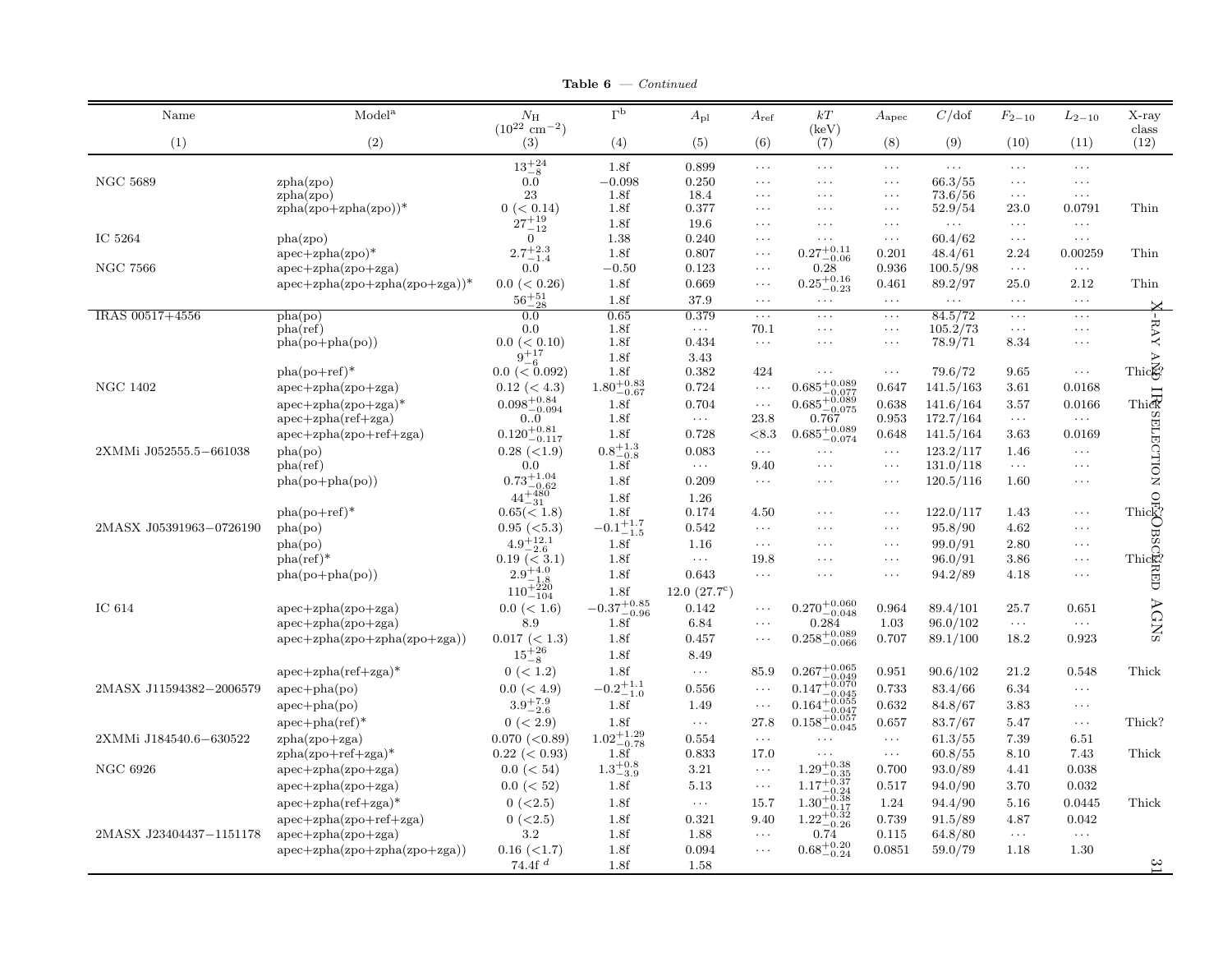| Table 6 | Continued |
|---------|-----------|
|         |           |

|                         |                                 |                                            | <b>Table 6</b> $\rightarrow$ <i>Continued</i>       |                               |                      |                                                                                                      |                              |                        |                                  |                                      | 32             |
|-------------------------|---------------------------------|--------------------------------------------|-----------------------------------------------------|-------------------------------|----------------------|------------------------------------------------------------------------------------------------------|------------------------------|------------------------|----------------------------------|--------------------------------------|----------------|
| Name                    | Model <sup>a</sup>              | $N_{\rm H}$<br>$(10^{22} \text{ cm}^{-2})$ | $\Gammap$                                           | $A_{\rm pl}$                  | $A_{\rm ref}$        | kT<br>(keV)                                                                                          | $A_{\rm apec}$               | C/dof                  | $F_{2-10}$                       | $L_{2-10}$                           | X-ray<br>class |
| (1)                     | (2)                             | (3)                                        | (4)                                                 | (5)                           | (6)                  | (7)                                                                                                  | (8)                          | (9)                    | (10)                             | (11)                                 | (12)           |
|                         | $apec + zpha(ref + zga)$        | 0.0                                        | 1.8f                                                | $\ldots$                      | 3.07                 | 0.71                                                                                                 | 0.113                        | 63.3/80                | 0.959                            | 0.204                                |                |
|                         | $apec + zpha(zpo + ref + zga)*$ | $0.19$ (<1.90)                             | 1.8f                                                | 0.0938                        | 1.41                 | $0.68^{+0.20}_{-0.25}$                                                                               | 0.0860                       | 59.8/79                | 0.861                            | 0.194                                | Thick          |
| <b>NGC 7738</b>         | $apec + zpha(zpo + zga)$        | $0.062 \ (< 4.7)$                          | $1.4^{+1.5}_{-1.3}$                                 | 0.399                         | $\sim$ $\sim$ $\sim$ |                                                                                                      | 0.821                        | 64.8/96                | 3.62                             | 0.0419                               |                |
|                         | $apec + zpha(zpo + zga)$        | $0.16 \ (< 3.1)$                           | 1.8f                                                | 0.528                         | $\ldots$             |                                                                                                      | 0.798                        | 65.1/97                | 3.11                             | 0.0365                               |                |
|                         | $apec + zpha(ref + zga)$        | 0 (< 15)                                   | 1.8f                                                | $\sim$ $\sim$ $\sim$          | 14.3                 |                                                                                                      | 1.26                         | 69.7/97                | 4.28                             | 0.0485                               |                |
|                         | $apec + zpha(zpo + ref + zga)*$ | 0 (< 2.9)                                  | 1.8f                                                | 0.439                         | 4.87                 | $1.04^{+0.16}_{-0.15}$<br>$1.03^{+0.16}_{-0.15}$<br>$1.14^{+0.16}_{-0.16}$<br>$1.04^{+0.17}_{-0.14}$ | 0.824                        | 64.8/96                | 3.75                             | 0.0434                               | Thick          |
| NGC 35                  | zpha(zpo)                       | 0.23                                       | 4.1                                                 | 1.50                          | $\ldots$             | $\ldots$ .                                                                                           | $\sim$ $\sim$ $\sim$         | 64.7/54                | $\ldots$                         | $\ldots$ .                           |                |
|                         | apec                            | $\cdots$                                   | $\ldots$ .                                          | $\sim$ $\sim$ $\sim$          | $\ldots$             | 0.41                                                                                                 | 0.591                        | 69.5/55                | $\ldots$                         | $\sim$ $\sim$ $\sim$                 |                |
|                         | $apec + zpha(zpo)*$             | 0 (< 0.83)                                 | 1.8f                                                | 0.312                         | $\ldots$             | $0.41^{+0.17}_{-0.12}$                                                                               | 0.380                        | 58.3/53                | 1.06                             | 0.0094                               |                |
| 2XMM J004330.4-180107   | $pha(po)*$                      | $0.21_{-0.18}^{+0.25}$                     | $1.41^{+0.46}_{-0.43}$                              | 1.31                          | $\cdots$             | $\ldots$                                                                                             | $\ldots$                     | 101.3/111              | 8.32                             | $\ldots$ .                           |                |
|                         | apec                            | $\ldots$ .                                 | $\ldots$ .                                          | $\sim$ $\sim$ $\sim$          | $\ldots$             | $64^{\mathrm{e}}$                                                                                    | 5.60                         | 107.6/112              | $\sim$ $\sim$ $\sim$             | $\ldots$ .                           |                |
| <b>UGC 587</b>          | zpha(zpo)                       | $0.0$ (< $0.11$ )<br>$\cdots$              | 1.8f<br>$\cdots$                                    | 0.619<br>$\ldots$ .           | $\ldots$<br>$\cdots$ | $\ldots$ .                                                                                           | $\ldots$<br>0.496            | 68.8/78                | $1.98^{f}$<br>0.070 <sup>f</sup> | $0.116^{f}$<br>$0.0050$ <sup>f</sup> |                |
|                         | $apec*$                         |                                            |                                                     |                               |                      | $0.95^{+0.24}_{-0.27}$                                                                               |                              | 65.7/78                |                                  |                                      |                |
| 2MASX J02253645-0500123 | $zpha(zpo)*$<br>apec            | $0$ (<0.037)<br>$\cdots$                   | $1.98 \substack{+0.23 \\ -0.21}$<br>$\cdots$        | 1.39<br>$\ldots$              | $\cdots$<br>$\cdots$ | $\ldots$ .<br>4.7                                                                                    | $\ldots$<br>4.35             | 98.0/123<br>115.8/124  | 3.34<br>$\ldots$                 | 0.232<br>$\ldots$                    |                |
| A426[BM99]183           | $pha(po)*$                      | $0.084 \leq 0.57$                          | $2.3^{+2.8}_{-0.9}\,$                               | 1.00                          | $\ldots$             | $\ldots$                                                                                             | $\sim$ $\sim$ $\sim$         | 63.9/92                | 1.52                             | $\ldots$                             |                |
|                         | apec                            |                                            | $\cdots$                                            | $\sim$ $\sim$ $\sim$          | $\cdots$             | $2.3^{+3.1}_{-0.7}$                                                                                  | 1.96                         | 62.0/93                | 1.18                             | $\cdots$                             |                |
| AKARI J0531228+120057   | $pha(po)*$                      | $0$ ( $<$ 0.13)                            | $1.83^{+0.44}_{-0.24}$                              | 2.70                          | $\cdots$             | $\ldots$ .                                                                                           | $\ldots$                     | 113.4/143              | 8.84                             | $\ldots$ .                           | TERASHIMA      |
|                         |                                 | $\ldots$ .                                 | $\sim 100$                                          | $\sim$ $\sim$ $\sim$          | $\ldots$ .           | $4.8^{+2.5}_{-1.4}$                                                                                  |                              |                        |                                  | $\ldots$ .                           |                |
|                         | apec                            |                                            |                                                     |                               |                      |                                                                                                      | 8.97                         | 110.6/143              | 8.59                             |                                      |                |
| 2XMMi J053512.2-690009  | $pha(po)*$                      | 0 (< 0.25)<br>$\cdots$                     | $1.41^{+0.61}_{-0.39}$<br>$\sim$ $\sim$ $\sim$      | 0.862<br>$\sim$ $\sim$ $\sim$ | $\cdots$<br>$\ldots$ | $\ldots$                                                                                             | $\sim$ $\sim$ $\sim$         | 158.7/180              | 5.47                             | $\cdots$<br>$\cdots$                 |                |
| CXO J054532.6-001129    | apec<br>$pha(po)*$              | $0.78 \substack{+1.11 \\ -0.61}$           | $1.54\substack{+0.92 \\ -0.70}$                     | 0.563                         | $\ldots$             | 43 (> 6)<br>$\ldots$                                                                                 | 4.43<br>$\sim$ $\sim$ $\sim$ | 159.3/181<br>146.4/151 | 6.05<br>2.74                     | $\cdots$                             |                |
|                         | apec                            | $\cdots$                                   | $\ldots$                                            | $\sim$ $\sim$ $\sim$          | $\cdots$             | $64^{\rm e}$                                                                                         | 1.59                         | 159.3/152              | $\sim$ $\sim$ $\sim$             | $\ldots$ .                           | 日              |
| CGCG 009-061A           | zpha(zpo)                       | $0.0$ (< $0.072$ )                         | 1.8f                                                | 0.169                         | $\ldots$             | $\ldots$                                                                                             | $\sim$ $\sim$ $\sim$         | 74.1/86                | 0.552 <sup>f</sup>               | $0.0182^{f}$                         |                |
|                         | $apec*$                         |                                            | $\ldots$                                            | $\ldots$ .                    | $\cdots$             | $0.47^{+0.25}_{-0.26}$                                                                               | 0.101                        | 71.8/86                | $0.0022^t$                       | 0.000081 <sup>f</sup>                | AL.            |
| ESO 264-G032            | zpha(zpo)                       | 0.11(< 0.83)                               | $2.9^{+4.5}_{-1.3}\,$                               | 0.507                         | $\cdots$             | $\cdots$                                                                                             | $\sim$ $\sim$ $\sim$         | 35.4/42                | 0.352                            | 0.00438                              |                |
|                         | apec                            |                                            | $\sim$ $\sim$ $\sim$                                | $\sim$ $\sim$ $\sim$          | $\cdots$             |                                                                                                      | 0.854                        | 35.0/43                | 0.520                            | 0.00646                              |                |
|                         | $apec + zpha(zpo)*$             | 0.18(<2.2)                                 | 1.8f                                                | 0.228                         | $\ldots$             | $\overset{2.6^{+4.2}_{-1.1}}{0.30^{+0.63}_{-0.12}}$                                                  | 0.257                        | 33.2/41                | 0.746                            | 0.00902                              |                |
| $MCG +01-27-029$        | $zpha(zpo)*$                    | $0.34_{-0.22}^{+0.30}$                     | $2.5^{+1.4}_{-0.9}\,$                               | 2.04                          | $\ldots$             | $\ldots$                                                                                             | $\sim$ $\sim$ $\sim$         | 104.5/109              | 2.32                             | 0.0429                               |                |
|                         | apec                            | $\cdots$                                   | $\ldots$ .                                          | $\ldots$                      | $\ldots$             | 15 (> 4.2)                                                                                           | 3.04                         | 110.7/110              | 4.27                             | 0.0741                               |                |
| $_{\mathrm{UGC}}$ 6046  | $zpha(zpo)*$                    | $0.25 \substack{+0.32 \\ -0.22}$           | $2.9^{+1.8}_{-1.1}$                                 | 1.29                          | $\cdots$             | $\ldots$ .                                                                                           | $\sim$ $\sim$ $\sim$         | 77.9/85                | 0.854                            | 0.00998                              |                |
|                         | apec                            | $\sim$ $\sim$ $\sim$                       | $\sim$ $\sim$ $\sim$                                | $\ldots$                      | $\cdots$             | $\phantom{-}3.3_{-1.2}^{+3.1}$                                                                       | 1.64                         | 79.7/86                | 1.29                             | 0.0145                               |                |
| <b>NGC 3953</b>         | $zpha(zpo)*$                    | $0.045 \, (< 0.17)$                        | $1.78^{+0.65}_{-0.43}$                              | 0.734                         | $\ldots$             | $\sim$ $\sim$ $\sim$                                                                                 | $\sim$ $\sim$ $\sim$         | 138.7/153              | 2.61                             | 0.000713                             |                |
|                         | apec                            | $\cdots$                                   | $\ldots$ .                                          | $\sim$ $\sim$ $\sim$          | $\ldots$             | $8.7^{+23.3}_{-3.6}\,$                                                                               | 2.32                         | 140.2/154              | 3.24                             | 0.000883                             |                |
| <b>NGC 4559A</b>        | zpha(zpo)                       | 0.0                                        | 1.8f                                                | 0.373                         | $\cdots$             | $\cdots$                                                                                             | $\ldots$                     | 44.9/58                | $\ldots$                         | $\ldots$ .                           |                |
|                         | apec                            | $\sim$ $\sim$ $\sim$                       | $\ldots$                                            | $\sim$ $\sim$ $\sim$          | $\ldots$             |                                                                                                      | 0.373                        | 42.3/58                | 0.0012                           | 0.000020                             |                |
|                         | $apec + zpha(zpo)^*$            | 0 (< 26)                                   | 1.8f                                                | 0.162                         | $\ldots$             | $\substack{0.30^{+0.12}_{-0.07} \\ 0.29^{+0.68}_{-0.11}}$                                            | 0.244                        | 38.7/56                | 0.542                            | 0.00773                              |                |
| <b>NGC 4696B</b>        | $apec + zpha(zpo)$              | 0.008                                      | 1.8f                                                | 0.721                         | $\ldots$             | 0.46                                                                                                 | 2.27                         | 353.0/355              | $\ldots$                         | $\sim$ $\sim$ $\sim$                 |                |
|                         | $2apec + zpha(zpo)*$            | $1.6^{+4.0}_{-1.5}$                        | 1.8f                                                | 0.844                         | $\cdots$             |                                                                                                      | 2.36                         | 331.2/353              | 2.71                             | 0.00748                              |                |
|                         |                                 |                                            |                                                     |                               |                      | $\substack{0.338^{+0.057}_{-0.033} \\ 1.00^{+0.23}_{-0.16}}$                                         | 1.01                         |                        |                                  |                                      |                |
| NGC 4713                | $zpha(zpo+zga)$                 | 0.0                                        | 2.1                                                 | 0.962                         | $\ldots$             | .                                                                                                    | $\sim$ $\sim$ $\sim$         | 368.0/349              | $\sim$ $\sim$ $\sim$             | $\ldots$                             |                |
|                         | apec                            | $\ldots$                                   | $\ldots$ .                                          | $\sim$ $\sim$ $\sim$          | $\ldots$             | 4.4                                                                                                  | 3.07                         | 491.5/351              | $\cdots$                         | $\ldots$ .                           |                |
|                         | $apec + zpha(zpo + zga)^*$      | $0.0$ (< $0.071$ )                         |                                                     | 0.581                         | $\ldots$             | $0.243^{\mathrm {+0.024}}_{\mathrm {-0.023}}$                                                        | 0.499                        | 318.1/347              | 3.08                             | 0.000324                             |                |
| IRAS 12596-1529         | zpha(zpo)                       | $0.21_{-0.14}^{+0.18}$                     | $\overset{1.57^{+0.19}_{-0.18}}{2.4^{+0.9}_{-0.6}}$ | 2.73                          | $\cdots$             | $\cdots$                                                                                             | $\sim$ $\sim$ $\sim$         | 131.5/144              | 3.50                             | 0.0207                               |                |
|                         | apec                            | $\cdots$                                   | $\cdots$                                            | $\ldots$ .                    | $\cdots$             | $4.1^{+4.0}_{-1.4}$                                                                                  | 4.35                         | 132.0/145              | 4.17                             | 0.0242                               |                |

32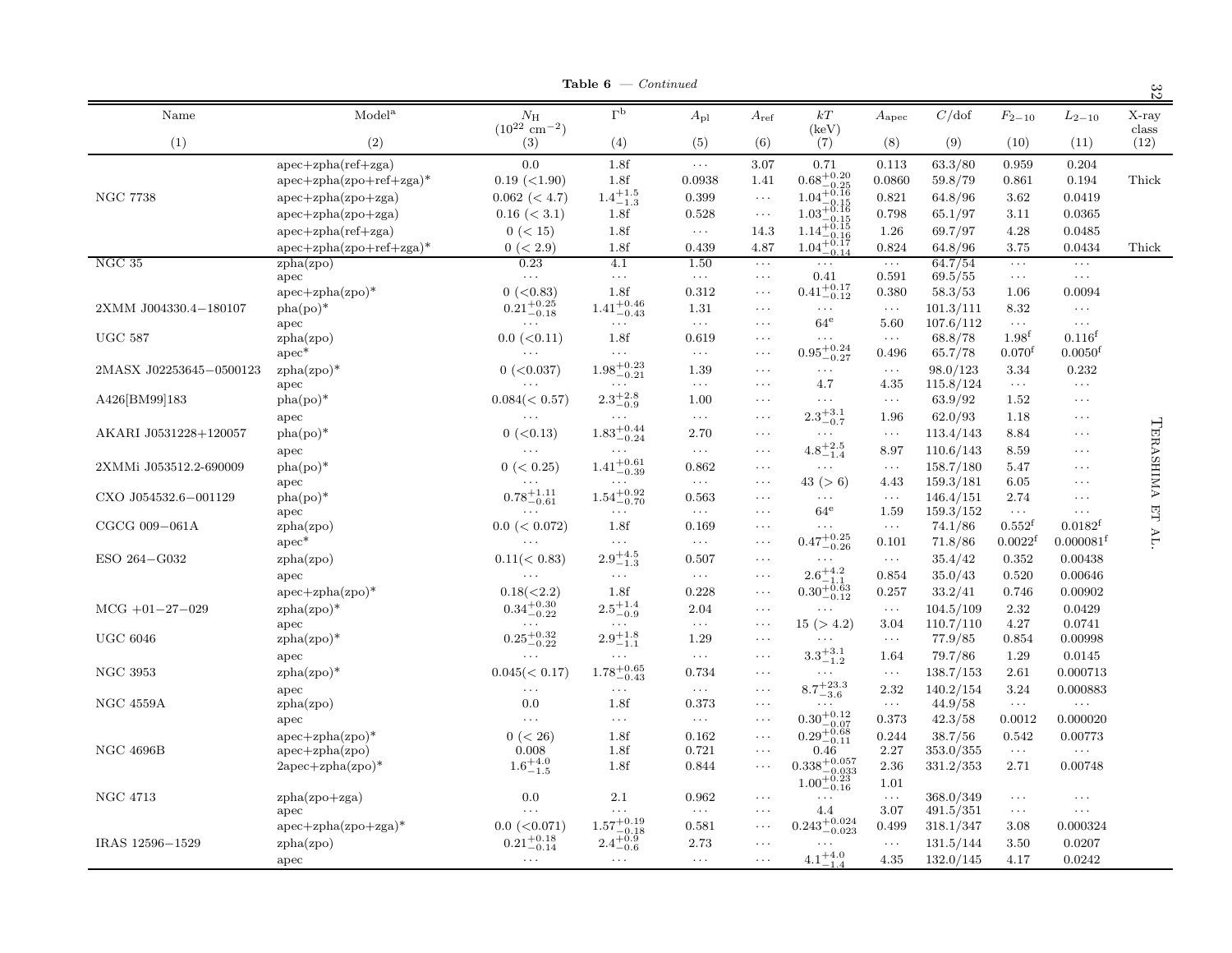| $N_{\rm H}$        | L <sub>p</sub>                                                                             | $A_{\rm pl}$                                                                             | $A_{\rm ref}$ | kT                     | $A_{\rm apec}$                                                                                                       | C/dof     | $F_{2-10}$ | $L_{2-10}$ | X-ray<br>class |
|--------------------|--------------------------------------------------------------------------------------------|------------------------------------------------------------------------------------------|---------------|------------------------|----------------------------------------------------------------------------------------------------------------------|-----------|------------|------------|----------------|
| (3)                | (4)                                                                                        | (5)                                                                                      | (6)           | (7)                    | (8)                                                                                                                  | (9)       | (10)       | (11)       | (12)           |
|                    | 1.8f                                                                                       | 1.16                                                                                     | $\cdots$      |                        | 0.731                                                                                                                | 119.4/142 | 4.88       | 0.0283     |                |
|                    |                                                                                            | 3.12                                                                                     | $\cdots$      | $\cdot$                | $\cdots$                                                                                                             | 75.5/102  | 1.20       | 0.0177     |                |
| $\cdots$           | $\cdots$                                                                                   | $\cdots$                                                                                 | $\cdots$      | 3.4                    | 3.54                                                                                                                 | 87.3/103  | $\cdots$   | $\cdots$   |                |
| $0.069 \ (< 0.30)$ | 1.8f                                                                                       | 0.931                                                                                    | $\cdots$      |                        | 0.329                                                                                                                | 75.6/101  | 3.10       | 0.0423     |                |
| 0.23               | 3.8                                                                                        | 2.61                                                                                     | $\cdots$      | $\cdots$               | $\cdots$                                                                                                             | 144.2/142 | $\cdots$   | $\cdots$   |                |
| $\cdots$           | $\cdots$                                                                                   | $\cdots$                                                                                 | $\cdots$      |                        |                                                                                                                      | 184.8/143 | $\cdots$   | $\cdots$   |                |
| 0 (< 0.030)        | 1.8f                                                                                       | 0.577                                                                                    | $\cdots$      |                        | 0.484                                                                                                                | 132.2/141 | 2.02       | 0.00269    |                |
| $0.19 \ (< 0.55)$  |                                                                                            | 0.561                                                                                    | $\cdots$      | $\cdots$               | $\ldots$                                                                                                             | 53.9/50   | 0.017      | 0.0280     |                |
| $\cdots$           | $\cdots$                                                                                   | $\cdots$                                                                                 | $\cdots$      | 2.2                    | 0.763                                                                                                                | 58.4/51   | $\cdots$   | $\cdots$   |                |
| $0.069 \leq 0.55$  | 1.8f                                                                                       | 0.204                                                                                    | $\cdots$      |                        | 0.164                                                                                                                | 53.9/49   | 0.617      | 0.0894     | X              |
| 0 (< 1.3)          |                                                                                            | 0.261                                                                                    | $\cdots$      | $\cdots$               | $\cdots$                                                                                                             | 11.0/141  | 1.01       | $\cdots$   |                |
| $\cdots$           | $\cdots$                                                                                   | $\cdots$                                                                                 | $\cdots$      | 5.4 (> 1.6)            | 0.875                                                                                                                | 11.1/142  | 1.04       | $\cdots$   | -RAY           |
| $0.036 \ (< 0.23)$ |                                                                                            | 0.562                                                                                    | $\cdots$      | $\cdots$               | $\ldots$                                                                                                             | 210.0/220 | 0.473      | 0.00210    |                |
| $\cdots$           | $\cdots$                                                                                   | $\cdots$                                                                                 | $\cdots$      | 0.91                   | 0.403                                                                                                                | 259.1/221 | $\cdots$   | $\cdots$   | <b>AND</b>     |
| $0$ ( $<$ 0.062)   | 1.8f                                                                                       | 0.281                                                                                    | $\cdots$      | $0.30^{+0.11}_{-0.06}$ | 0.266                                                                                                                | 209.9/219 | 0.96       | 0.00416    | 日              |
|                    | $(10^{22}$<br>$\rm cm^{-2}$ )<br>$\substack{0.14^{+0.29}_{-0.11} \\ 0.27^{+0.28}_{-0.16}}$ | $3.3^{+1.6}_{-0.9}$<br>$3.4^{+2.3}_{-1.4}$<br>$1.7^{+1.4}_{-0.9}$<br>$2.8^{+1.3}_{-0.5}$ |               |                        | (keV)<br>$1.24^{+0.46}_{-0.34}$<br>$0.55^{+0.40}_{-0.23}$<br>2.6<br>$0.62^{+0.17}_{-0.19}$<br>$0.25_{-0.10}^{+0.29}$ | 3.24      |            |            |                |

**Table 6**  $\rightarrow$  Continued

Note. — Column 1: Galaxy Name; Column 2: Spectral Model; Column 3: Absorption column density; Column 4: Photon index of the power-law component; Column 5: Normalization of the power-law component in units of 10<sup>-5</sup> photons cm<sup>-2</sup> s<sup>-1</sup> at 1 keV; Column 6: Normalization of the reflection component represented by the pexrav model in units of 10<sup>-5</sup> photons cm<sup>-2</sup> at 1 keV; Column 7: Temperatu the angular size distance to the source (cm),  $n_e$  is the electron density (cm<sup>-3</sup>), and  $n_H$  is the hydrogen density (cm<sup>-3</sup>); Column 9: C statistic/degree of freedom; Column 10: Observed flux The angular size distance to the source (cm),  $n_e$  is the electron density (cm −), and  $n_H$  is the hydrogen density (cm −); Column 9: C statistic/degree of freedom; Column 10: Observed nux in 2–10 keV in units of 10<sup>-14</sup> model. Thin: Compton-thin ( $N_{\rm H} = 10^{22} - 1.5 \times 10^{24}$  cm<sup>-2</sup>). Thick: Compton-thick ( $N_{\rm H} > 1.5 \times 10^{24}$  cm<sup>-2</sup>).

 $^{\rm a}$  pha: photoelectric absorption; po: power law; apec: thermal plasma emission model; ref: reflected emission from cold matter; ga: Gaussian. The first letter of z stands for emission/absorption at the source redshift. \* denotes the adopted model in Figures 15–17.

b "f" denotes fixed parameter.

 $\frac{c}{c}$  The effect of Compton scattering is approximately taken into account by using the cabs model in XSPEC. The column density is assumed to be same as that for photoelectric absorption.

d The absorption column density was not constrained and fixed at the best-fit value.

 $\frac{e}{f}$  Pegged at the upper bound allowed in the fit.

 $^{\rm f}$  Flux and luminosity are derived by extrapolating the result of fit using energies below 2 keV.

 $g$  Center energy of the Gaussian component is fixed at 6.97 keV.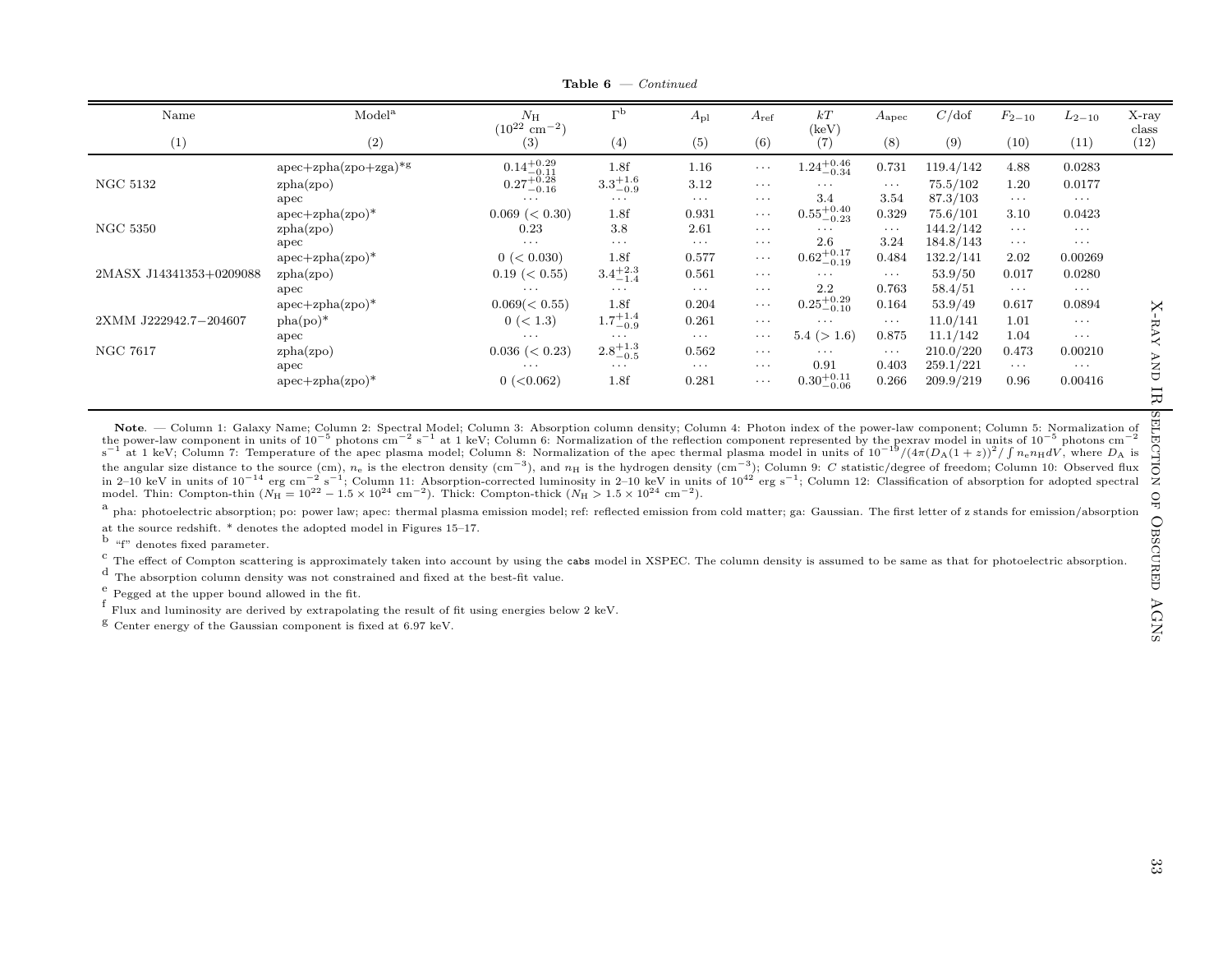| Model <sup>a</sup><br>Line Center <sup>b</sup><br>$\Delta C$<br>Name<br>EW<br>$A_{\rm Gauss}$<br>(eV)<br>(keV)<br>(2)<br>(3)<br>(1)<br>(4)<br>(5)<br>(6)<br>UGC 959/Mrk 991<br>6.4f<br>0.0(< 0.0958)<br>$apec + zpha(zoo)$<br>0 (< 430)<br>0.0<br>IRAS 01356-1307<br>$\ldots$<br>$\cdots$<br>2MASX J03084352+4051419<br>$apec + pha(po + pha(po))c$<br>6.4f<br>$0.025 \leq 0.14$<br>50 (< 250)<br>0.1<br>IRAS 03152-4427<br>$apec + zpha(zpo + zpha(zpo))$<br>6.4f<br>$0.026 \leq 0.28$<br>47 (< 360)<br>0.1<br><b>UGC 2730</b><br>$apec + zpha(zpo)$<br>6.4f<br>$0.052 \ (< 016)$<br>450 (< 1320)<br>1.2<br>$2.1 + 2.0$<br>$240^{\color{red}+120}$<br>2MASX J05052442-6734358<br>$zpha(zpo+zpha(zpo+zga))$<br>6.4f<br>8.8<br>$\frac{2.1-0.13}{0.14+0.12}$<br>$\substack{240\\500+480\\-350}$<br>2MASX J05430955-0829274<br>6.4f<br>7.2<br>$zpha(zpo + zga)$<br>$80^{+38}_{-8}$<br>ESO 205-IG003<br>$6.38 \pm 0.05$<br>$apec + zpha(zpo + zpha(zpo + zga))$<br>$0.49 \pm 0.03$<br>12.8<br>$-37$<br><b>NGC 2611</b><br>0.853 (< 790)<br>$apec + zpha(zpo + zpha(zpo))$<br>6.4f<br>200 (< 860)<br>0.4<br>$0.110_{-0.103}^{+0.155}$<br>$270 + 390 \atop - 250$<br>SDSS J085312.35+162619.4<br>3.2<br>6.4f<br>$apec + zpha(zpo + zpha(zpo))$<br>CGCG 213-027<br>$apec + zpha(zpo + zph(zpo))$<br>6.4f<br>$0.0 \leq 0.130$<br>0 (< 250)<br>0.0<br>NGC 5037<br>$apec + zpha(zpo + zpha(zpo))$<br>6.4f<br>$0.0$ ( $< 0.12$ )<br>0 (< 140)<br>0.0<br><b>UGC 8621</b><br>$apec + zpha(zpo + zpha(zpo))$<br>6.4f<br>$0.10 \ (< 0.42)$<br>260 (< 570)<br>1.1<br>IRAS 13443+0802NE<br>$apec + zpha(zpo + zpha(zpo))$<br>$0.020 \ (< 0.055)$<br>2.3<br>6.4f<br>440 (< 1130)<br>NGC 5689<br>6.4f<br>$0.0580 \ (< 0.495)$<br>0.1<br>$zpha(zpo+zpha(zpo))$<br>84 (< 750)<br>IC 5264<br>0.3<br>$apec + zpha(zpo)$<br>6.4f<br>< 0.062<br>< 2290<br><b>NGC 7566</b><br>6.4f<br>1.2<br>$apec + zpha(zpo + zpha(zpo + zga))$<br>$0.378 \ (< 1.43)$<br>260 (< 540)<br>IRAS 00517+4556<br>6.4f<br>0.0(< 0.057)<br>0.0<br>$pha(po+pha(po))$<br>0 (< 420)<br>TERASHIMA<br>6.4f<br>$0.0 \leq 0.046$<br>0 (< 280)<br>0.0<br>$pha(po+ref)$<br>$0.116^{+0.091}_{-0.064}$<br>$4560^{+3650}_{-2580}$<br>$6.380^{+0.056}_{-0.063}$<br><b>NGC 1402</b><br>18.7<br>$apec + zpha(zpo + zga)$<br>2XMMi J052555.5-661038<br>$\cdots$<br>$\ldots$<br>.<br>$0.042^{+0.050}_{-0.035}$<br>$1370^{+1620}_{-1090}\,$<br>2MASX J05391963-0726190<br>6.4f<br>pha(po)<br>4.8<br>$0.029$ (< $0.078$ )<br>460 (< 1250)<br>pha(ref)<br>6.4f<br>2.1<br>$0.51_{-0.29}^{+0.46}$<br>$1500^{+910}_{-000}$<br>IC 614<br>$6.31 \pm 0.053$<br>$apec + zpha(zpo + zpha(zpo + zga))$<br>12.5<br>閂<br>890<br>$6.31_{-0.051}^{+0.055}$<br>$1070^{+1010}_{-660}$<br>$0.68^{+0.31}_{-0.22}$<br>$apec + zpha(ref + zga)$<br>11.0<br>H<br>0 (< 500)<br>2MASX J11594382-2006579<br>$apec + pha(ref)$<br>0 (< 0.051)<br>0.0<br>6.4f<br>$0.0691_{-0.112}^{+0.064}$<br>$0.24_{-0.18}^{+0.29}$<br>$740^{+1200}_{-680}$<br>$2370^{+3080}_{-1570}$<br>3.0 <sup>d</sup><br>$apec + zpha(ref)$<br>6.4f<br>6.4f<br>6.6<br>2XMM J184540.6-630522<br>$zpha(zpo + zga)$<br>$0.22_{-0.17}^{+0.30}$<br>$1660 + \frac{2310}{10}$<br>$5.3\,$<br>$zpha(zpo + ref + zga)$<br>6.4f<br>$2690 + 2300$<br>$\substack{6.415_{-0.055}^{+0.057}}\atop{6.415_{-0.056}^{+0.056}}$<br><b>NGC 6926</b><br>$apec + zpha(ref + zga)$<br>0.168<br>19.5<br>$3560^{+3230}_{-3230}$<br>$0.17^{\tiny{+0.12}}$<br>21.3<br>$apec + zpha(zpo + ref + zga)$<br>$-0.09$<br>$0.106_{-0.084}^{+0.151}$<br>$1410 + \frac{2030}{1}$<br>$6.4f^d$<br>2MASX J23404437-1151178<br>$apec + zpha(zpo + zpha(zpo + zga))$<br>4.7<br>$-1110$<br>$0.031_{-0.023}^{+0.039}$<br>$3020 + \frac{3810}{2212}$<br>$6.4$ f <sup>d</sup><br>$apec + zpha(zpo + ref + zga)$<br>6.9<br>$-2210$<br>$0.119_{-0.080}^{+0.134}$<br>$3310^{+4350}_{-2250}$<br><b>NGC 7738</b><br>$6.434 \pm 0.067$<br>$apec + zpha(zpo + ref + zga)$<br>9.4<br>NGC 35<br>$apec + zpha(zpo)$<br>6.4f<br>$0.0234 \leq 0.111$<br>0.9<br>2110 (<10150)<br>2XMM J004330.4-180107<br>0 (< 390)<br>pha(po)<br>6.4f<br>$0.0 \leq 0.037$<br>0.0<br><b>UGC 587</b><br>$\cdots$<br>$\cdots$<br>$\cdots$<br>2MASX J02253645-0500123<br>zpha(zpo)<br>6.4f<br>37 (<1610)<br>0.0<br>$0.0014 \ (< 0.0591)$<br>A426[BM99]183<br>$\cdots$<br>$\ddots$<br>.<br>.<br>AKARI J0531228+120057<br>$\ldots$<br>$\cdots$<br>.<br>.<br>$\ddots$<br>CXO J053513.5-690013<br>$\cdots$<br>$\cdots$<br>$\cdots$<br>.<br>$\ldots$<br>CXO J054532.6-001129<br>6.4f<br>0 (< 0.0104)<br>0 (< 300)<br>0.0<br>pha(po)<br>CGCG 009-061A<br>$\cdots$<br>$\ddots$<br>$\ddots$<br>$\cdots$<br>.<br>ESO 264-G032<br>$\cdots$<br>$\cdot$<br>.<br>.<br>$\cdots$<br>$MCG +01-27-029$<br>$\cdots$<br>.<br>$\ddots$<br>.<br>.<br><b>UGC 06046</b><br>$\cdots$<br>.<br>$\ddotsc$<br>NGC 3953<br>$\ddot{\phantom{0}}$<br>.<br><b>NGC 4559A</b><br>$\cdots$<br>.<br>.<br>$\cdots$<br>$\ddots$<br><b>NGC 4696B</b><br>$\cdots$<br>$\cdots$<br>$\cdots$<br>$\cdots$<br>$\ddots$ | Table 7<br>Parameters of Fe-K Emission Line |  |  | 34 |
|----------------------------------------------------------------------------------------------------------------------------------------------------------------------------------------------------------------------------------------------------------------------------------------------------------------------------------------------------------------------------------------------------------------------------------------------------------------------------------------------------------------------------------------------------------------------------------------------------------------------------------------------------------------------------------------------------------------------------------------------------------------------------------------------------------------------------------------------------------------------------------------------------------------------------------------------------------------------------------------------------------------------------------------------------------------------------------------------------------------------------------------------------------------------------------------------------------------------------------------------------------------------------------------------------------------------------------------------------------------------------------------------------------------------------------------------------------------------------------------------------------------------------------------------------------------------------------------------------------------------------------------------------------------------------------------------------------------------------------------------------------------------------------------------------------------------------------------------------------------------------------------------------------------------------------------------------------------------------------------------------------------------------------------------------------------------------------------------------------------------------------------------------------------------------------------------------------------------------------------------------------------------------------------------------------------------------------------------------------------------------------------------------------------------------------------------------------------------------------------------------------------------------------------------------------------------------------------------------------------------------------------------------------------------------------------------------------------------------------------------------------------------------------------------------------------------------------------------------------------------------------------------------------------------------------------------------------------------------------------------------------------------------------------------------------------------------------------------------------------------------------------------------------------------------------------------------------------------------------------------------------------------------------------------------------------------------------------------------------------------------------------------------------------------------------------------------------------------------------------------------------------------------------------------------------------------------------------------------------------------------------------------------------------------------------------------------------------------------------------------------------------------------------------------------------------------------------------------------------------------------------------------------------------------------------------------------------------------------------------------------------------------------------------------------------------------------------------------------------------------------------------------------------------------------------------------------------------------------------------------------------------------------------------------------------------------------------------------------------------------------------------------------------------------------------------------------------------------------------------------------------------------------------------------------------------------------------------------------------------------------------------------------------------------------------------------------------------------------------------------------------------------------------------------------------------------------------------------------------------------------------------------------------------------------------------------------------------------|---------------------------------------------|--|--|----|
|                                                                                                                                                                                                                                                                                                                                                                                                                                                                                                                                                                                                                                                                                                                                                                                                                                                                                                                                                                                                                                                                                                                                                                                                                                                                                                                                                                                                                                                                                                                                                                                                                                                                                                                                                                                                                                                                                                                                                                                                                                                                                                                                                                                                                                                                                                                                                                                                                                                                                                                                                                                                                                                                                                                                                                                                                                                                                                                                                                                                                                                                                                                                                                                                                                                                                                                                                                                                                                                                                                                                                                                                                                                                                                                                                                                                                                                                                                                                                                                                                                                                                                                                                                                                                                                                                                                                                                                                                                                                                                                                                                                                                                                                                                                                                                                                                                                                                                                                                                      |                                             |  |  |    |
|                                                                                                                                                                                                                                                                                                                                                                                                                                                                                                                                                                                                                                                                                                                                                                                                                                                                                                                                                                                                                                                                                                                                                                                                                                                                                                                                                                                                                                                                                                                                                                                                                                                                                                                                                                                                                                                                                                                                                                                                                                                                                                                                                                                                                                                                                                                                                                                                                                                                                                                                                                                                                                                                                                                                                                                                                                                                                                                                                                                                                                                                                                                                                                                                                                                                                                                                                                                                                                                                                                                                                                                                                                                                                                                                                                                                                                                                                                                                                                                                                                                                                                                                                                                                                                                                                                                                                                                                                                                                                                                                                                                                                                                                                                                                                                                                                                                                                                                                                                      |                                             |  |  |    |
|                                                                                                                                                                                                                                                                                                                                                                                                                                                                                                                                                                                                                                                                                                                                                                                                                                                                                                                                                                                                                                                                                                                                                                                                                                                                                                                                                                                                                                                                                                                                                                                                                                                                                                                                                                                                                                                                                                                                                                                                                                                                                                                                                                                                                                                                                                                                                                                                                                                                                                                                                                                                                                                                                                                                                                                                                                                                                                                                                                                                                                                                                                                                                                                                                                                                                                                                                                                                                                                                                                                                                                                                                                                                                                                                                                                                                                                                                                                                                                                                                                                                                                                                                                                                                                                                                                                                                                                                                                                                                                                                                                                                                                                                                                                                                                                                                                                                                                                                                                      |                                             |  |  |    |
|                                                                                                                                                                                                                                                                                                                                                                                                                                                                                                                                                                                                                                                                                                                                                                                                                                                                                                                                                                                                                                                                                                                                                                                                                                                                                                                                                                                                                                                                                                                                                                                                                                                                                                                                                                                                                                                                                                                                                                                                                                                                                                                                                                                                                                                                                                                                                                                                                                                                                                                                                                                                                                                                                                                                                                                                                                                                                                                                                                                                                                                                                                                                                                                                                                                                                                                                                                                                                                                                                                                                                                                                                                                                                                                                                                                                                                                                                                                                                                                                                                                                                                                                                                                                                                                                                                                                                                                                                                                                                                                                                                                                                                                                                                                                                                                                                                                                                                                                                                      |                                             |  |  |    |
|                                                                                                                                                                                                                                                                                                                                                                                                                                                                                                                                                                                                                                                                                                                                                                                                                                                                                                                                                                                                                                                                                                                                                                                                                                                                                                                                                                                                                                                                                                                                                                                                                                                                                                                                                                                                                                                                                                                                                                                                                                                                                                                                                                                                                                                                                                                                                                                                                                                                                                                                                                                                                                                                                                                                                                                                                                                                                                                                                                                                                                                                                                                                                                                                                                                                                                                                                                                                                                                                                                                                                                                                                                                                                                                                                                                                                                                                                                                                                                                                                                                                                                                                                                                                                                                                                                                                                                                                                                                                                                                                                                                                                                                                                                                                                                                                                                                                                                                                                                      |                                             |  |  |    |
|                                                                                                                                                                                                                                                                                                                                                                                                                                                                                                                                                                                                                                                                                                                                                                                                                                                                                                                                                                                                                                                                                                                                                                                                                                                                                                                                                                                                                                                                                                                                                                                                                                                                                                                                                                                                                                                                                                                                                                                                                                                                                                                                                                                                                                                                                                                                                                                                                                                                                                                                                                                                                                                                                                                                                                                                                                                                                                                                                                                                                                                                                                                                                                                                                                                                                                                                                                                                                                                                                                                                                                                                                                                                                                                                                                                                                                                                                                                                                                                                                                                                                                                                                                                                                                                                                                                                                                                                                                                                                                                                                                                                                                                                                                                                                                                                                                                                                                                                                                      |                                             |  |  |    |
|                                                                                                                                                                                                                                                                                                                                                                                                                                                                                                                                                                                                                                                                                                                                                                                                                                                                                                                                                                                                                                                                                                                                                                                                                                                                                                                                                                                                                                                                                                                                                                                                                                                                                                                                                                                                                                                                                                                                                                                                                                                                                                                                                                                                                                                                                                                                                                                                                                                                                                                                                                                                                                                                                                                                                                                                                                                                                                                                                                                                                                                                                                                                                                                                                                                                                                                                                                                                                                                                                                                                                                                                                                                                                                                                                                                                                                                                                                                                                                                                                                                                                                                                                                                                                                                                                                                                                                                                                                                                                                                                                                                                                                                                                                                                                                                                                                                                                                                                                                      |                                             |  |  |    |
|                                                                                                                                                                                                                                                                                                                                                                                                                                                                                                                                                                                                                                                                                                                                                                                                                                                                                                                                                                                                                                                                                                                                                                                                                                                                                                                                                                                                                                                                                                                                                                                                                                                                                                                                                                                                                                                                                                                                                                                                                                                                                                                                                                                                                                                                                                                                                                                                                                                                                                                                                                                                                                                                                                                                                                                                                                                                                                                                                                                                                                                                                                                                                                                                                                                                                                                                                                                                                                                                                                                                                                                                                                                                                                                                                                                                                                                                                                                                                                                                                                                                                                                                                                                                                                                                                                                                                                                                                                                                                                                                                                                                                                                                                                                                                                                                                                                                                                                                                                      |                                             |  |  |    |
|                                                                                                                                                                                                                                                                                                                                                                                                                                                                                                                                                                                                                                                                                                                                                                                                                                                                                                                                                                                                                                                                                                                                                                                                                                                                                                                                                                                                                                                                                                                                                                                                                                                                                                                                                                                                                                                                                                                                                                                                                                                                                                                                                                                                                                                                                                                                                                                                                                                                                                                                                                                                                                                                                                                                                                                                                                                                                                                                                                                                                                                                                                                                                                                                                                                                                                                                                                                                                                                                                                                                                                                                                                                                                                                                                                                                                                                                                                                                                                                                                                                                                                                                                                                                                                                                                                                                                                                                                                                                                                                                                                                                                                                                                                                                                                                                                                                                                                                                                                      |                                             |  |  |    |
|                                                                                                                                                                                                                                                                                                                                                                                                                                                                                                                                                                                                                                                                                                                                                                                                                                                                                                                                                                                                                                                                                                                                                                                                                                                                                                                                                                                                                                                                                                                                                                                                                                                                                                                                                                                                                                                                                                                                                                                                                                                                                                                                                                                                                                                                                                                                                                                                                                                                                                                                                                                                                                                                                                                                                                                                                                                                                                                                                                                                                                                                                                                                                                                                                                                                                                                                                                                                                                                                                                                                                                                                                                                                                                                                                                                                                                                                                                                                                                                                                                                                                                                                                                                                                                                                                                                                                                                                                                                                                                                                                                                                                                                                                                                                                                                                                                                                                                                                                                      |                                             |  |  |    |
|                                                                                                                                                                                                                                                                                                                                                                                                                                                                                                                                                                                                                                                                                                                                                                                                                                                                                                                                                                                                                                                                                                                                                                                                                                                                                                                                                                                                                                                                                                                                                                                                                                                                                                                                                                                                                                                                                                                                                                                                                                                                                                                                                                                                                                                                                                                                                                                                                                                                                                                                                                                                                                                                                                                                                                                                                                                                                                                                                                                                                                                                                                                                                                                                                                                                                                                                                                                                                                                                                                                                                                                                                                                                                                                                                                                                                                                                                                                                                                                                                                                                                                                                                                                                                                                                                                                                                                                                                                                                                                                                                                                                                                                                                                                                                                                                                                                                                                                                                                      |                                             |  |  |    |
|                                                                                                                                                                                                                                                                                                                                                                                                                                                                                                                                                                                                                                                                                                                                                                                                                                                                                                                                                                                                                                                                                                                                                                                                                                                                                                                                                                                                                                                                                                                                                                                                                                                                                                                                                                                                                                                                                                                                                                                                                                                                                                                                                                                                                                                                                                                                                                                                                                                                                                                                                                                                                                                                                                                                                                                                                                                                                                                                                                                                                                                                                                                                                                                                                                                                                                                                                                                                                                                                                                                                                                                                                                                                                                                                                                                                                                                                                                                                                                                                                                                                                                                                                                                                                                                                                                                                                                                                                                                                                                                                                                                                                                                                                                                                                                                                                                                                                                                                                                      |                                             |  |  |    |
|                                                                                                                                                                                                                                                                                                                                                                                                                                                                                                                                                                                                                                                                                                                                                                                                                                                                                                                                                                                                                                                                                                                                                                                                                                                                                                                                                                                                                                                                                                                                                                                                                                                                                                                                                                                                                                                                                                                                                                                                                                                                                                                                                                                                                                                                                                                                                                                                                                                                                                                                                                                                                                                                                                                                                                                                                                                                                                                                                                                                                                                                                                                                                                                                                                                                                                                                                                                                                                                                                                                                                                                                                                                                                                                                                                                                                                                                                                                                                                                                                                                                                                                                                                                                                                                                                                                                                                                                                                                                                                                                                                                                                                                                                                                                                                                                                                                                                                                                                                      |                                             |  |  |    |
|                                                                                                                                                                                                                                                                                                                                                                                                                                                                                                                                                                                                                                                                                                                                                                                                                                                                                                                                                                                                                                                                                                                                                                                                                                                                                                                                                                                                                                                                                                                                                                                                                                                                                                                                                                                                                                                                                                                                                                                                                                                                                                                                                                                                                                                                                                                                                                                                                                                                                                                                                                                                                                                                                                                                                                                                                                                                                                                                                                                                                                                                                                                                                                                                                                                                                                                                                                                                                                                                                                                                                                                                                                                                                                                                                                                                                                                                                                                                                                                                                                                                                                                                                                                                                                                                                                                                                                                                                                                                                                                                                                                                                                                                                                                                                                                                                                                                                                                                                                      |                                             |  |  |    |
|                                                                                                                                                                                                                                                                                                                                                                                                                                                                                                                                                                                                                                                                                                                                                                                                                                                                                                                                                                                                                                                                                                                                                                                                                                                                                                                                                                                                                                                                                                                                                                                                                                                                                                                                                                                                                                                                                                                                                                                                                                                                                                                                                                                                                                                                                                                                                                                                                                                                                                                                                                                                                                                                                                                                                                                                                                                                                                                                                                                                                                                                                                                                                                                                                                                                                                                                                                                                                                                                                                                                                                                                                                                                                                                                                                                                                                                                                                                                                                                                                                                                                                                                                                                                                                                                                                                                                                                                                                                                                                                                                                                                                                                                                                                                                                                                                                                                                                                                                                      |                                             |  |  |    |
|                                                                                                                                                                                                                                                                                                                                                                                                                                                                                                                                                                                                                                                                                                                                                                                                                                                                                                                                                                                                                                                                                                                                                                                                                                                                                                                                                                                                                                                                                                                                                                                                                                                                                                                                                                                                                                                                                                                                                                                                                                                                                                                                                                                                                                                                                                                                                                                                                                                                                                                                                                                                                                                                                                                                                                                                                                                                                                                                                                                                                                                                                                                                                                                                                                                                                                                                                                                                                                                                                                                                                                                                                                                                                                                                                                                                                                                                                                                                                                                                                                                                                                                                                                                                                                                                                                                                                                                                                                                                                                                                                                                                                                                                                                                                                                                                                                                                                                                                                                      |                                             |  |  |    |
|                                                                                                                                                                                                                                                                                                                                                                                                                                                                                                                                                                                                                                                                                                                                                                                                                                                                                                                                                                                                                                                                                                                                                                                                                                                                                                                                                                                                                                                                                                                                                                                                                                                                                                                                                                                                                                                                                                                                                                                                                                                                                                                                                                                                                                                                                                                                                                                                                                                                                                                                                                                                                                                                                                                                                                                                                                                                                                                                                                                                                                                                                                                                                                                                                                                                                                                                                                                                                                                                                                                                                                                                                                                                                                                                                                                                                                                                                                                                                                                                                                                                                                                                                                                                                                                                                                                                                                                                                                                                                                                                                                                                                                                                                                                                                                                                                                                                                                                                                                      |                                             |  |  |    |
|                                                                                                                                                                                                                                                                                                                                                                                                                                                                                                                                                                                                                                                                                                                                                                                                                                                                                                                                                                                                                                                                                                                                                                                                                                                                                                                                                                                                                                                                                                                                                                                                                                                                                                                                                                                                                                                                                                                                                                                                                                                                                                                                                                                                                                                                                                                                                                                                                                                                                                                                                                                                                                                                                                                                                                                                                                                                                                                                                                                                                                                                                                                                                                                                                                                                                                                                                                                                                                                                                                                                                                                                                                                                                                                                                                                                                                                                                                                                                                                                                                                                                                                                                                                                                                                                                                                                                                                                                                                                                                                                                                                                                                                                                                                                                                                                                                                                                                                                                                      |                                             |  |  |    |
|                                                                                                                                                                                                                                                                                                                                                                                                                                                                                                                                                                                                                                                                                                                                                                                                                                                                                                                                                                                                                                                                                                                                                                                                                                                                                                                                                                                                                                                                                                                                                                                                                                                                                                                                                                                                                                                                                                                                                                                                                                                                                                                                                                                                                                                                                                                                                                                                                                                                                                                                                                                                                                                                                                                                                                                                                                                                                                                                                                                                                                                                                                                                                                                                                                                                                                                                                                                                                                                                                                                                                                                                                                                                                                                                                                                                                                                                                                                                                                                                                                                                                                                                                                                                                                                                                                                                                                                                                                                                                                                                                                                                                                                                                                                                                                                                                                                                                                                                                                      |                                             |  |  |    |
|                                                                                                                                                                                                                                                                                                                                                                                                                                                                                                                                                                                                                                                                                                                                                                                                                                                                                                                                                                                                                                                                                                                                                                                                                                                                                                                                                                                                                                                                                                                                                                                                                                                                                                                                                                                                                                                                                                                                                                                                                                                                                                                                                                                                                                                                                                                                                                                                                                                                                                                                                                                                                                                                                                                                                                                                                                                                                                                                                                                                                                                                                                                                                                                                                                                                                                                                                                                                                                                                                                                                                                                                                                                                                                                                                                                                                                                                                                                                                                                                                                                                                                                                                                                                                                                                                                                                                                                                                                                                                                                                                                                                                                                                                                                                                                                                                                                                                                                                                                      |                                             |  |  |    |
|                                                                                                                                                                                                                                                                                                                                                                                                                                                                                                                                                                                                                                                                                                                                                                                                                                                                                                                                                                                                                                                                                                                                                                                                                                                                                                                                                                                                                                                                                                                                                                                                                                                                                                                                                                                                                                                                                                                                                                                                                                                                                                                                                                                                                                                                                                                                                                                                                                                                                                                                                                                                                                                                                                                                                                                                                                                                                                                                                                                                                                                                                                                                                                                                                                                                                                                                                                                                                                                                                                                                                                                                                                                                                                                                                                                                                                                                                                                                                                                                                                                                                                                                                                                                                                                                                                                                                                                                                                                                                                                                                                                                                                                                                                                                                                                                                                                                                                                                                                      |                                             |  |  |    |
|                                                                                                                                                                                                                                                                                                                                                                                                                                                                                                                                                                                                                                                                                                                                                                                                                                                                                                                                                                                                                                                                                                                                                                                                                                                                                                                                                                                                                                                                                                                                                                                                                                                                                                                                                                                                                                                                                                                                                                                                                                                                                                                                                                                                                                                                                                                                                                                                                                                                                                                                                                                                                                                                                                                                                                                                                                                                                                                                                                                                                                                                                                                                                                                                                                                                                                                                                                                                                                                                                                                                                                                                                                                                                                                                                                                                                                                                                                                                                                                                                                                                                                                                                                                                                                                                                                                                                                                                                                                                                                                                                                                                                                                                                                                                                                                                                                                                                                                                                                      |                                             |  |  |    |
|                                                                                                                                                                                                                                                                                                                                                                                                                                                                                                                                                                                                                                                                                                                                                                                                                                                                                                                                                                                                                                                                                                                                                                                                                                                                                                                                                                                                                                                                                                                                                                                                                                                                                                                                                                                                                                                                                                                                                                                                                                                                                                                                                                                                                                                                                                                                                                                                                                                                                                                                                                                                                                                                                                                                                                                                                                                                                                                                                                                                                                                                                                                                                                                                                                                                                                                                                                                                                                                                                                                                                                                                                                                                                                                                                                                                                                                                                                                                                                                                                                                                                                                                                                                                                                                                                                                                                                                                                                                                                                                                                                                                                                                                                                                                                                                                                                                                                                                                                                      |                                             |  |  |    |
|                                                                                                                                                                                                                                                                                                                                                                                                                                                                                                                                                                                                                                                                                                                                                                                                                                                                                                                                                                                                                                                                                                                                                                                                                                                                                                                                                                                                                                                                                                                                                                                                                                                                                                                                                                                                                                                                                                                                                                                                                                                                                                                                                                                                                                                                                                                                                                                                                                                                                                                                                                                                                                                                                                                                                                                                                                                                                                                                                                                                                                                                                                                                                                                                                                                                                                                                                                                                                                                                                                                                                                                                                                                                                                                                                                                                                                                                                                                                                                                                                                                                                                                                                                                                                                                                                                                                                                                                                                                                                                                                                                                                                                                                                                                                                                                                                                                                                                                                                                      |                                             |  |  |    |
|                                                                                                                                                                                                                                                                                                                                                                                                                                                                                                                                                                                                                                                                                                                                                                                                                                                                                                                                                                                                                                                                                                                                                                                                                                                                                                                                                                                                                                                                                                                                                                                                                                                                                                                                                                                                                                                                                                                                                                                                                                                                                                                                                                                                                                                                                                                                                                                                                                                                                                                                                                                                                                                                                                                                                                                                                                                                                                                                                                                                                                                                                                                                                                                                                                                                                                                                                                                                                                                                                                                                                                                                                                                                                                                                                                                                                                                                                                                                                                                                                                                                                                                                                                                                                                                                                                                                                                                                                                                                                                                                                                                                                                                                                                                                                                                                                                                                                                                                                                      |                                             |  |  |    |
|                                                                                                                                                                                                                                                                                                                                                                                                                                                                                                                                                                                                                                                                                                                                                                                                                                                                                                                                                                                                                                                                                                                                                                                                                                                                                                                                                                                                                                                                                                                                                                                                                                                                                                                                                                                                                                                                                                                                                                                                                                                                                                                                                                                                                                                                                                                                                                                                                                                                                                                                                                                                                                                                                                                                                                                                                                                                                                                                                                                                                                                                                                                                                                                                                                                                                                                                                                                                                                                                                                                                                                                                                                                                                                                                                                                                                                                                                                                                                                                                                                                                                                                                                                                                                                                                                                                                                                                                                                                                                                                                                                                                                                                                                                                                                                                                                                                                                                                                                                      |                                             |  |  |    |
|                                                                                                                                                                                                                                                                                                                                                                                                                                                                                                                                                                                                                                                                                                                                                                                                                                                                                                                                                                                                                                                                                                                                                                                                                                                                                                                                                                                                                                                                                                                                                                                                                                                                                                                                                                                                                                                                                                                                                                                                                                                                                                                                                                                                                                                                                                                                                                                                                                                                                                                                                                                                                                                                                                                                                                                                                                                                                                                                                                                                                                                                                                                                                                                                                                                                                                                                                                                                                                                                                                                                                                                                                                                                                                                                                                                                                                                                                                                                                                                                                                                                                                                                                                                                                                                                                                                                                                                                                                                                                                                                                                                                                                                                                                                                                                                                                                                                                                                                                                      |                                             |  |  |    |
|                                                                                                                                                                                                                                                                                                                                                                                                                                                                                                                                                                                                                                                                                                                                                                                                                                                                                                                                                                                                                                                                                                                                                                                                                                                                                                                                                                                                                                                                                                                                                                                                                                                                                                                                                                                                                                                                                                                                                                                                                                                                                                                                                                                                                                                                                                                                                                                                                                                                                                                                                                                                                                                                                                                                                                                                                                                                                                                                                                                                                                                                                                                                                                                                                                                                                                                                                                                                                                                                                                                                                                                                                                                                                                                                                                                                                                                                                                                                                                                                                                                                                                                                                                                                                                                                                                                                                                                                                                                                                                                                                                                                                                                                                                                                                                                                                                                                                                                                                                      |                                             |  |  |    |
|                                                                                                                                                                                                                                                                                                                                                                                                                                                                                                                                                                                                                                                                                                                                                                                                                                                                                                                                                                                                                                                                                                                                                                                                                                                                                                                                                                                                                                                                                                                                                                                                                                                                                                                                                                                                                                                                                                                                                                                                                                                                                                                                                                                                                                                                                                                                                                                                                                                                                                                                                                                                                                                                                                                                                                                                                                                                                                                                                                                                                                                                                                                                                                                                                                                                                                                                                                                                                                                                                                                                                                                                                                                                                                                                                                                                                                                                                                                                                                                                                                                                                                                                                                                                                                                                                                                                                                                                                                                                                                                                                                                                                                                                                                                                                                                                                                                                                                                                                                      |                                             |  |  |    |
|                                                                                                                                                                                                                                                                                                                                                                                                                                                                                                                                                                                                                                                                                                                                                                                                                                                                                                                                                                                                                                                                                                                                                                                                                                                                                                                                                                                                                                                                                                                                                                                                                                                                                                                                                                                                                                                                                                                                                                                                                                                                                                                                                                                                                                                                                                                                                                                                                                                                                                                                                                                                                                                                                                                                                                                                                                                                                                                                                                                                                                                                                                                                                                                                                                                                                                                                                                                                                                                                                                                                                                                                                                                                                                                                                                                                                                                                                                                                                                                                                                                                                                                                                                                                                                                                                                                                                                                                                                                                                                                                                                                                                                                                                                                                                                                                                                                                                                                                                                      |                                             |  |  |    |
|                                                                                                                                                                                                                                                                                                                                                                                                                                                                                                                                                                                                                                                                                                                                                                                                                                                                                                                                                                                                                                                                                                                                                                                                                                                                                                                                                                                                                                                                                                                                                                                                                                                                                                                                                                                                                                                                                                                                                                                                                                                                                                                                                                                                                                                                                                                                                                                                                                                                                                                                                                                                                                                                                                                                                                                                                                                                                                                                                                                                                                                                                                                                                                                                                                                                                                                                                                                                                                                                                                                                                                                                                                                                                                                                                                                                                                                                                                                                                                                                                                                                                                                                                                                                                                                                                                                                                                                                                                                                                                                                                                                                                                                                                                                                                                                                                                                                                                                                                                      |                                             |  |  |    |
|                                                                                                                                                                                                                                                                                                                                                                                                                                                                                                                                                                                                                                                                                                                                                                                                                                                                                                                                                                                                                                                                                                                                                                                                                                                                                                                                                                                                                                                                                                                                                                                                                                                                                                                                                                                                                                                                                                                                                                                                                                                                                                                                                                                                                                                                                                                                                                                                                                                                                                                                                                                                                                                                                                                                                                                                                                                                                                                                                                                                                                                                                                                                                                                                                                                                                                                                                                                                                                                                                                                                                                                                                                                                                                                                                                                                                                                                                                                                                                                                                                                                                                                                                                                                                                                                                                                                                                                                                                                                                                                                                                                                                                                                                                                                                                                                                                                                                                                                                                      |                                             |  |  |    |
|                                                                                                                                                                                                                                                                                                                                                                                                                                                                                                                                                                                                                                                                                                                                                                                                                                                                                                                                                                                                                                                                                                                                                                                                                                                                                                                                                                                                                                                                                                                                                                                                                                                                                                                                                                                                                                                                                                                                                                                                                                                                                                                                                                                                                                                                                                                                                                                                                                                                                                                                                                                                                                                                                                                                                                                                                                                                                                                                                                                                                                                                                                                                                                                                                                                                                                                                                                                                                                                                                                                                                                                                                                                                                                                                                                                                                                                                                                                                                                                                                                                                                                                                                                                                                                                                                                                                                                                                                                                                                                                                                                                                                                                                                                                                                                                                                                                                                                                                                                      |                                             |  |  |    |
|                                                                                                                                                                                                                                                                                                                                                                                                                                                                                                                                                                                                                                                                                                                                                                                                                                                                                                                                                                                                                                                                                                                                                                                                                                                                                                                                                                                                                                                                                                                                                                                                                                                                                                                                                                                                                                                                                                                                                                                                                                                                                                                                                                                                                                                                                                                                                                                                                                                                                                                                                                                                                                                                                                                                                                                                                                                                                                                                                                                                                                                                                                                                                                                                                                                                                                                                                                                                                                                                                                                                                                                                                                                                                                                                                                                                                                                                                                                                                                                                                                                                                                                                                                                                                                                                                                                                                                                                                                                                                                                                                                                                                                                                                                                                                                                                                                                                                                                                                                      |                                             |  |  |    |
|                                                                                                                                                                                                                                                                                                                                                                                                                                                                                                                                                                                                                                                                                                                                                                                                                                                                                                                                                                                                                                                                                                                                                                                                                                                                                                                                                                                                                                                                                                                                                                                                                                                                                                                                                                                                                                                                                                                                                                                                                                                                                                                                                                                                                                                                                                                                                                                                                                                                                                                                                                                                                                                                                                                                                                                                                                                                                                                                                                                                                                                                                                                                                                                                                                                                                                                                                                                                                                                                                                                                                                                                                                                                                                                                                                                                                                                                                                                                                                                                                                                                                                                                                                                                                                                                                                                                                                                                                                                                                                                                                                                                                                                                                                                                                                                                                                                                                                                                                                      |                                             |  |  |    |
|                                                                                                                                                                                                                                                                                                                                                                                                                                                                                                                                                                                                                                                                                                                                                                                                                                                                                                                                                                                                                                                                                                                                                                                                                                                                                                                                                                                                                                                                                                                                                                                                                                                                                                                                                                                                                                                                                                                                                                                                                                                                                                                                                                                                                                                                                                                                                                                                                                                                                                                                                                                                                                                                                                                                                                                                                                                                                                                                                                                                                                                                                                                                                                                                                                                                                                                                                                                                                                                                                                                                                                                                                                                                                                                                                                                                                                                                                                                                                                                                                                                                                                                                                                                                                                                                                                                                                                                                                                                                                                                                                                                                                                                                                                                                                                                                                                                                                                                                                                      |                                             |  |  |    |
|                                                                                                                                                                                                                                                                                                                                                                                                                                                                                                                                                                                                                                                                                                                                                                                                                                                                                                                                                                                                                                                                                                                                                                                                                                                                                                                                                                                                                                                                                                                                                                                                                                                                                                                                                                                                                                                                                                                                                                                                                                                                                                                                                                                                                                                                                                                                                                                                                                                                                                                                                                                                                                                                                                                                                                                                                                                                                                                                                                                                                                                                                                                                                                                                                                                                                                                                                                                                                                                                                                                                                                                                                                                                                                                                                                                                                                                                                                                                                                                                                                                                                                                                                                                                                                                                                                                                                                                                                                                                                                                                                                                                                                                                                                                                                                                                                                                                                                                                                                      |                                             |  |  |    |
|                                                                                                                                                                                                                                                                                                                                                                                                                                                                                                                                                                                                                                                                                                                                                                                                                                                                                                                                                                                                                                                                                                                                                                                                                                                                                                                                                                                                                                                                                                                                                                                                                                                                                                                                                                                                                                                                                                                                                                                                                                                                                                                                                                                                                                                                                                                                                                                                                                                                                                                                                                                                                                                                                                                                                                                                                                                                                                                                                                                                                                                                                                                                                                                                                                                                                                                                                                                                                                                                                                                                                                                                                                                                                                                                                                                                                                                                                                                                                                                                                                                                                                                                                                                                                                                                                                                                                                                                                                                                                                                                                                                                                                                                                                                                                                                                                                                                                                                                                                      |                                             |  |  |    |
|                                                                                                                                                                                                                                                                                                                                                                                                                                                                                                                                                                                                                                                                                                                                                                                                                                                                                                                                                                                                                                                                                                                                                                                                                                                                                                                                                                                                                                                                                                                                                                                                                                                                                                                                                                                                                                                                                                                                                                                                                                                                                                                                                                                                                                                                                                                                                                                                                                                                                                                                                                                                                                                                                                                                                                                                                                                                                                                                                                                                                                                                                                                                                                                                                                                                                                                                                                                                                                                                                                                                                                                                                                                                                                                                                                                                                                                                                                                                                                                                                                                                                                                                                                                                                                                                                                                                                                                                                                                                                                                                                                                                                                                                                                                                                                                                                                                                                                                                                                      |                                             |  |  |    |
|                                                                                                                                                                                                                                                                                                                                                                                                                                                                                                                                                                                                                                                                                                                                                                                                                                                                                                                                                                                                                                                                                                                                                                                                                                                                                                                                                                                                                                                                                                                                                                                                                                                                                                                                                                                                                                                                                                                                                                                                                                                                                                                                                                                                                                                                                                                                                                                                                                                                                                                                                                                                                                                                                                                                                                                                                                                                                                                                                                                                                                                                                                                                                                                                                                                                                                                                                                                                                                                                                                                                                                                                                                                                                                                                                                                                                                                                                                                                                                                                                                                                                                                                                                                                                                                                                                                                                                                                                                                                                                                                                                                                                                                                                                                                                                                                                                                                                                                                                                      |                                             |  |  |    |
|                                                                                                                                                                                                                                                                                                                                                                                                                                                                                                                                                                                                                                                                                                                                                                                                                                                                                                                                                                                                                                                                                                                                                                                                                                                                                                                                                                                                                                                                                                                                                                                                                                                                                                                                                                                                                                                                                                                                                                                                                                                                                                                                                                                                                                                                                                                                                                                                                                                                                                                                                                                                                                                                                                                                                                                                                                                                                                                                                                                                                                                                                                                                                                                                                                                                                                                                                                                                                                                                                                                                                                                                                                                                                                                                                                                                                                                                                                                                                                                                                                                                                                                                                                                                                                                                                                                                                                                                                                                                                                                                                                                                                                                                                                                                                                                                                                                                                                                                                                      |                                             |  |  |    |
|                                                                                                                                                                                                                                                                                                                                                                                                                                                                                                                                                                                                                                                                                                                                                                                                                                                                                                                                                                                                                                                                                                                                                                                                                                                                                                                                                                                                                                                                                                                                                                                                                                                                                                                                                                                                                                                                                                                                                                                                                                                                                                                                                                                                                                                                                                                                                                                                                                                                                                                                                                                                                                                                                                                                                                                                                                                                                                                                                                                                                                                                                                                                                                                                                                                                                                                                                                                                                                                                                                                                                                                                                                                                                                                                                                                                                                                                                                                                                                                                                                                                                                                                                                                                                                                                                                                                                                                                                                                                                                                                                                                                                                                                                                                                                                                                                                                                                                                                                                      |                                             |  |  |    |
|                                                                                                                                                                                                                                                                                                                                                                                                                                                                                                                                                                                                                                                                                                                                                                                                                                                                                                                                                                                                                                                                                                                                                                                                                                                                                                                                                                                                                                                                                                                                                                                                                                                                                                                                                                                                                                                                                                                                                                                                                                                                                                                                                                                                                                                                                                                                                                                                                                                                                                                                                                                                                                                                                                                                                                                                                                                                                                                                                                                                                                                                                                                                                                                                                                                                                                                                                                                                                                                                                                                                                                                                                                                                                                                                                                                                                                                                                                                                                                                                                                                                                                                                                                                                                                                                                                                                                                                                                                                                                                                                                                                                                                                                                                                                                                                                                                                                                                                                                                      |                                             |  |  |    |
|                                                                                                                                                                                                                                                                                                                                                                                                                                                                                                                                                                                                                                                                                                                                                                                                                                                                                                                                                                                                                                                                                                                                                                                                                                                                                                                                                                                                                                                                                                                                                                                                                                                                                                                                                                                                                                                                                                                                                                                                                                                                                                                                                                                                                                                                                                                                                                                                                                                                                                                                                                                                                                                                                                                                                                                                                                                                                                                                                                                                                                                                                                                                                                                                                                                                                                                                                                                                                                                                                                                                                                                                                                                                                                                                                                                                                                                                                                                                                                                                                                                                                                                                                                                                                                                                                                                                                                                                                                                                                                                                                                                                                                                                                                                                                                                                                                                                                                                                                                      |                                             |  |  |    |
|                                                                                                                                                                                                                                                                                                                                                                                                                                                                                                                                                                                                                                                                                                                                                                                                                                                                                                                                                                                                                                                                                                                                                                                                                                                                                                                                                                                                                                                                                                                                                                                                                                                                                                                                                                                                                                                                                                                                                                                                                                                                                                                                                                                                                                                                                                                                                                                                                                                                                                                                                                                                                                                                                                                                                                                                                                                                                                                                                                                                                                                                                                                                                                                                                                                                                                                                                                                                                                                                                                                                                                                                                                                                                                                                                                                                                                                                                                                                                                                                                                                                                                                                                                                                                                                                                                                                                                                                                                                                                                                                                                                                                                                                                                                                                                                                                                                                                                                                                                      |                                             |  |  |    |

<span id="page-33-0"></span>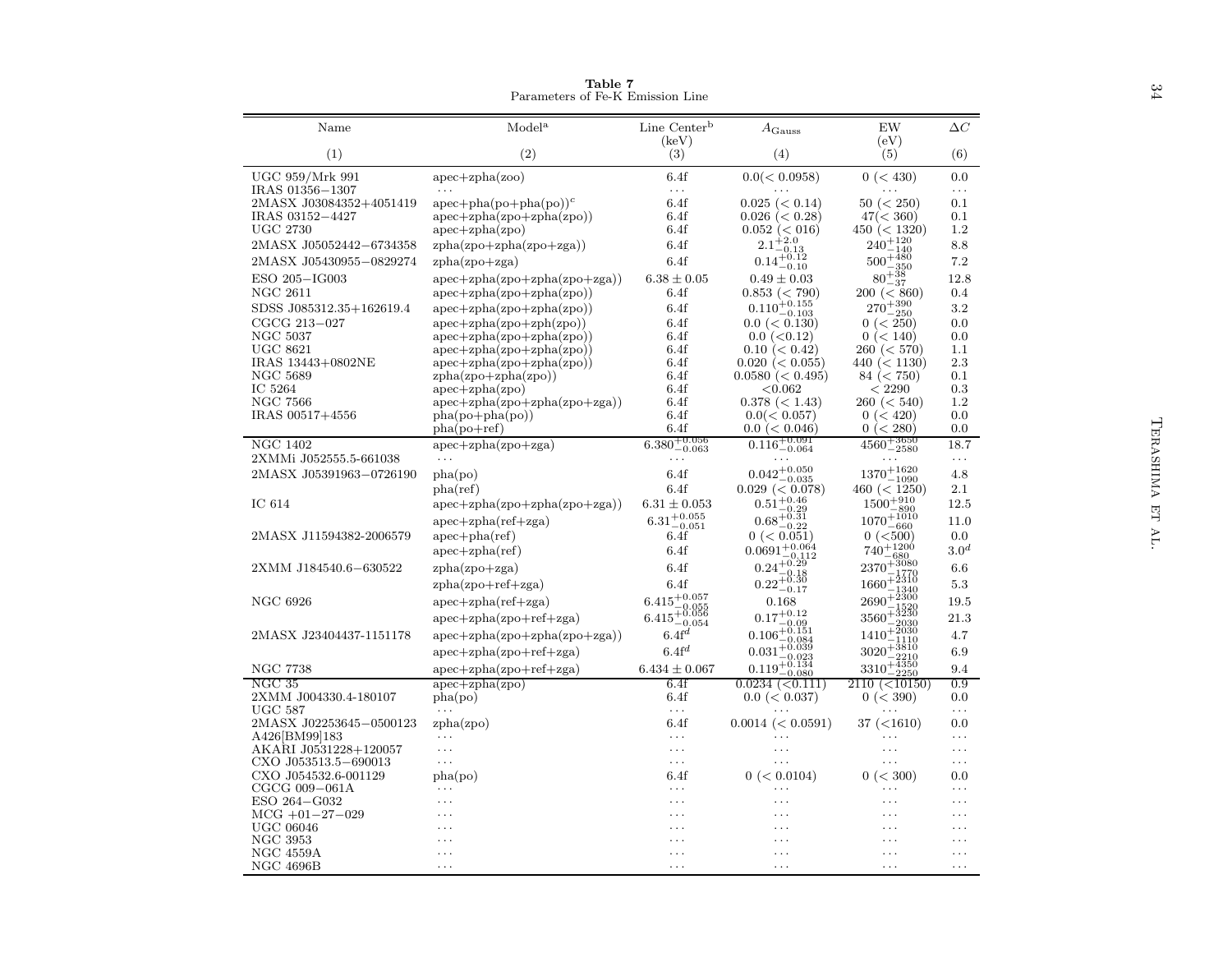| Name                    | Model <sup>a</sup>       | Line Center <sup>b</sup>                | $A_{\rm Gauss}$           | EW                        | $\Delta C$              |
|-------------------------|--------------------------|-----------------------------------------|---------------------------|---------------------------|-------------------------|
| $\left( 1\right)$       | $\left( 2\right)$        | $\left(\textrm{keV}\right)$<br>$^{(3)}$ | (4)                       | (eV)<br>$\left( 5\right)$ | (6)                     |
| NGC 4713                | $apec + zpha(zpo + zga)$ | 6.4f                                    | $0.018^{+0.019}_{-0.014}$ | $570^{+620}_{-440}$       | 5.3                     |
| IRAS 12596-1529         | $apez + zpha(zpo)$       | 6.4f                                    | $0.0359 \ (< 0.118)$      | (< 2710)<br>810           | 1.6                     |
|                         | $apez + zpha(zpo + zga)$ | 6.97f                                   | $0.076_{-0.061}^{+0.029}$ | $2080^{+2940}_{-1680}$    | 5.5                     |
| NGC 5132                | $\cdots$                 | $\cdots$                                | $\cdots$                  | $\cdots$                  | $\cdots$                |
| NGC 5350                | $\cdots$                 | $\cdots$                                | $\cdot$ $\cdot$ $\cdot$   | $\cdot$ $\cdot$ $\cdot$   | $\cdot$ $\cdot$ $\cdot$ |
| 2MASX J14341353+0209088 | $\cdots$                 | $\cdots$                                | $\cdot$ $\cdot$ $\cdot$   | $\cdot$ $\cdot$ $\cdot$   | $\cdot$ $\cdot$ $\cdot$ |
| 2XMM J222942.7-204607   | pha(po)                  | 6.4f                                    | < 0.053                   | ${}< 6560$                | $\overline{0}$          |
| NGC 7617                | $apec + zpha(zpo)$       | 6.4f                                    | < 0.0279                  | < 2830                    | 0.9                     |

**Table 7** — *Continued* 

**Note**. — Column 1: Galaxy Name; Column 2: Spectral Model used to derive the Fe-K line parameters; Column 3: Center energy of the Gaussian line; Column 4: Normalization of the Gaussian in units of  $10^{-5}$  photons cm<sup>-2</sup> s

 $^{\rm a}$  The description of model components is same as in Table 5. A photon index of 1.8 was assumed for the power-law component. "..." menas that X-ray flux around Fe-K line is low and that no meaningful constraint on Fe-K line is obtained.

b "f" denotes fixed parameter.

c If a redshifted model is used and if the line center energy is assumed to be 6.4 keV, redshift is weakly constrained as  $0.046 \pm 0.066$  and the improvement of the fit is  $\Delta C = 5.6$ .

d The peak at 5.8 keV seen in the spectrum was assumed to be Fe-K line at 6.4 keV in the source rest frame and the best-fit redshift of  $z = 0.097$  was obtained.  $\Delta C$  was calculated by assuming the redshift determined from the model containing <sup>a</sup> Gaussian line.